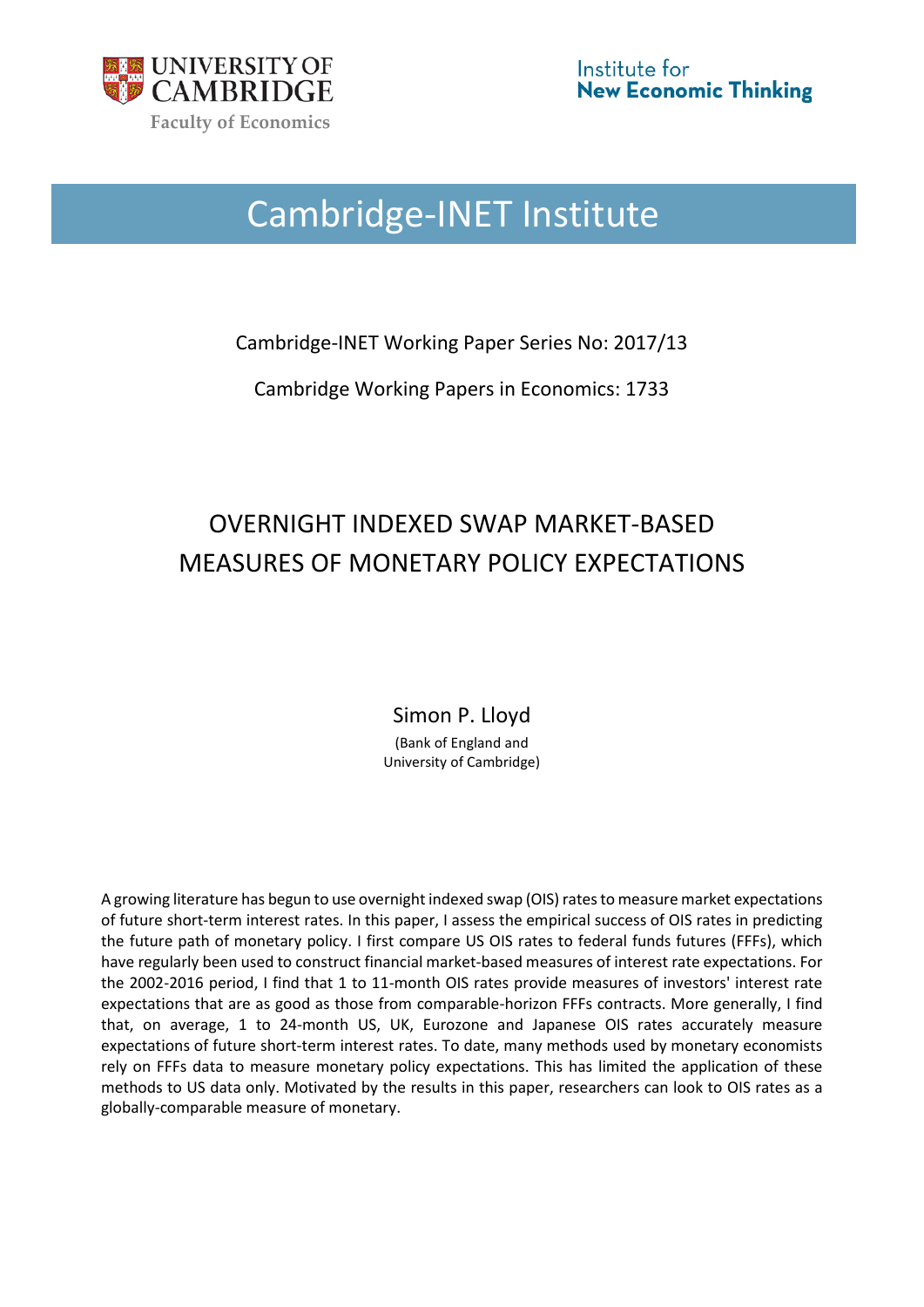## Overnight Indexed Swap Market-Based Measures of Monetary Policy Expectations<sup>∗</sup>

Simon P. Lloyd†

 $\mathcal{L}=\{1,2,3,4\}$  , we can consider the constraint of  $\mathcal{L}=\{1,2,3,4\}$ 

September 20, 2017

#### Abstract

A growing literature has begun to use overnight indexed swap (OIS) rates to measure market expectations of future short-term interest rates. In this paper, I assess the empirical success of OIS rates in predicting the future path of monetary policy. I first compare US OIS rates to federal funds futures (FFFs), which have regularly been used to construct financial market-based measures of interest rate expectations. For the 2002-2016 period, I find that 1 to 11-month OIS rates provide measures of investors' interest rate expectations that are as good as those from comparable-horizon FFFs contracts. More generally, I find that, on average, 1 to 24-month US, UK, Eurozone and Japanese OIS rates accurately measure expectations of future short-term interest rates. To date, many methods used by monetary economists rely on FFFs data to measure monetary policy expectations. This has limited the application of these methods to US data only. Motivated by the results in this paper, researchers can look to OIS rates as a globally-comparable measure of monetary policy expectations that enables them to apply these methods to a wider set of countries.

JEL Codes: E43, E44, E52, G1.

Key Words: Federal Funds Futures; Overnight Indexed Swaps; Monetary Policy Expectations.

<sup>∗</sup> I am especially grateful to Petra Geraats for many helpful discussions and constructive feedback. In addition, I thank Yildiz Akkaya, Charles Brendon, Giancarlo Corsetti, Victoria Lloyd, Samuel Mann, and participants of seminars at the University of Cambridge, the National Institute of Economic and Social Research, the Bank of England, the 48th Money, Macro and Finance Annual Conference at the University of Bath, and the Workshop on Empirical Monetary Economics 2016 at Sciences Po for useful comments. The views expressed in this paper are those of the author, and not necessarily those of the Bank of England.

<sup>†</sup>Bank of England and University of Cambridge. Email Address: simon.lloyd@bankofengland.co.uk.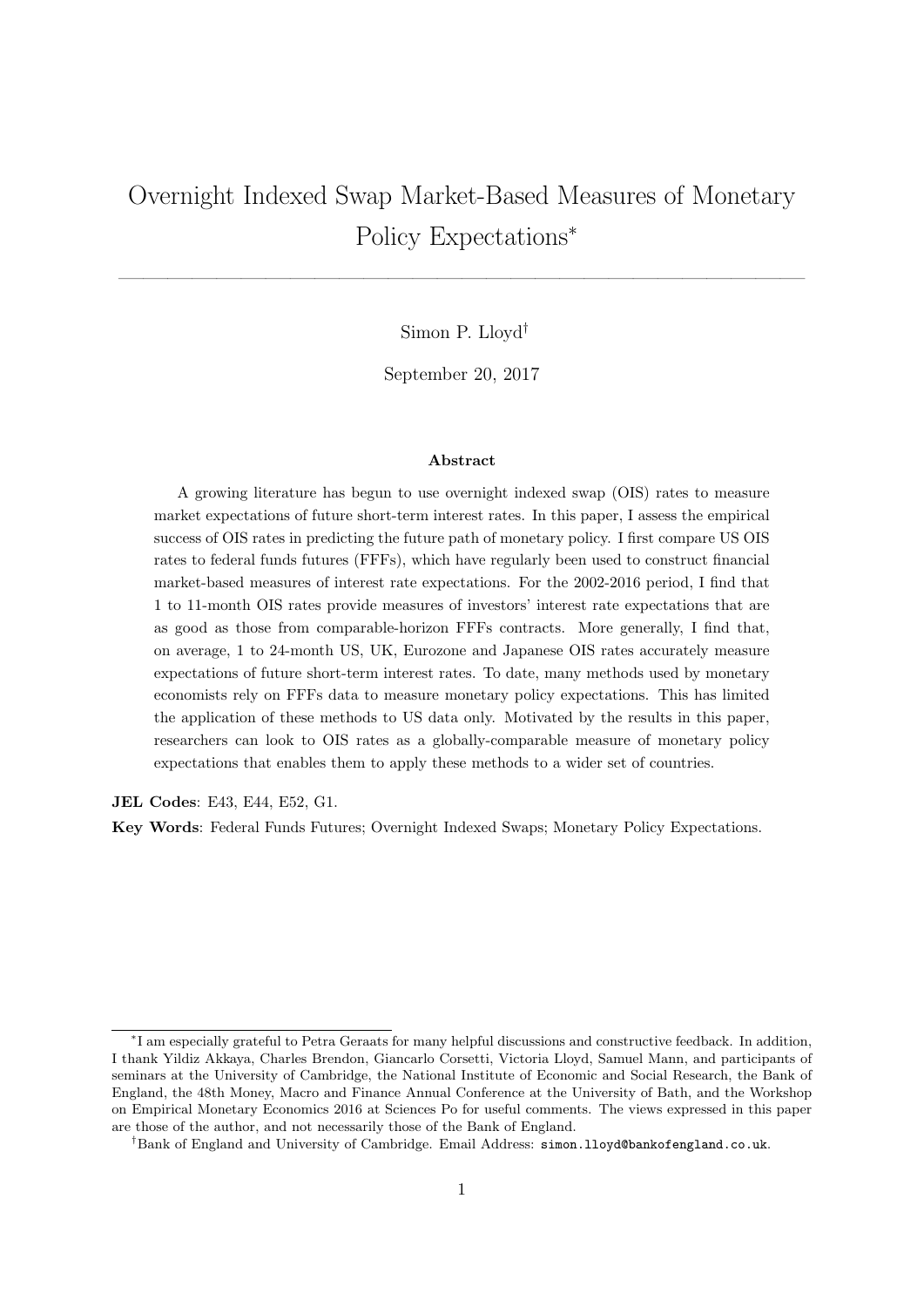## 1 Introduction

Researchers, policymakers and financial market participants closely monitor the evolution of expectations about the future path of monetary policy. This has been particularly apparent in recent years, as central banks have considered raising policy rates from their effective lower bound (ELB) [\(Lao and Mirza,](#page-38-0) [2015\)](#page-38-0). Because of the keen interest in monetary policy expectations, empirical measures of investors' expectations of future short-term interest rates are highly sought-after. Within the academic literature, such measures have formed an important part of the empirical toolkit for monetary economists, informing numerous methodological contri-butions (e.g. Gürkaynak, Sack, and Swanson, [2005a,](#page-37-0)[b;](#page-37-1) [Gertler and Karadi,](#page-37-2) [2015;](#page-37-2) [Cesa-Bianchi,](#page-37-3) [Thwaites, and Vicondoa,](#page-37-3) [2016\)](#page-37-3).

Broadly speaking, empirical measures of investors' expectations of future short-term interest rates can be categorised into three groups:<sup>[1](#page-2-0)</sup> (i) financial market-based, where interest rate expectations are extracted from raw financial market data, such as futures and swaps; (ii) model-based, where interest rate expectations are estimated within models that use financial market data as an input, such as dynamic term structure models;<sup>[2](#page-2-1)</sup> and (iii) survey-based, for instance from surveys of professional forecasters.

Financial market-based measures are the primary focus of this paper. To date, the principal measures amongst these are federal funds futures (FFFs) rates. In a widely cited paper, Gürkaynak, Sack, and Swanson [\(2007\)](#page-37-4) compare the empirical success of a number of US financial market-based measures — including FFFs and eurodollar futures — as predictors of the future monetary policy stance. They conclude that, out to a 6-month horizon, FFFs dominate all other financial market instruments in forecasting monetary policy and, at longer horizons, the predictive power of many instruments is similar. However, Gürkaynak et al. [\(2007\)](#page-37-4) do not compare FFFs to overnight indexed swap (OIS) rates.

FFFs have played an important role in forging an empirical toolkit for monetary economists, enabling the study of monetary policy and its effects. However, FFFs are US-only financial instruments and very few similar instruments are traded elsewhere. Therefore, the majority of questions to which this empirical toolkit has been applied have focused almost exclusively on the US. For example, work by [Kuttner](#page-38-1) [\(2001\)](#page-38-1) and Gürkaynak et al. [\(2005a\)](#page-37-0) has assessed the effect of US monetary policy shocks on investors' interest rate expectations, as measured by FFFs rates. Similarly, FFFs have been used to analyse the effects of US 'unconventional' monetary policies, such as large-scale asset purchases and forward guidance, on financial markets [\(Swanson,](#page-39-0) [2016\)](#page-39-0).[3](#page-2-2)

Financial market-based measures of interest rate expectations offer certain advantages over model and survey-based measures for these applications. Most importantly, financial market

<span id="page-2-0"></span><sup>&</sup>lt;sup>1</sup>These three categories are not mutually exclusive. See [Lloyd](#page-38-2)  $(2017a)$  for a proposal that incorporates both financial market and model-based measures to estimate investors' interest rate expectations at horizons up to 10 years, and [Kim and Orphanides](#page-38-3) [\(2012\)](#page-38-3) for a proposal that combines model and survey-based measures.

<span id="page-2-2"></span><span id="page-2-1"></span><sup>&</sup>lt;sup>2</sup>See [Lloyd](#page-38-2) [\(2017a\)](#page-38-2) and the references within.

<sup>3</sup>Notwithstanding this, model-based estimates of investors' interest rate expectations have been widely used to assess the transmission channels of unconventional monetary policies (e.g. [Gagnon, Raskin, Remache, and Sack,](#page-37-5) [2011;](#page-37-5) [Lloyd,](#page-38-4) [2017b\)](#page-38-4).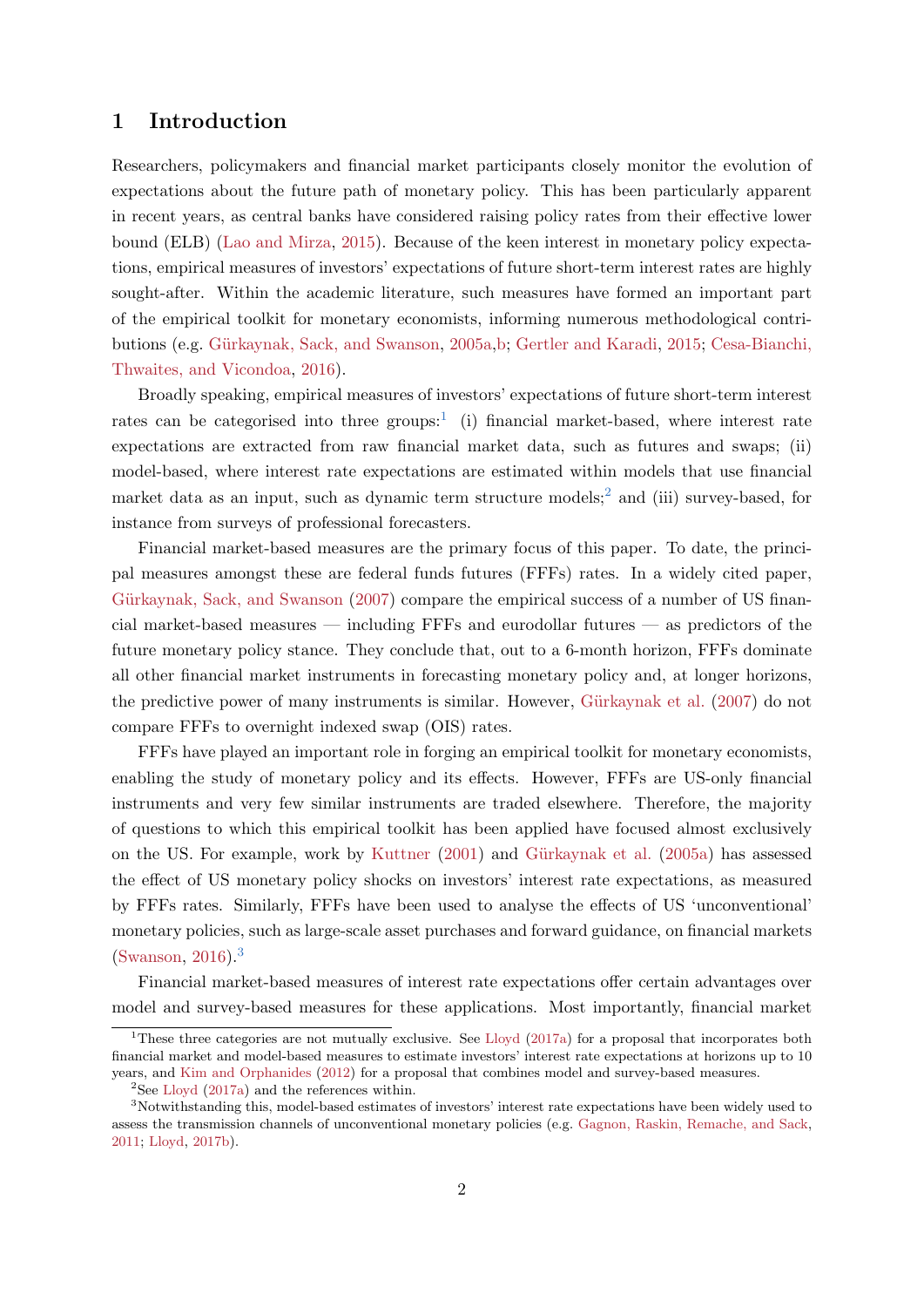data is available at intraday frequencies. In comparison, model-based measures are most-widely available at monthly or daily frequencies, while survey-based measures are (at best) available at monthly frequencies. The availability of intraday data has been critical in the aforementioned literature, permitting the identification of exogenous shocks to monetary policy uninfluenced by other economic news. Moreover, financial market-based instruments circumvent potentially contentious modelling assumptions applied to model-based measures, and the limitations of sampling from a population of individuals to create survey measures of interest rate expectations.

Most recently, a burgeoning literature, motivated by [Stock and Watson](#page-38-5) [\(2012\)](#page-38-5) and [Mertens](#page-38-6) [and Ravn](#page-38-6) [\(2013\)](#page-38-6), has combined high-frequency identification techniques with structural vector autoregression methods to estimate the macroeconomic effects of monetary policy shocks. [Gertler and Karadi](#page-37-2) [\(2015\)](#page-37-2) use surprise movements in FFFs rates during 30-minute windows around monetary policy announcements from Gürkaynak et al.  $(2005a)$  as exogenous instruments to structurally identify monetary policy shocks. With this literature in its infancy, the application of financial market-based measures of interest rate expectations in academic research is set to grow. Moreover, with the growth of a parallel literature assessing the international transmission of monetary policy [\(Rey,](#page-38-7) [2016\)](#page-38-7), there is a need to find financial market measures of interest rate expectations that are available outside the US and are globally comparable.

In this paper, I propose and test the use of OIS rates for this purpose. Since their inception in the early 2000s, OIS contracts have grown in popularity within financial markets. An OIS contract is an over-the-counter traded derivative in which two counterparties exchange fixed and floating interest rate payments. The floating interest rate on OIS contracts is the overnight interbank rate, which provides a measure of the *de facto* monetary policy stance.<sup>[4](#page-3-0)</sup>

OIS contracts have numerous features that make them excellent candidate measures of investors' interest rate expectations. First, there is no exchange of principal, minimising counterparty risk. Second, OIS contracts do not involve any initial cash flow, minimising liquidity risk. Third, because many OIS contracts are collateralised, credit risk is also minimised [\(Tabb](#page-39-1) [and Grundfest,](#page-39-1) [2013\)](#page-39-1). Finally, unlike many LIBOR-based instruments, OIS contracts have increased in popularity following the 2007-2008 financial crisis [\(Cheng, Dorji, and Lantz,](#page-37-6) [2010\)](#page-37-6).

Within the US, OIS rates offer potential advantages over FFFs rates too. First, OIS rates are now available at maturities in excess of 3 years. [Cheng et al.](#page-37-6) [\(2010\)](#page-37-6) state that OIS contracts tend to be liquid out to at least the 3-year horizon. FFFs are traded at up to a 3-year horizon, but remain largely illiquid at maturities in excess of 1 year. Second, the horizon of OIS contracts on a given day aligns with the horizon of government bond yields, whereas the horizon of FFFs contracts is a specific calendar month in the future, changing only at the beginning of a new calendar month. This permits easier comparison across financial instruments than FFFs.<sup>[5](#page-3-1)</sup>

These promising features of OIS contracts have been recognised in papers assessing the efficacy of recent 'unconventional' monetary policies and their effect on expectations of future short-term interest rates (e.g. [Christensen and Rudebusch,](#page-37-7) [2012;](#page-37-7) [Woodford,](#page-39-2) [2012;](#page-39-2) [Lloyd,](#page-38-4) [2017b\)](#page-38-4).

<span id="page-3-1"></span><span id="page-3-0"></span><sup>4</sup>For example, the floating reference rate on US OIS contracts is the effective federal funds rate.

<sup>5</sup>[Lloyd](#page-38-2) [\(2017a\)](#page-38-2) proposes a method for estimating interest rate expectations out to a 10-year horizon that combines OIS rates and zero-coupon government bond yields.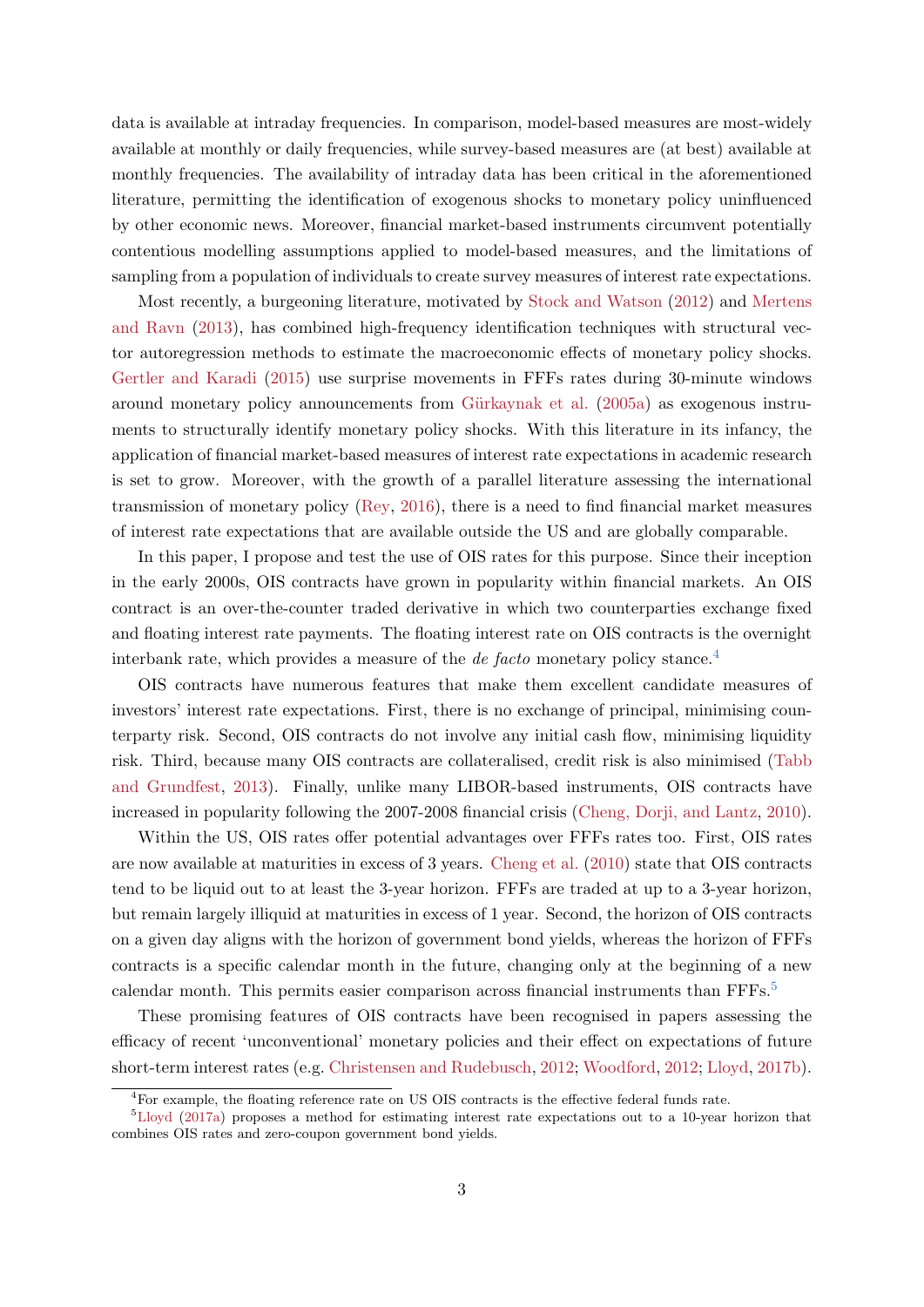Yet, despite the growing use of OIS rates as measures of interest rate expectations, no study has formally assessed the empirical success of OIS rates for this purpose.

In this paper, I address two questions. First, how accurate are implied interest rate expectations from US OIS rates, and how do they compare to those from FFFs? This offers a useful benchmark for comparison, as the behaviour of FFFs rates has been widely studied (e.g. Gürkaynak et al., [2007;](#page-37-4) [Piazzesi and Swanson,](#page-38-8) [2008;](#page-38-8) [Hamilton,](#page-37-8) [2009\)](#page-37-8). Second, how accurate are implied interest rate expectations from OIS rates in other countries — specifically the UK, Eurozone and Japan? This is important for the global application of OIS rates as a financial market-based measure of monetary policy expectations.

To compare US OIS rates and FFFs, I build on the methodology of [Piazzesi and Swanson](#page-38-8) [\(2008\)](#page-38-8) and calculate ex post excess returns on these instruments. In order to perform this comparison accurately, I design a method to ensure that the horizons of OIS and FFFs contracts are identical. I create 'portfolios' of FFFs contracts and compare them to US OIS rates on the penultimate business day of each month. Plots of the unconditional ex post excess returns on OIS contracts and comparable-maturity portfolios of FFFs strongly indicate that OIS and FFFs rates contain similar information pertaining to investors' expectations of future short-term interest rates. I find that 1 to 11-month OIS contracts provide measures of investors' interest rate expectations that are as good as those from comparable-horizon FFFs contracts.

I then assess the global comparability of OIS rates. I first calculate the average ex post excess returns on US contracts using daily data to attain a benchmark against which to compare global OIS rates. The average ex post returns on US OIS contracts are comparable at monthly and daily frequencies, indicating that the OIS-FFF comparison is not blurred by calendar effects. Between 2002 and 2016, 1 to 24-month US OIS contracts, on average, provide accurate measures of investors' expectations of future short-term interest rates. I then calculate the average  $ex$ post excess returns on UK, Eurozone and Japanese OIS contracts at the same daily frequency. I find that, on average, 1 to 24-month OIS contracts in these jurisdictions also provide accurate measures of investors' expectations of future short-term interest rates.

These results have important implications for the future fashioning of an empirical toolkit for monetary economists. OIS rates have a useful role to play as a globally comparable marketbased measure of interest rate expectations in empirical and policy research on positive and normative economic questions from a global, non-US-centric, perspective.

The remainder of this paper is structured as follows. Section [2](#page-4-0) describes FFFs and OIS contracts. Section [3](#page-7-0) presents the empirical comparison of FFFs and OIS. The global comparison of OIS contracts is in section [4.](#page-15-0) Section [5](#page-32-0) concludes.

### <span id="page-4-0"></span>2 Financial Market Instruments

### 2.1 Federal Funds Futures (FFFs)

FFFs contracts were introduced by the Chicago Board of Trade (CBOT) in 1988 and are unique to US financial markets. They have a variety of maturities extending to the first 35 calendar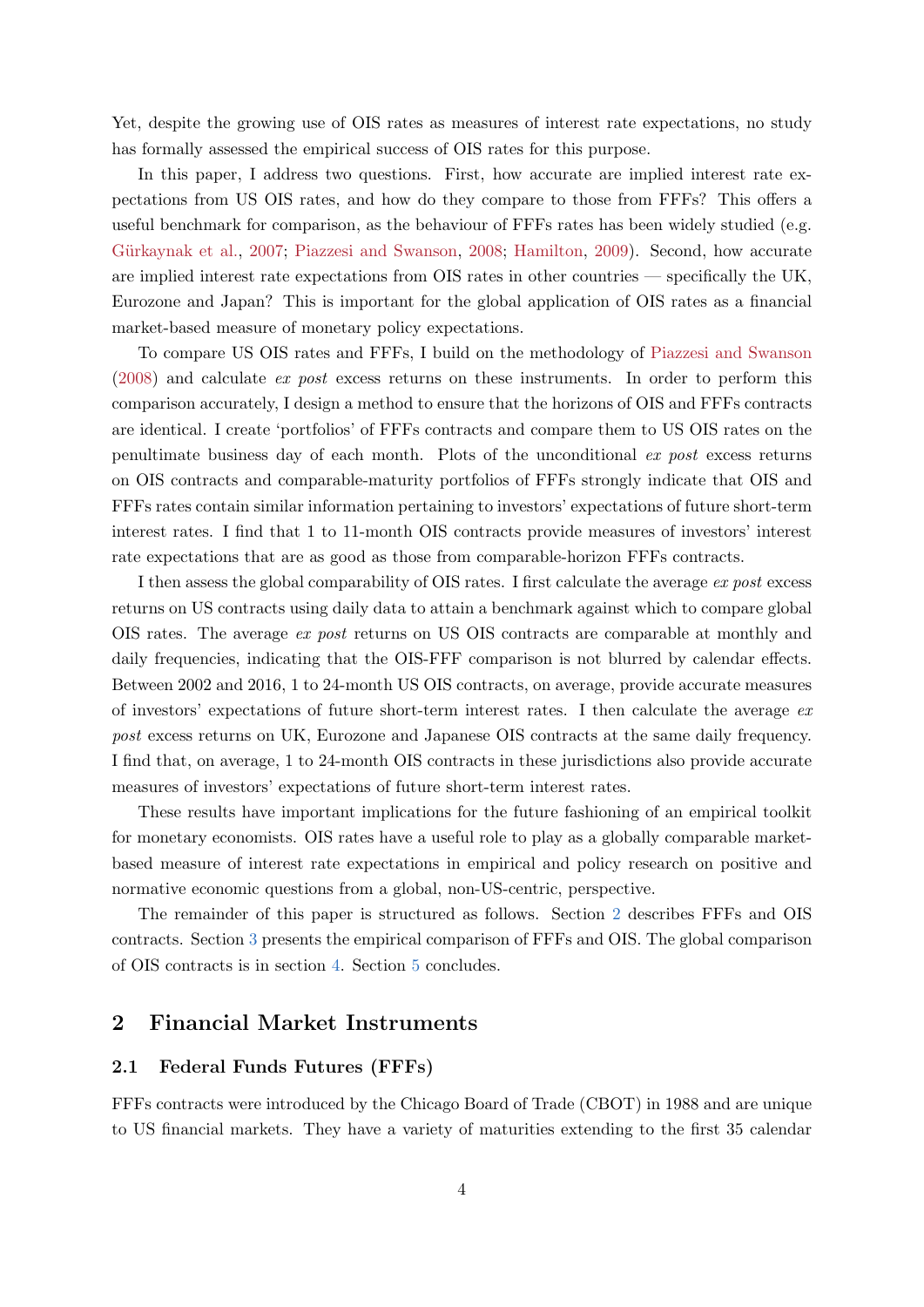months into the future. The contracts pay out at maturity based on the average effective federal funds rate realised in the calendar month specified in the contract. For example, the first FFF settles based on the average effective federal funds rate for the calendar month in which the contract was purchased. The second FFF settles based on the average effective federal funds rate in the calendar month subsequent to purchase, and so on.

Let  $p_{t,t+n}^{FFF}$  denote the price of the FFFs contract purchased on a given day during month t that settles based on the average daily effective federal funds rate (an annualised rate) during month  $t + n$  (the 'delivery month')  $\overline{ffr}_{t+n}$ , for  $n = 0, 1, ..., 35.$ <sup>[6](#page-5-0)</sup> The contract matures at the end of the calendar month  $t + n$ , with settlement occurring on the subsequent day. The contract settles at "100 minus the arithmetic average of the daily effective federal funds rate during the delivery month".<sup>[7](#page-5-1)</sup> The price quote is equal to 100 minus the expectation of the average daily effective federal funds rate in the delivery month. As such, the  $n$ -month FFFs rate,  $i_{t,t+n}^{FFF} = 100 - p_{t,t+n}^{FFF}$ , represents market participants' expectations of the average effective federal funds rate in the delivery month. Thus, for the buyer of the contract, the ex post realised (annualised) excess return equals:[8](#page-5-2)

<span id="page-5-4"></span>
$$
rx_{t,t+n}^{FFF} = i_{t,t+n}^{FFF} - \overline{ffr}_{t+n} \tag{1}
$$

where  $\overline{ffr}_{t+n}$  is the *ex post* realised average daily effective federal funds rate for month  $t + n$ .<sup>[9](#page-5-3)</sup>

Under the expectations hypothesis, the FFF rate  $i_{t,t+n}^{FFF}$  must equal the ex ante expectation of the average daily effective federal funds rate  $ffr_{t+n}$  for the contract month  $t + n$ :

$$
i_{t,t+n}^{FFF} = \mathbb{E}_t \left[ \overline{ffr}_{t+n} \right] \tag{2}
$$

Thus, if the ex post realised excess return in [\(1\)](#page-5-4) has zero mean, the ex ante forecasting error under the expectations hypothesis also has zero mean, and the  $n$ -month FFF can be said to provide an accurate measure of expected future short-term interest rates.

#### 2.2 Overnight Indexed Swaps (OIS)

An OIS is an over-the-counter traded interest rate derivative with two participating agents who agree to exchange fixed and floating interest payments over a notional principal for the life of the contract. The floating leg of the contract is constructed by calculating the accrued interest payments from a strategy of investing the notional principal in an overnight reference rate and

<span id="page-5-0"></span><sup>&</sup>lt;sup>6</sup>That is,  $n = 1$  refers to the one-month ahead contract (FF2 on financial market platforms);  $n = 2$  the two-month ahead contract (FF3), and so on.

<span id="page-5-2"></span><span id="page-5-1"></span> $^{7}$ See CME Rulebook, Chapter 22, 22101: <www.cmegroup.com/rulebook/CBOT/V/22/22.pdf>.

<sup>&</sup>lt;sup>8</sup>[Piazzesi and Swanson](#page-38-8) [\(2008\)](#page-38-8) remark that [\(1\)](#page-5-4) treats FFFs contracts as forward contracts, abstracting from the fact that futures contracts are 'marked to market'. Nevertheless, they demonstrate that the empirical difference between the precise definition of the ex post realised excess return on FFFs contracts, which accounts for marking to market, and [\(1\)](#page-5-4) is small and does not influence their results for FFFs contracts. As in the main body of [Piazzesi](#page-38-8) [and Swanson](#page-38-8) [\(2008\)](#page-38-8), I therefore use [\(1\)](#page-5-4) to define ex post realised excess returns for simplicity.

<span id="page-5-3"></span><sup>&</sup>lt;sup>9</sup>The *ex post* realised average effective federal funds rate for month  $t+n$  is formally calculated as the arithmetic mean of the daily effective federal funds rate for the contract month, where the rate on non-business days is defined to be the rate that prevailed on the preceding business day.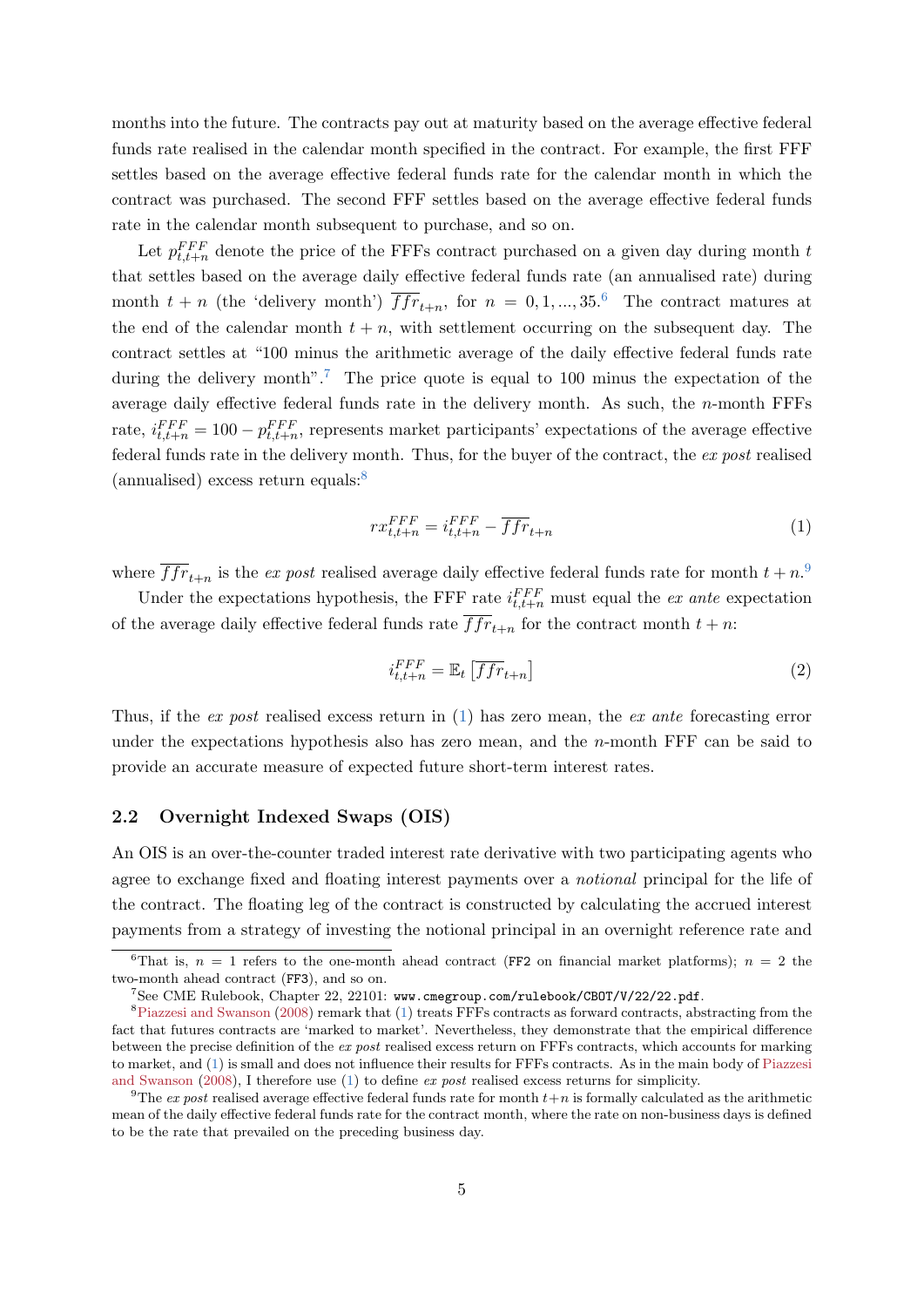repeating this on an overnight basis for the duration of the contract, investing principal plus interest each time. The reference rate for US OIS contracts is the effective federal funds rate, while for UK, Eurozone and Japanese contracts the reference rates are SONIA, EONIA and TONAR, respectively. The 'OIS rate' represents the rate on the fixed leg of the contract. For a vanilla OIS contract with a maturity of one year or less, money is only exchanged at the conclu-sion of the contract. Upon settlement, only the net cash flow is exchanged between the parties.<sup>[10](#page-6-0)</sup> That is, if the accrued fixed interest rate payment exceeds the floating interest payment, the agent who took on the former payments must pay the other at settlement. Importantly, there is no exchange of principal at any time for OIS contracts of all maturities.

Due to the features of the contracts, OIS rates are closely linked to investors' expectations of future overnight interest rates over the horizon of the contract. Specifically, liquidity premia on OIS contracts should be small because there is no initial cash flow and, as an OIS contract is in zero net supply, it is unclear which party would demand a liquidity premium. Counterparty risk is small because there is no exchange of principal. Moreover, because many OIS trades are collateralised, credit risk is also minimised [\(Tabb and Grundfest,](#page-39-1) [2013,](#page-39-1) pp. 244-245). Finally, unlike many LIBOR-based instruments, OIS contracts have increased in popularity amongst investors following the 2007-2008 financial crisis [\(Cheng et al.,](#page-37-6) [2010\)](#page-37-6).

Let  $i_{t,t+n}^{OIS}$  denote the annualised n-month OIS rate in month t, the swap's fixed interest rate.  $i_{t,t+n}^{FLT}$  is the annualised *ex post* realised (net) return from the floating leg of the same contract.

The floating leg of the contract  $i_{t,t+n}^{FLT}$  is calculated by considering a strategy in which an investor borrows the swap's notional principal  $x$ , invests in the overnight reference rate and repeats the transaction on an overnight basis, investing principal plus interest each time. Let the contract trade day be denoted  $t_{1-s}$ , where s denotes the 'spot lag' of the contract in days.<sup>[11](#page-6-1)</sup> Suppose the *n*-month (*N*-day) contract matures on the day  $t_N$  in month  $t + n^{12}$  $t + n^{12}$  $t + n^{12}$  The floating leg of the contract is calculated based on the realised overnight reference rate on days  $t_1$  to  $t_N$ .<sup>[13](#page-6-3)</sup> Thus, the contract settlement period is given by the days  $t_1, t_2, ..., t_N$ . The floating overnight reference rate for the OIS contract on day  $t_i$  is denoted  $flt_i$ , for  $i = 1,...N$ . Following market convention, the expression for the floating leg of an  $n$ -month (N-day) OIS contract, purchased on day  $t_{1-s}$ , in month t is:

<span id="page-6-4"></span>
$$
i_{t,t+n}^{FLT} = \left( \left[ \prod_{j=1}^{N} \left( 1 + \gamma_j f l t_j \right) \right] - 1 \right) \times \frac{360}{N} \tag{3}
$$

where  $\gamma_i$  is the accrual factor of the form  $\gamma_i = D_i/360$ , where  $D_i$  is the day count between

<span id="page-6-0"></span> $10$ For contracts with maturity in excess of one year, the net cash flow exchange occurs at the end of every year.

<span id="page-6-1"></span><sup>&</sup>lt;sup>11</sup>In the US market, OIS payment calculations begin with a two-day spot lag  $(s = 2)$  from the trade date, so the trade day is labelled t<sup>−</sup>1. The same spot lag is included in Eurozone and Japanese OIS contracts. However, the spot lag on UK contracts is zero days, so the trade day is  $t_1$ .

<span id="page-6-2"></span><sup>&</sup>lt;sup>12</sup>That is, the contract matures on day  $t_N$ ,  $(s-1) + N$  days after the trade date  $t_{1-s}$ .

<span id="page-6-3"></span> $13$ The floating leg is calculated using the actual month lengths, not normalised month lengths.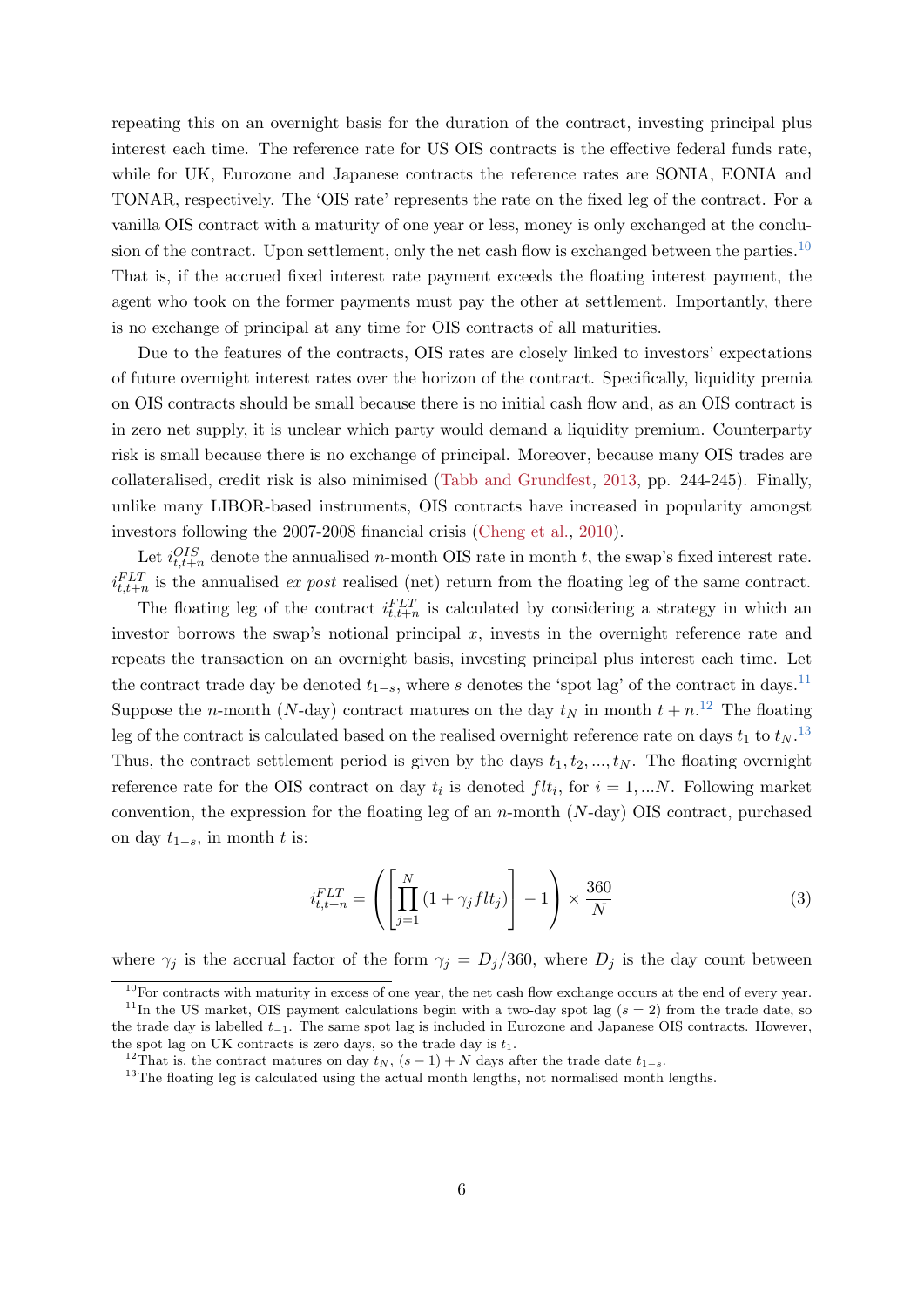business days  $t_j$  and  $t_{j+1}$ .<sup>[14](#page-7-1)</sup> To compare this floating leg to the fixed leg  $i_{t,t+n}^{OIS}$ , which is reported on an annualised basis,  $i_{t,t+n}^{FLT}$  is a multiple of 360/N in [\(3\)](#page-6-4).<sup>[15](#page-7-2)</sup>

From the perspective of an agent who swaps fixed interest payments for the floating rate over the notional principal x,  $(i_{t,t+n}^{OIS} - i_{t,t+n}^{FLT}) \times x$  represents the payoff of a zero-cost portfolio.<sup>[16](#page-7-3)</sup> Thus, the ex post realised (annualised) excess return on the n-month OIS contract purchased during month  $t$  is:

<span id="page-7-4"></span>
$$
rx_{t,t+n}^{OIS} = i_{t,t+n}^{OIS} - i_{t,t+n}^{FLT}
$$
\n
$$
\tag{4}
$$

Under the expectations hypothesis, the fixed leg of the OIS contract must equal the ex ante expectation of the floating leg:

$$
i_{t,t+n}^{OIS} = \mathbb{E}_t \left[ i_{t,t+n}^{FLT} \right] \tag{5}
$$

Thus, if the ex post realised excess return in [\(4\)](#page-7-4) has zero mean, the ex ante forecasting error under the expectations hypothesis also has zero mean, and the  $n$ -month OIS contract can be said to provide an accurate measure of expected future short-term interest rates.

## <span id="page-7-0"></span>3 A Comparison of US OIS and FFFs Rates

#### 3.1 Comparing OIS and FFFs Rates

[\(1\)](#page-5-4) and [\(4\)](#page-7-4) provide definitions for the ex post realised excess returns on FFFs and OIS contracts respectively. However, a direct comparison of excess returns of the two instruments on any given day is prevented by two distinct complications which motivate my empirical strategy.

First, an *n*-month ahead FFF contract traded in the calendar month  $t$  has the same settlement date, regardless of the day in the month it is traded. In contrast, the n-month  $(N-\text{day})$ OIS contract has a settlement horizon spanning the  $n$ -months ( $N$ -days) subsequent to the trade date (once the spot lag has been accounted for). This difference is depicted in figures [1](#page-8-0) and [2.](#page-8-1) Figure [1](#page-8-0) illustrates that an n-month ahead FFF contract traded on day  $t_{-1}$  in month t pertains to the same time horizon as an n-month ahead FFF contract traded on a different day  $t_{d-1}$ in the same calendar month  $t$ . Figure [2](#page-8-1) demonstrates that an  $n$ -month US OIS contract, with N days to maturity and a two-day spot lag, traded on day  $t_{-1}$  settles based on the geometric average of the daily effective federal funds rate from day  $t_1$  (accounting for the spot lag) to  $t_N$  (the maturity date), while the n-month contract traded on a different day  $t_{d-1}$  in the same month  $t$  settles based on the geometric average of the daily effective federal funds rate from day

 $t_{d+1}$  to  $t_{d+N}$ .

<span id="page-7-1"></span><sup>&</sup>lt;sup>14</sup>For example, on a week with no public holidays, the day count  $D_j$  will be set to 1 on Monday to Thursday, 3 on Friday, and 0 on Saturday and Sunday. That is, the floating overnight reference rate on a non-business day is defined as the rate that prevailed on the preceding business day. For US and Eurozone contracts, the day count is divided by 360, while for UK and Japanese contracts it is divided by 365, as per market convention.

<span id="page-7-2"></span><sup>&</sup>lt;sup>15</sup>This accords with US and Eurozone market quoting conventions. Specifically, the fixed and floating legs of US OIS contracts are quoted according to the Actual 360 convention. The UK and Japanese market quoting convention is Actual 365, so the floating rate is a multiple of  $365/N$  instead [\(OpenGamma,](#page-38-9) [2013,](#page-38-9) p. 6).

<span id="page-7-3"></span><sup>&</sup>lt;sup>16</sup>Formally, this portfolio involves borrowing x at the floating overnight index rate at day  $t_1$  and rolling over the borrowing to day  $t_N$ , while investing the x borrowed on day  $t_1$  in the fixed interest rate  $i_{t,t+n}^{OIS}$  to day  $t_N$ .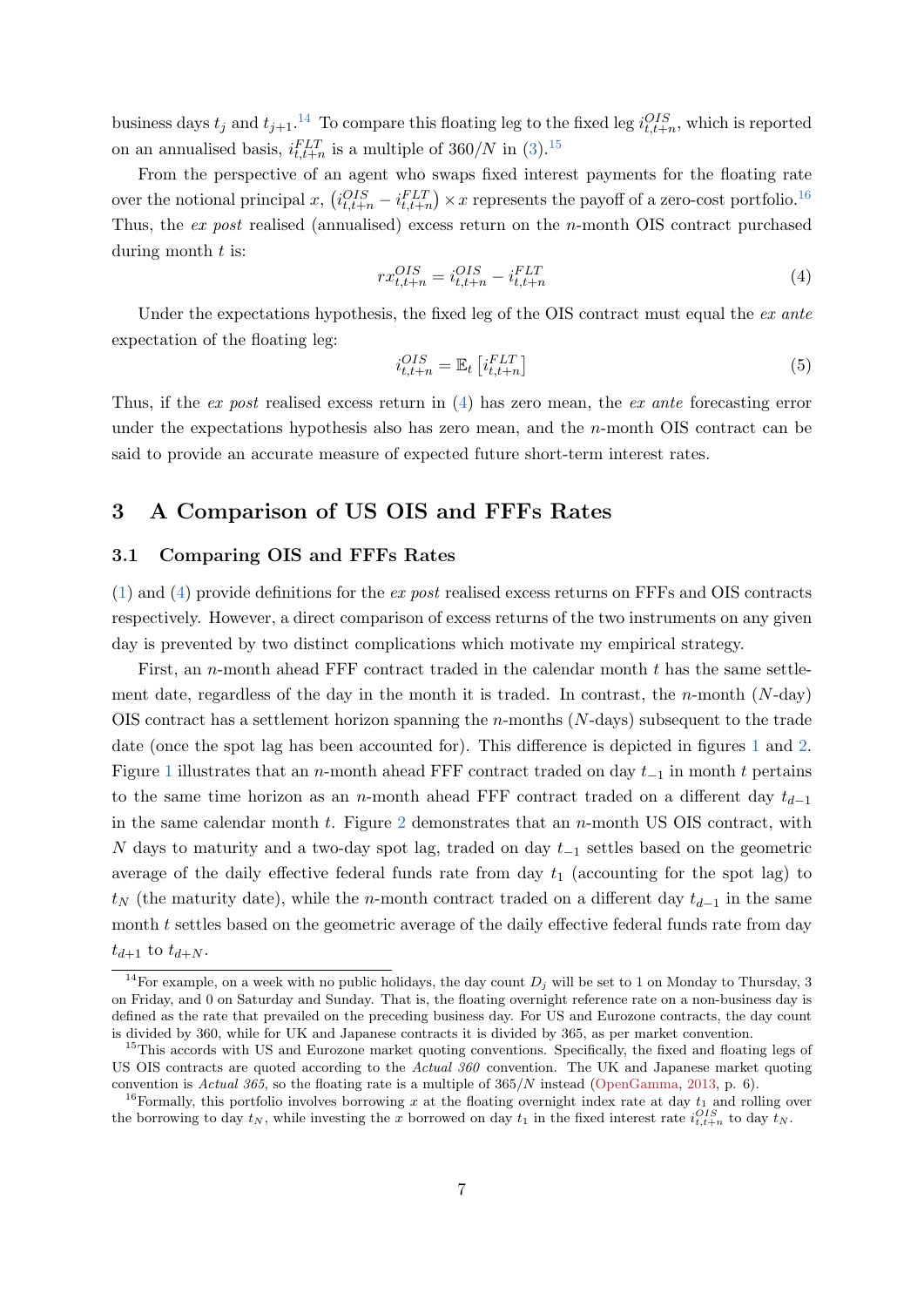## <span id="page-8-0"></span>Figure 1: The Horizon of Federal Funds Futures Contracts Traded on Different Days,  $t_{-1}$  and  $t_{d-1}$ , in the Month  $t$



*Note*: This figure depicts the horizons of federal funds futures (FFFs) contracts traded on different days,  $t_{-1}$  and  $t_{d-1}$ , in the calendar month t. An n-month ahead FFF contract purchased on day  $t_{-1}$  in month t pertains to the same time horizon as an n-month ahead FFF contract purchased on a different day  $t_{d-1}$  in the same calendar month t.

<span id="page-8-1"></span>Figure 2: The Horizon of Overnight Indexed Swap Contracts Traded on Different Days,  $t_{-1}$ and  $t_{d-1}$ , in the Month t



Note: The figure depicts the horizons of US overnight indexed swap (OIS) contracts traded on different days,  $t_{-1}$  and  $t_{d-1}$ , in the calendar month t. The horizon of an n-month OIS contract purchased on day  $t_{-1}$  in month t spans from day  $t_1$  (accounting for a two business day spot lag according to US market convention) to day  $t_N$  in month  $t + n$ . In contrast, the horizon of an n-month OIS contract purchased on a different day  $t_{d-1}$  of the same calendar month t spans from day  $t_{d+1}$  to day  $t_{d+N}$  in month  $t+n$ .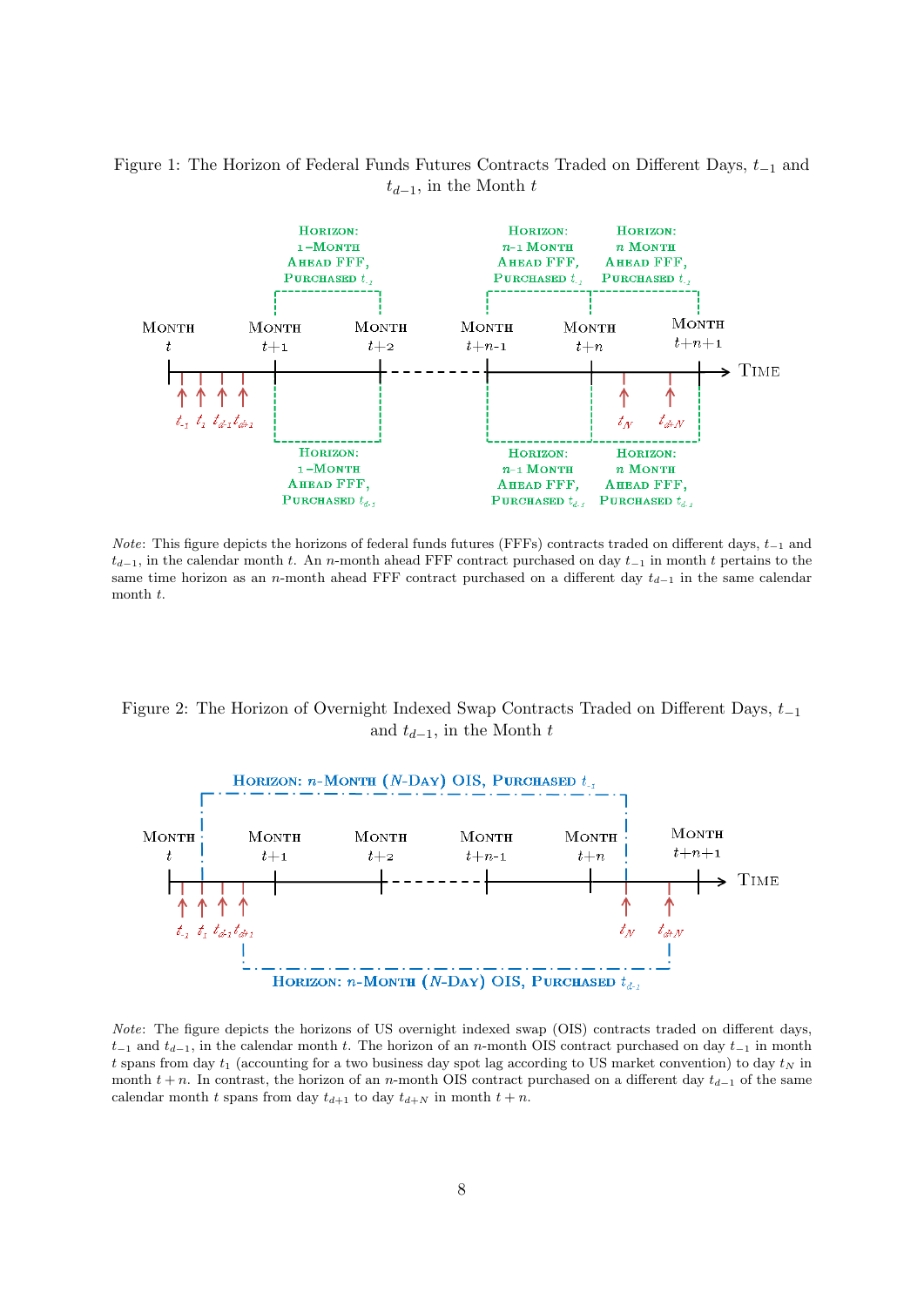Second, the horizon of an n-month FFF contract purchased on any day  $t_{-1}$  in month t pertains to a specific calendar month in the future  $t + n$ , while the horizon of an n-month OIS contract purchased on the same day  $t_{-1}$  of month t spans the n months (N days) subsequent to the date  $t_1$  $t_1$  (accounting for the two business day spot lag for US contracts). Figures 1 and [2](#page-8-1) illustrate this. In figure [2,](#page-8-1) the n-month OIS contract traded on day  $t_{-1}$  of month t has a horizon spanning from day  $t_1$  (accounting for the spot lag) in month t to day  $t_N$  in month  $t+n$ . In contrast, the n-month ahead FFF contract traded on the same day  $t_{-1}$  in month t has a horizon corresponding to the calendar month  $t + n$  only (see figure [1\)](#page-8-0).

To address these complications and attain comparable measures of ex post realised excess returns on FFFs and OIS contracts, I perform two data transformations.

First, I construct hypothetical n-month 'portfolios' of FFFs contracts that are traded in month t with horizons that begin on the first day of month  $t + 1$  and conclude on the final day of month  $t + n$ . To construct the interest rate on the *n*-month FFFs-portfolio  $i_{t,t+n}^{FFF, port}$  $\frac{f f f f, port}{f, t+n}$ , I take the arithmetic average of the 1, 2, ..., n-month ahead FFFs rates on a given day in month  $t$ :

<span id="page-9-3"></span>
$$
i_{t,t+n}^{FFF,port} = \frac{1}{N} \sum_{j=1}^{n} N_j i_{t,t+j}^{FFF} \tag{6}
$$

where  $N_j$  denotes the number of days in month  $t + j$  and  $N \equiv \sum_{j=1}^n N_j$  is the total number of days in months  $t + 1, ..., t + n$ .

This hypothetical n-month contract settles based on the arithmetic average of the daily effective federal funds rate from the first day of month  $t+1$  to the final day of month  $t+n$ , denoted  $\overline{ffr}_{t+n}^{port} = \frac{1}{N}$  $\frac{1}{N}\sum_{j=1}^n N_j \overline{ffr}_{t+j}$ <sup>[17](#page-9-0)</sup> Thus, the ex post realised excess return on the hypothetical n-month portfolio of FFFs contracts, relative to the contract's settlement, is defined as:<sup>[18](#page-9-1)</sup>

<span id="page-9-2"></span>
$$
rx_{t,t+n}^{FFF,port} = i_{t,t+n}^{FFF,port} - \overline{ffr}_{t+n}^{port}
$$
\n
$$
(7)
$$

Second, the horizon of an *n*-month US OIS contract will only match the horizon of an  $n$ month portfolio of FFFs contracts on the penultimate business day of a given month because of the two-day spot lag in US OIS contracts. Figure [3](#page-10-0) demonstrates this. Here, day  $t_{-1}$  is the penultimate business day of month  $t$ . The horizon of the *n*-month OIS contract traded on this day begins on day  $t_1$ , the first day of the month  $t + 1$ , because of the spot lag in the contract.

<span id="page-9-0"></span><sup>&</sup>lt;sup>17</sup>The *ex post* realised average effective federal funds rate from the beginning of month  $t + 1$  to the end of month  $t + n$  is formally calculated as the arithmetic mean of the daily effective federal funds rate for the period, where the rate on non-business days is defined to be the rate that prevailed on the preceding business day. I use the arithmetic average in accordance with FFFs market convention.

<span id="page-9-1"></span> $18$ With the exception of the 1-month horizon, the timing of receipts from an n-month OIS contract differs from an n-month portfolio of FFFs. Unlike an OIS contract, the portfolio of FFFs does not provide a single payoff at the end of its n-month horizon, but one at the end of each month as each FFFs contract matures. This is mitigated by focusing on the ex post realised excess returns on the portfolios, assuming that FFFs receipts prior to month  $t+n$  can earn a compounded return equal to the effective federal funds rate until the portfolio matures. For example, at the end of month  $t + 1$ , the investor earns an excess return from the 1-month FFFs contract in the portfolio  $rx_{t,t+1}^{FFF}$ , which could earn compounded interest at the effective federal funds rate from the first day of month  $t + 2$  to maturity at  $t + n$ . Because [\(7\)](#page-9-2) defines an ex post excess return, the interest earned on  $rx_{t,t+1}^{FFF}$ and the interest foregone exactly cancel, so do not feature on the right-hand side of [\(7\)](#page-9-2).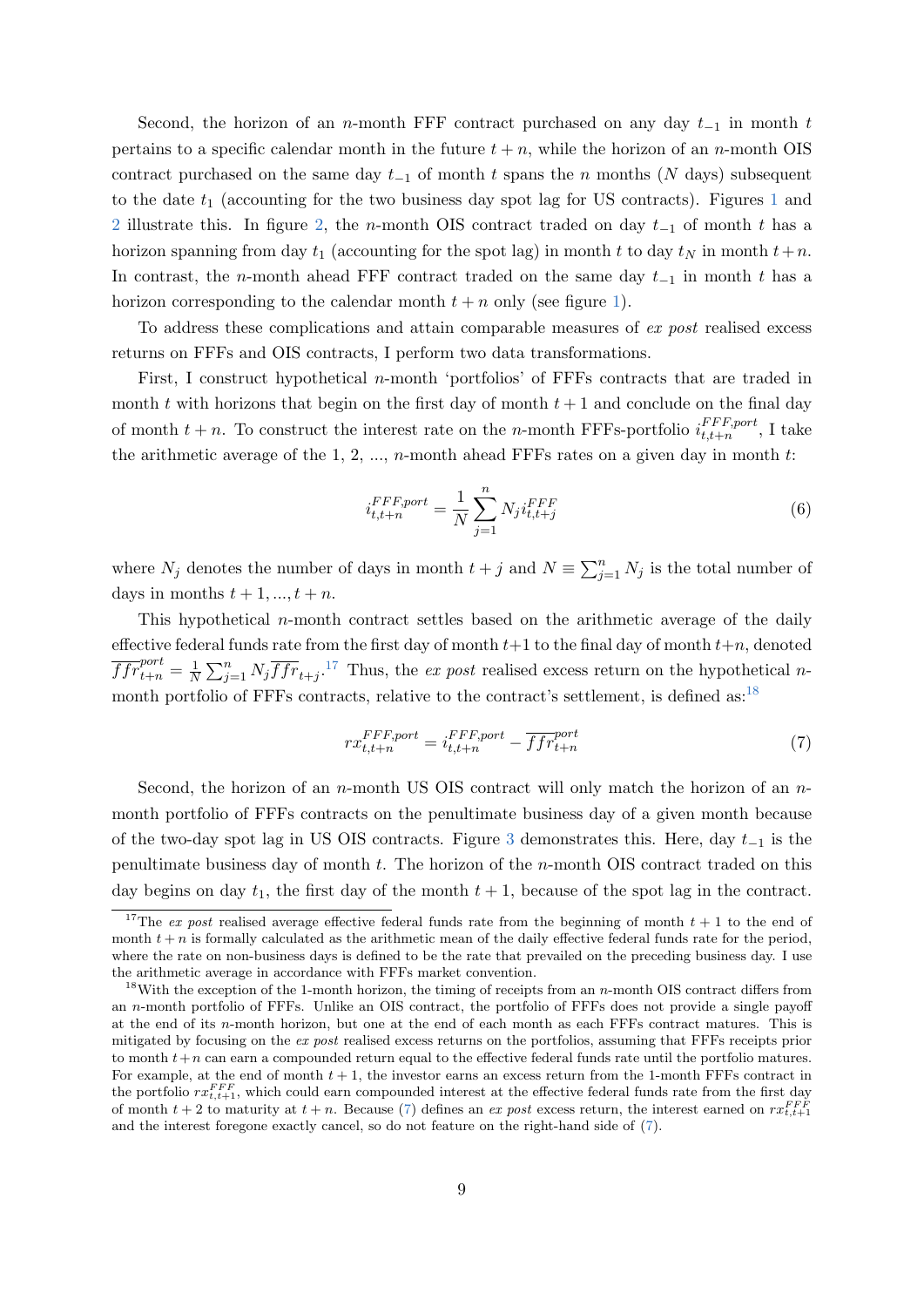<span id="page-10-0"></span>Figure 3: The Horizon of Federal Funds Futures, Overnight Indexed Swap Contracts and Portfolios of Federal Funds Futures Traded on the Penultimate Business Day  $t_{-1}$  in Month  $t$ 



**HORIZON FOR 'PORTFOLIO' n FFF CONTRACTS** 

*Note*: The figure depicts the horizons of an n-month ahead federal funds futures (FFFs) contract, an n-month overnight indexed swap (OIS) contract, and a hypothetical n-month portfolio of FFFs contracts — defined in equation [\(6\)](#page-9-3) — traded on the penultimate business day  $t_{-1}$  in the calendar month t. The horizon of an n-month OIS contract purchased on the penultimate business day  $t_{-1}$  of month t spans from day  $t_1$ , the first day of month  $t+1$ , to day  $t_N$ , the final day in month  $t+n$ . The horizon of the hypothetical n-month portfolio of FFFs contracts purchased on the same day  $t_{-1}$  of the same calendar month t spans the same period.

It concludes on day  $t_N$ , the final day of month  $t + n$ . The horizon of the hypothetical n-month portfolio of FFFs contracts, defined in [\(6\)](#page-9-3), spans the same period. Because of this, I compare the ex post realised excess returns on n-month OIS contracts and n-month portfolios of FFFs contracts for the month  $t$  on the penultimate business day of that month, using the definitions in [\(4\)](#page-7-4) and [\(7\)](#page-9-2) respectively.<sup>[19](#page-10-1)</sup> This yields a monthly time series of ex post realised excess returns for OIS and FFFs contracts that are comparable in horizon and formed on the same date.

Figure [4](#page-11-0) plots the time series of unconditional ex post excess returns on 1, 3, 6 and 9-month OIS contracts and portfolios of FFFs contracts on the penultimate business day of each month. These plots preview some of the conclusions from the formal empirical analysis. Notably, at all tenors, unconditional ex post excess returns on OIS contracts and portfolios of FFFs contracts are strikingly similar for the majority of the 2002-2016 period. The plots strongly suggest that these OIS and FFFs rates contain similar information about financial market participants' expectations of future short-term interest rates. Although the excess returns fluctuate around zero for most of the period, the plots exhibit notable spikes during the 2007-2008 period, indicative of money market turmoil that influenced overnight interbank rates and ex ante unexpected monetary policy loosening in response to the 2007-2008 financial crisis. For this reason, I later

<span id="page-10-1"></span><sup>&</sup>lt;sup>19</sup>Although the horizons of  $i_{t,t+n}^{OIS}$  and  $i_{t,t+n}^{FFF,port}$  traded on day  $t_{-1}$  match, these returns are not exactly comparable since the former is based on geometric compounding whereas the latter is not — as it is computed using an arithmetic average. This issue is mitigated by focusing on the ex post realised excess returns in [\(4\)](#page-7-4) and [\(7\)](#page-9-2), since they use the geometric and arithmetic average of the floating rate, respectively.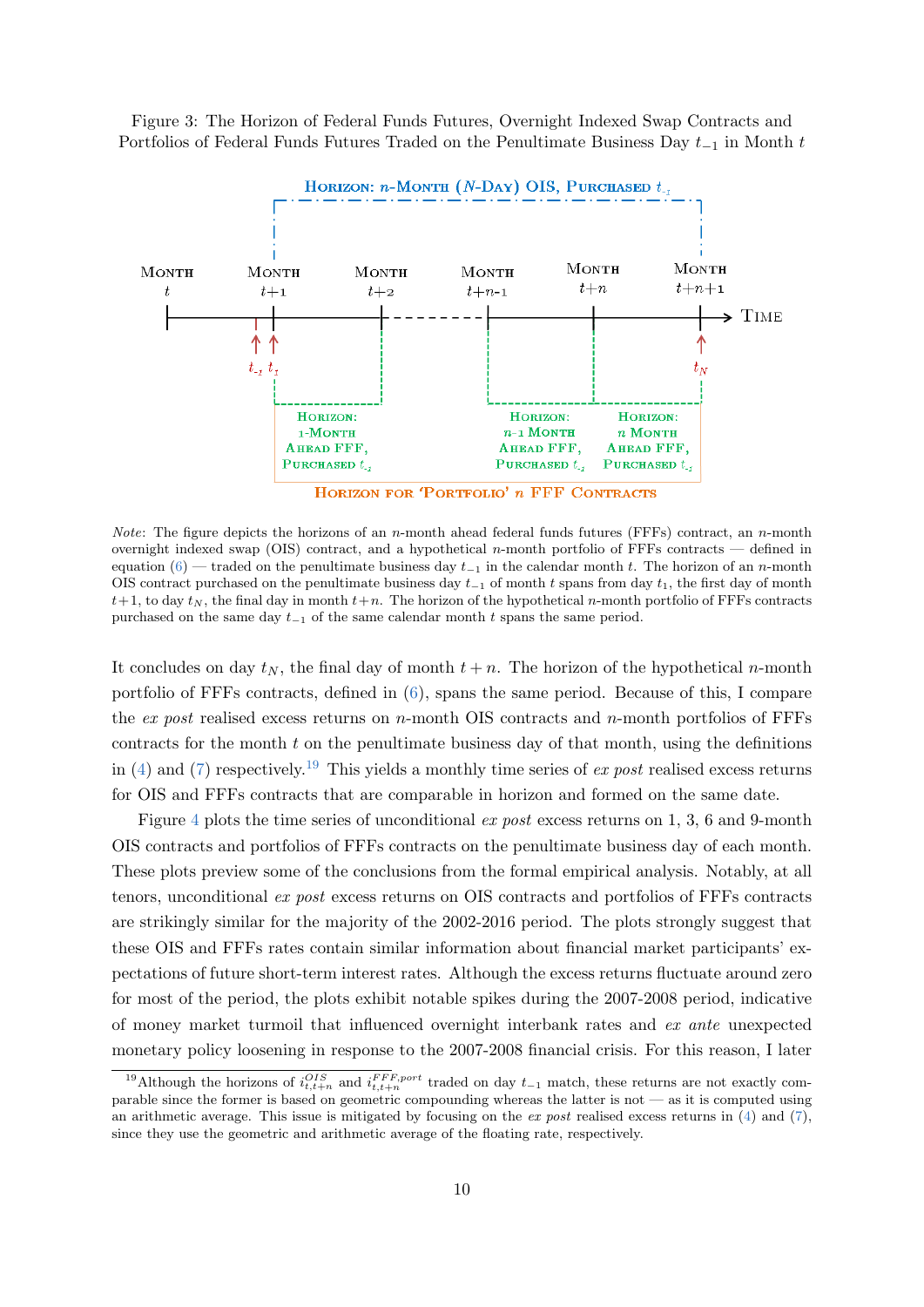<span id="page-11-0"></span>Figure 4: Unconditional Ex Post Excess Returns on US Overnight Indexed Swaps and Portfolios of Federal Funds Futures with Equivalent Horizon



Note: Time series plots of unconditional ex post excess returns for US OIS rates (solid red line) and portfolios of FFFs contracts (dashed black line) calculated using equations [\(4\)](#page-7-4) and [\(7\)](#page-9-2), respectively. The portfolios of FFFs contracts are constructed such that their horizon is equivalent to the horizon of corresponding-maturity OIS rates. The horizontal axis of each plot denotes the date of the ex post excess return and is labelled MM/YY. The data is plotted on penultimate business days of each month from January 2002 to December 2016.

conduct sensitivity analyses to account for the effects of the financial crisis and associated monetary policy loosening on estimated average ex post excess returns.

#### 3.2 Regressions

To estimate the average ex post excess returns on US OIS contracts and comparable-horizon portfolios of FFFs contracts, I run the following regressions, for US OIS rates:

<span id="page-11-1"></span>
$$
rx_{t,t+n}^{OIS} = \alpha_n^{OIS} + \varepsilon_{t+n}^{OIS}
$$
\n
$$
\tag{8}
$$

and for the hypothetical portfolios of FFFs:

<span id="page-11-2"></span>
$$
rx_{t,t+n}^{FFF,port} = \alpha_n^{FFF,port} + \varepsilon_{t+n}^{FFF,port}
$$
\n(9)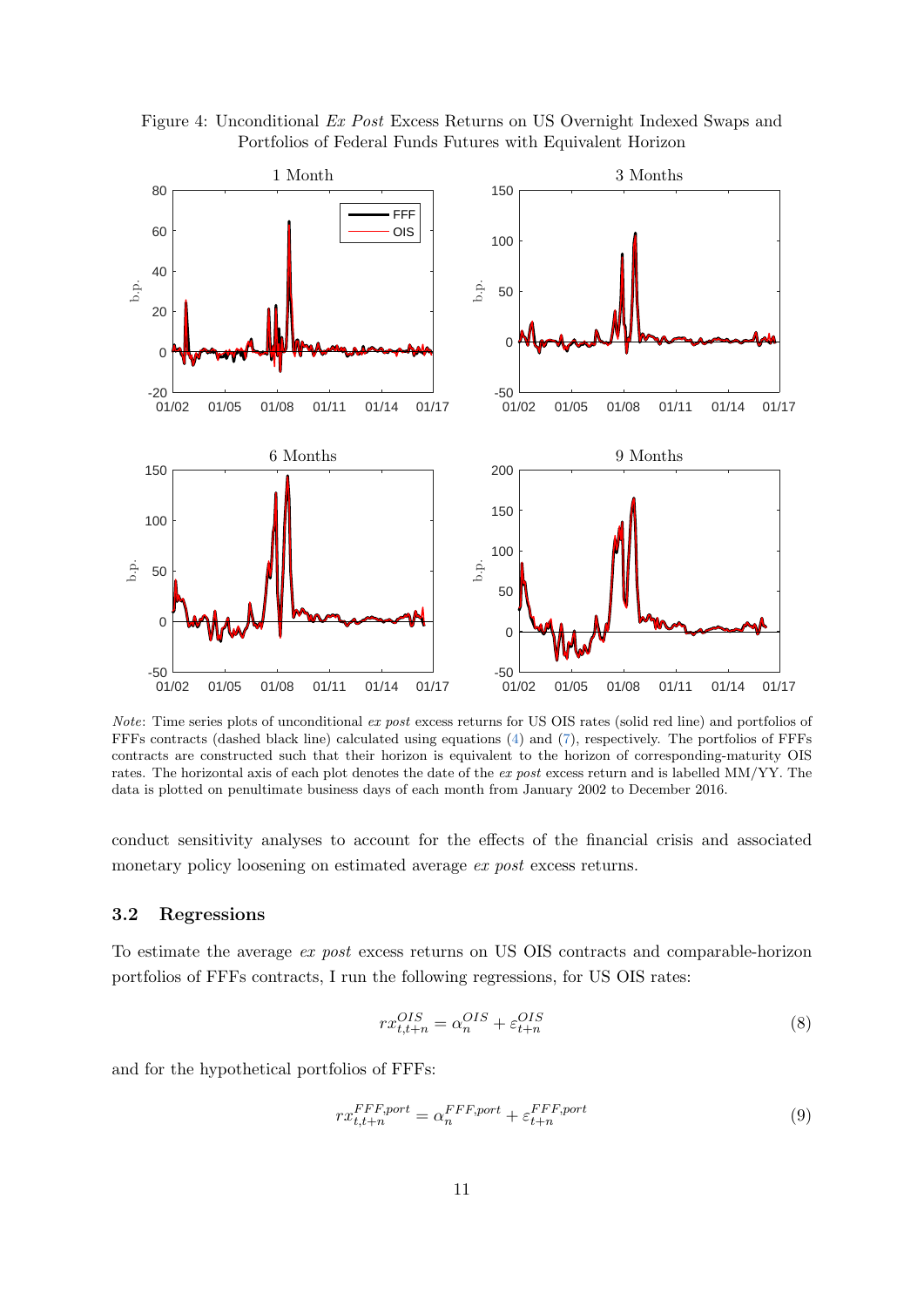for different monthly contract horizons  $n = 1, 2, ..., 11$ .<sup>[20](#page-12-0)</sup>

All regressions are estimated using data observations on the penultimate business day of each calendar month. The sample runs from January 2002 to December 2016. The specific sample start date differs slightly across horizons due to the availability of US OIS rates at different tenors.<sup>[21](#page-12-1)</sup> The selection of maturities is determined by FFFs rate data availability.<sup>[22](#page-12-2)</sup>

Because contract horizons at adjacent time periods overlap, I compute standard errors using the heteroskedasticity and autocorrelation consistent procedure of [Hodrick](#page-37-9) [\(1992\)](#page-37-9), which generalises the [Hansen and Hodrick](#page-37-10) [\(1980\)](#page-37-10) method for overlapping contracts to the case of heteroskedasticity. Throughout the paper, I report *t*-statistics based on these standard errors. In regressions [\(8\)](#page-11-1) and [\(9\)](#page-11-2),  $\alpha_n^{OIS}$  and  $\alpha_n^{FFF,port}$  denote the average ex post excess return on OIS contracts and portfolios of FFFs respectively. If these are insignificantly different from zero, a contract is said to provide an accurate measure of expected future short-term interest rates. Because the reference rate on an OIS contract is a short-term money market rate, this empirical strategy formally analyses OIS rates as measures of short-term interest rate expectations, an indicator of the *de facto* monetary policy stance, rather than official policy rate settings.

Table [1](#page-13-0) presents the baseline results from the estimation of [\(8\)](#page-11-1) and [\(9\)](#page-11-2) for the whole sample. Estimated average ex post realised excess returns are presented for the 1 to 11-month OIS and portfolios of FFFs contracts using observations on the penultimate business day of each month.

The primary result is that 1 to 11-month OIS contracts provide measures of investors' interest rate expectations that are as good as those from corresponding-maturity portfolios of FFFs contracts, corroborating with the information plotted in figure [4.](#page-11-0) In fact, for the 3 to 11 month tenors, the average ex post excess return on US OIS contracts is marginally smaller than that on the corresponding-maturity portfolio of FFFs contracts. For example, the average  $ex$ post excess return on the 8-month OIS contract is 11.43 basis points, 0.76 basis points lower than the average ex post excess return on the corresponding-maturity portfolio of FFFs contracts. Although the average ex post excess returns on 1 to 6-month OIS contracts are significant at the 10% level, at least, the same is true for 1 to 7-month portfolios of FFFs contracts. Moreover, in all cases, the average  $ex$  post excess returns are small — less than 9 basis points at the 6-month horizon — and subsequent analysis indicates that much of this can be explained by  $ex$  ante unexpected US monetary policy loosening in 2008.

A secondary result is that average excess returns on OIS contracts, as well as portfolios of FFFs contracts, are increasing with the maturity of the contracts. This is consistent with the view that longer-horizon OIS rates may contain some term premia [\(Michaud and Upper,](#page-38-10) [2008\)](#page-38-10).

$$
rx_{t,t+n}^{FFF} = \alpha_n^{FFF} + \varepsilon_{t+n}^{FFF}
$$

<span id="page-12-0"></span><sup>&</sup>lt;sup>20</sup>In appendix [B,](#page-35-0) I also provide estimates of excess returns on *n*-month ahead ('pure') FFFs contracts using the regression:

to check that the data transformation used to construct hypothetical portfolios of FFFs contracts does not influence the results.

<span id="page-12-2"></span><span id="page-12-1"></span><sup>&</sup>lt;sup>21</sup>See appendix [A](#page-34-0) for a complete list of data sources and a detailed discussion of OIS rate availability.

 $^{22}$ Although available prior to 2002, regular series for 12 to 36-month ahead FFFs rates are not available for the whole post-2002 period.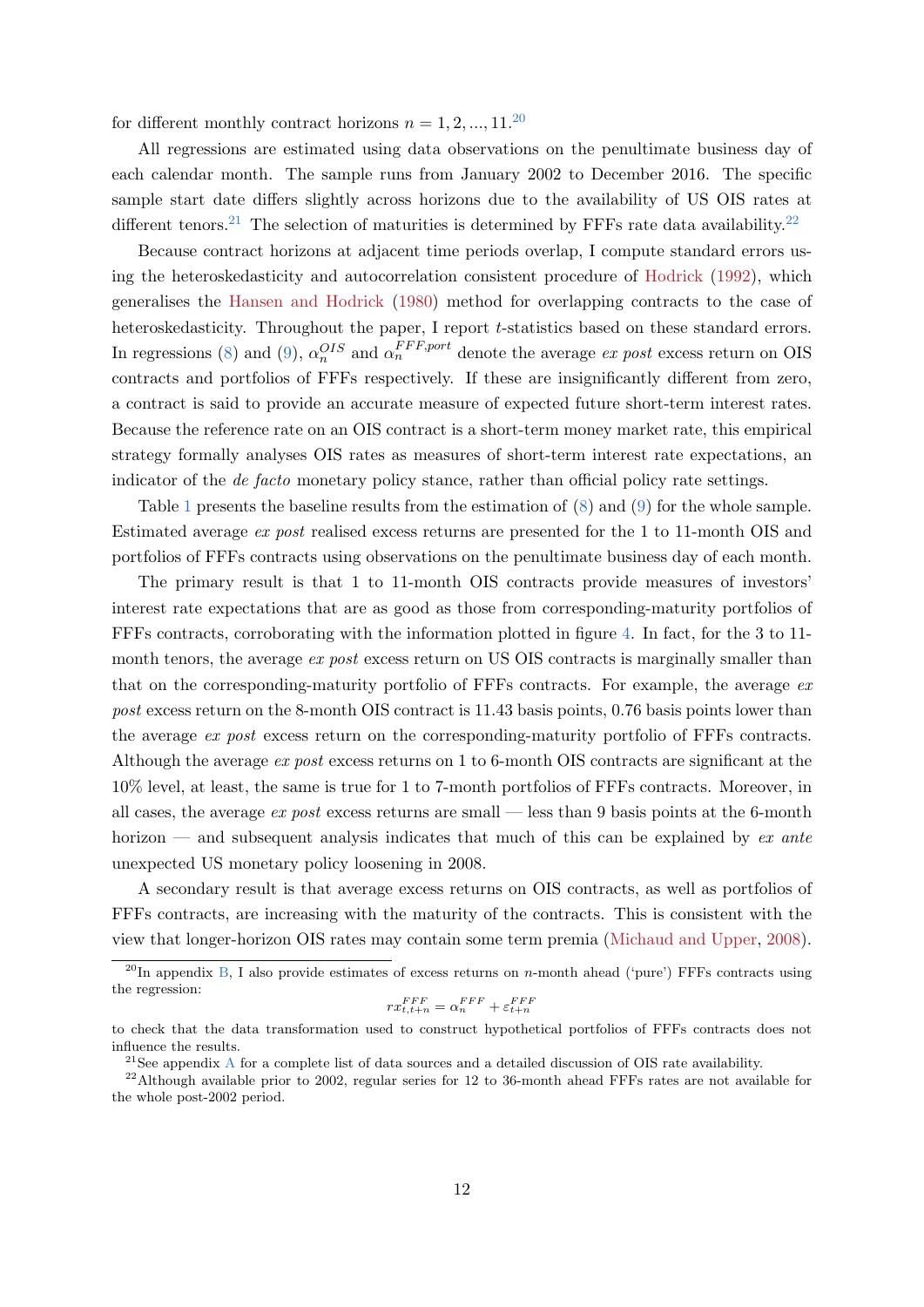| Panel A: US OIS Contracts       |             |                |                                       |                     |              |          |  |  |  |
|---------------------------------|-------------|----------------|---------------------------------------|---------------------|--------------|----------|--|--|--|
| Maturity in Months              | 1           | $\bf{2}$       | 3                                     | 4                   | 5            | 6        |  |  |  |
| $\widehat{\alpha}_n^{OIS}$      | $1.35***$   | $2.52**$       | $3.81**$                              | $5.22*$             | $6.73*$      | $8.45*$  |  |  |  |
| $[t\text{-statistic}]$          | [2.72]      | [2.19]         | [1.98]                                | $[1.92]$            | [1.86]       | $[1.81]$ |  |  |  |
| <b>Maturity in Months</b>       | $7^{\rm a}$ | 8 <sup>a</sup> | 9                                     | $10^{\rm a}$        | $11^{\rm a}$ |          |  |  |  |
| $\widehat{\alpha}_n^{OIS}$      | 9.89        | 11.43          | 14.03                                 | 15.05               | 17.16        |          |  |  |  |
| $[t\text{-statistic}]$          | [1.64]      | [1.52]         | [1.56]                                | [1.39]              | [1.36]       |          |  |  |  |
|                                 |             |                | Panel B: Portfolios of FFFs Contracts |                     |              |          |  |  |  |
| <b>Maturity in Months</b>       | 1           | $\bf{2}$       | 3                                     | 4                   | 5            | 6        |  |  |  |
| $\widehat{\alpha}_n^{FFF,port}$ | $1.22***$   | $2.44**$       | $3.82*$                               | $5.30*$             | $6.85*$      | $8.52*$  |  |  |  |
| $[t\text{-statistic}]$          | [2.39]      | [2.01]         | $[1.91]$                              | [1.88]              | [1.83]       | $[1.76]$ |  |  |  |
| <b>Maturity in Months</b>       | 7           | 8              | 9                                     | 10                  | 11           |          |  |  |  |
| $\widehat{\alpha}_n^{FFF,port}$ | $10.36*$    | 12.19          | 14.16                                 | 17.06               | 19.05        |          |  |  |  |
| $[t\text{-statistic}]$          | [1.68]      | [1.60]         | $[1.53]$                              | $\left[1.51\right]$ | $[1.43]$     |          |  |  |  |

<span id="page-13-0"></span>Table 1: Average Ex Post Excess Returns on US OIS Contracts and Portfolios of FFFs Contracts of Comparable Maturity

*Note:* Panel A reports results from regression  $(8)$  and panel B reports results from regression  $(9)$  for contracts/portfolios with 1-11 month maturity. Sample: Monthly Frequency, January 2002 to December 2016, but for those indicated by <sup>a</sup> May 2002 to December 2016 (due to OIS rate availability). [Hodrick](#page-37-9) [\(1992\)](#page-37-9) t-statistics are reported in square brackets. An excess return is significantly different from zero at the 1%, 5% and 10% significance level when the absolute value of the t-statistic exceeds 2.33, 1.96, 1.645 respectively. These are denoted with asterisks \*\*\*, \*\* and \* for the 1%, 5% and 10% significance levels respectively. All figures are reported in basis points to two decimal places.

Accounting for the 2008 US Monetary Policy Loosening During and after the 2007- 2008 financial crisis, monetary policymakers lowered policy rates to their ELB. This was broadly unanticipated ex ante and, for this reason, may bias upwards the ex post excess returns presented in table [1.](#page-13-0) That is, the positive  $ex$  post excess returns in table [1](#page-13-0) may actually reflect the unexpected policy loosening that occurred in response to the financial crisis and associated recession, rather than an excess return that reflects risk premia in OIS or FFFs contracts.

For this reason, I re-estimate [\(8\)](#page-11-1) and [\(9\)](#page-11-2) and include an additional dummy explanatory variable. This dummy is set to unity for periods in which the  $n$ -month OIS contract and portfolio of FFFs contracts measure expectations of future short-term interest rates during 2008, and zero otherwise. This choice aligns with the period in which US monetary policy was quickly loosened in response to the financial crisis and the associated recession.<sup>[23](#page-13-1)</sup> For the 1-month contract, the dummy is set to unity from December 2007 to December 2008 (inclusive); for the 2-month contract, the dummy is set to unity from November 2007 to December 2008 (inclusive); and so on. Consequently, with the dummy variable included in the regression,  $\alpha_n^{OIS}$  and  $\alpha_n^{FFF,port}$  now represent the average ex post excess return on OIS and portfolios of FFFs outside the 2008 period, respectively. The coefficient on the dummy variable captures the average additional increase in ex post excess returns attributable to the unpredicted nature of the 2007-2008 financial crisis and associated monetary policy loosening during 2008.

The results from these extended regressions are reported in table [2.](#page-15-1) The estimates of  $\alpha_n^{OIS}$ 

<span id="page-13-1"></span> $^{23}$ The federal funds rate target fell from 4.75% at the start of 2008 to 0-0.25% in December 2008.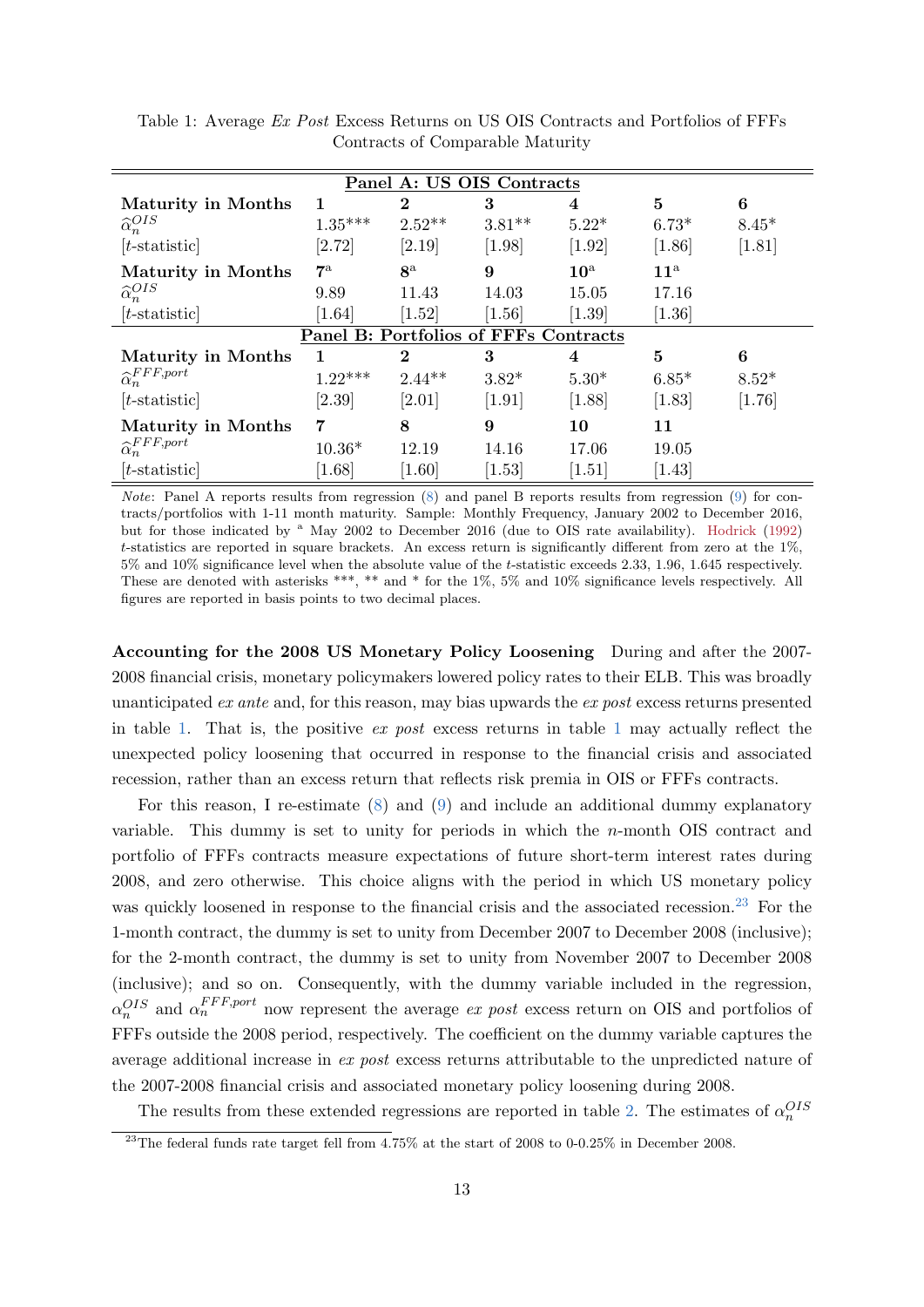and  $\alpha_n^{FFF,port}$  are noticeably smaller than in table [1,](#page-13-0) typically at least half as small. The headline conclusion from table [1](#page-13-0) is robust to the inclusion of a 2008 dummy. For 1 to 11-month OIS contracts, average ex post excess returns for the non-2008 period are quantitatively small, and the coefficients are statistically insignificant for the 5 to 11-month tenors. They are also quantitatively smaller than corresponding-maturity FFFs contracts. For example, the average ex post excess return for the 9-month OIS contract outside the 2008 period is 3.32 basis points, 10.71 basis points lower than its average ex post excess return for the whole 2002-2016 period and 0.94 basis points lower than the average  $ex$  post excess return on the comparable-maturity portfolio of FFFs contracts outside the 2008 period. Although the average ex post excess returns on OIS contracts for the non-2008 period are statistically significant at the 5% level for the 1 to 3-month tenors, and at the 10% level for the 4-month contract, their magnitude is small; the average ex post excess return on the 4-month OIS contract for the non-2008 period is just 1.54 basis points, 0.62 basis points lower than the comparable-maturity portfolio of FFFs. Thus, the usefulness of 1 to 11-month OIS rates as market-based measures of monetary policy expectations remains comparable to FFFs rates outside of the 2008 financial crisis period.

The coefficients on the 2008 dummy highlight the ex ante unpredicted nature of the financial crisis and associated policy loosening. For the OIS regressions in panel A of table [2,](#page-15-1) the coefficients on the 2008 dummy are positive and statistically significant, at the 5% level at least, for the 1 to 11-month OIS contracts. Moreover, the 2008 dummy coefficients are broadly increasing in the maturity of the OIS contracts, indicating that the extent to which the 2008 policy loosening was unanticipated increases at longer horizons. Interestingly, although the coefficients on the 2008 dummy for the FFFs regressions in panel B follow a similar qualitative pattern, the coefficients are statistically insignificant for 2 to 3-month portfolios of FFFs contracts. This implies that, at these maturities, FFFs rates did not include any statistically significant additional ex post excess returns during the 2008 period relative to the non-2008 period, indicating that the quality of these FFFs tenors as predictors of the future monetary policy stance did not significantly change during that period.

Overall, the results in tables [1](#page-13-0) and [2](#page-15-1) indicate that 1 to 11-month OIS rates provide measures of investors' interest rate expectations that are at least as good as those from comparable-horizon FFFs. This is important because FFFs have long been used to forecast future monetary policy, yet because OIS rates are available at longer maturities than FFFs and in a range of countries, OIS rates potentially offer a globally comparable financial market measure of monetary policy expectations.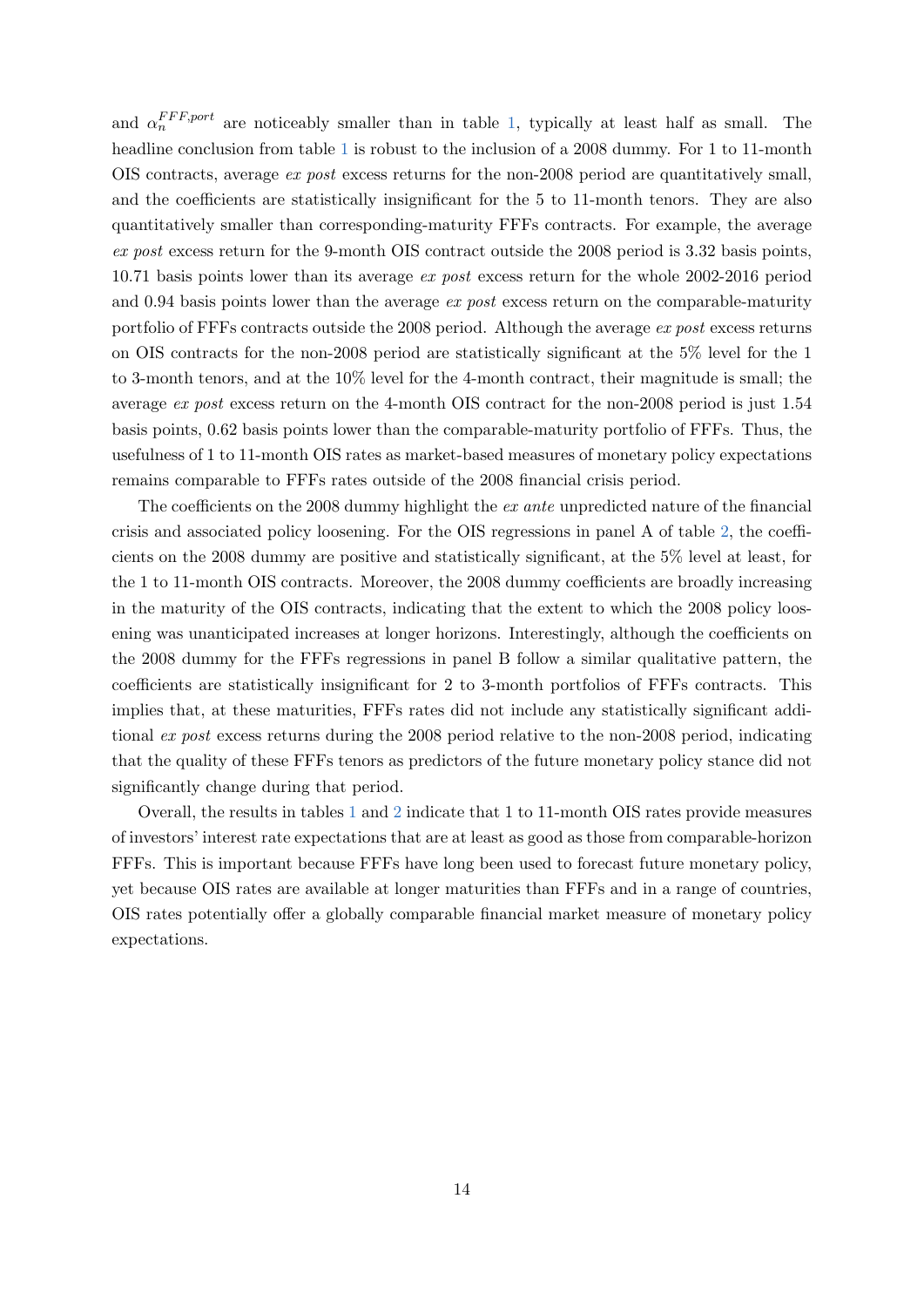| Panel A: US OIS Contracts       |                |                                       |            |              |                |                 |  |  |  |
|---------------------------------|----------------|---------------------------------------|------------|--------------|----------------|-----------------|--|--|--|
| <b>Maturity in Months</b>       | $\mathbf{1}$   | $\overline{2}$                        | 3          | 4            | $\overline{5}$ | 6               |  |  |  |
| $\widehat{\alpha}_n^{OIS}$      | $0.50**$       | $0.86**$                              | $1.14**$   | $1.54*$      | 1.91           | 2.22            |  |  |  |
| $[t\text{-statistic}]$          | [1.98]         | [2.22]                                | $[1.96]$   | [1.76]       | [1.55]         | [1.35]          |  |  |  |
| 2008 Dummy                      | $12.76**$      | 22.70**                               | $33.70***$ | $43.14***$   | $52.72***$     | 63.78***        |  |  |  |
| $[t\text{-statistic}]$          | $[2.33]$       | [2.11]                                | [2.44]     | $[3.34]$     | [7.39]         | $[-7.54]$       |  |  |  |
| <b>Maturity in Months</b>       | $7^{\rm a}$    | $8^{\rm a}$                           | 9          | $10^{\rm a}$ | $11^{\rm a}$   |                 |  |  |  |
| $\widehat{\alpha}_n^{OIS}$      | 3.49           | 3.58                                  | 3.32       | 3.86         | 3.96           |                 |  |  |  |
| $[t\text{-statistic}]$          | $[1.24]$       | [1.07]                                | [0.81]     | [0.83]       | [0.72]         |                 |  |  |  |
| 2008 Dummy                      | $60.11***$     | $69.37***$                            | $91.54***$ | 88.47***     | $99.03***$     |                 |  |  |  |
| $[t\text{-statistic}]$          | $[-6.21]$      | $[-7.13]$                             | $[-10.26]$ | [9.39]       | [6.73]         |                 |  |  |  |
|                                 |                | Panel B: Portfolios of FFFs Contracts |            |              |                |                 |  |  |  |
| <b>Maturity in Months</b>       | $\mathbf{1}$   | $\bf{2}$                              | 3          | 4            | $\overline{5}$ | $6\phantom{1}6$ |  |  |  |
| $\widehat{\alpha}_n^{FFF,port}$ | $0.54*$        | $1.18*$                               | $1.92*$    | $2.16*$      | 2.54           | 2.93            |  |  |  |
| $[t\text{-statistic}]$          | [1.82]         | [1.79]                                | [1.70]     | $[1.64]$     | $[1.43]$       | $[1.32]$        |  |  |  |
| 2008 Dummy                      | $9.71*$        | 16.56                                 | 22.92      | $35.20***$   | $44.95***$     | $54.56***$      |  |  |  |
| $[t\text{-statistic}]$          | [1.77]         | [1.44]                                | [1.53]     | [2.43]       | [4.82]         | $[-6.25]$       |  |  |  |
| <b>Maturity in Months</b>       | $\overline{7}$ | 8                                     | 9          | 10           | 11             |                 |  |  |  |
| $\widehat{\alpha}_n^{FFF,port}$ | 3.49           | $3.98\,$                              | 4.26       | 7.43         | 9.84           |                 |  |  |  |
| $[t\text{-statistic}]$          | [1.24]         | [1.14]                                | $[1.00]$   | [1.11]       | [1.07]         |                 |  |  |  |
| 2008 Dummy                      | $63.01***$     | $71.33***$                            | $81.16***$ | $73.31***$   | $65.26***$     |                 |  |  |  |
| $[t\text{-statistic}]$          | $[-5.00]$      | $[-6.06]$                             | $[-12.03]$ | [4.25]       | [2.93]         |                 |  |  |  |

<span id="page-15-1"></span>Table 2: Ex Post Excess Returns on US OIS Contracts and Portfolios of FFFs Contracts After Controlling for a 2008 Dummy

Note: Panel A reports results from regression [\(8\)](#page-11-1) and panel B reports results from regression [\(9\)](#page-11-2) with an additional dummy variable set equal to one on dates when a contract's horizon spans the year 2008. Sample: Monthly Frequency, January 2002 to December 2016, but for those indicated by <sup>a</sup> May 2002 to December 2016 (due to OIS rate availability). [Hodrick](#page-37-9) [\(1992\)](#page-37-9) t-statistics are reported in square brackets. An excess return is significantly different from zero at the 1%, 5% and 10% significance level when the absolute value of the t-statistic exceeds 2.33, 1.96, 1.645 respectively. These are denoted with asterisks \*\*\*, \*\* and \* for the 1%, 5% and 10% significance levels respectively. All figures are reported in basis points to two decimal places.

## <span id="page-15-0"></span>4 OIS Rates from a Global Perspective

Here, I assess whether OIS rates accurately measure monetary policy expectations globally.

#### 4.1 US OIS Contracts

I calculate unconditional ex post excess returns on US OIS contracts at a daily frequency, between January 2002 and December 2016, for the following tenors: 1 to 12 months; 15, 18 and 21 months; 2, 3, 4 and 5 years.<sup>[24](#page-15-2)</sup> I estimate  $(8)$  using this daily frequency data. Again, t-statistics use heteroskedasicity and autocorrelation robust [Hodrick](#page-37-9) [\(1992\)](#page-37-9) standard errors.

Panel A of table [3](#page-16-0) presents the results from these regressions. Daily frequency average ex post excess returns on 1 to 11-month OIS contracts are similar to their excess returns at a monthly frequency reported in table [1,](#page-13-0) indicating that monthly frequency estimates from

<span id="page-15-2"></span> $^{24}$ The choice of tenors is determined by data availability. See appendix [A.](#page-34-0)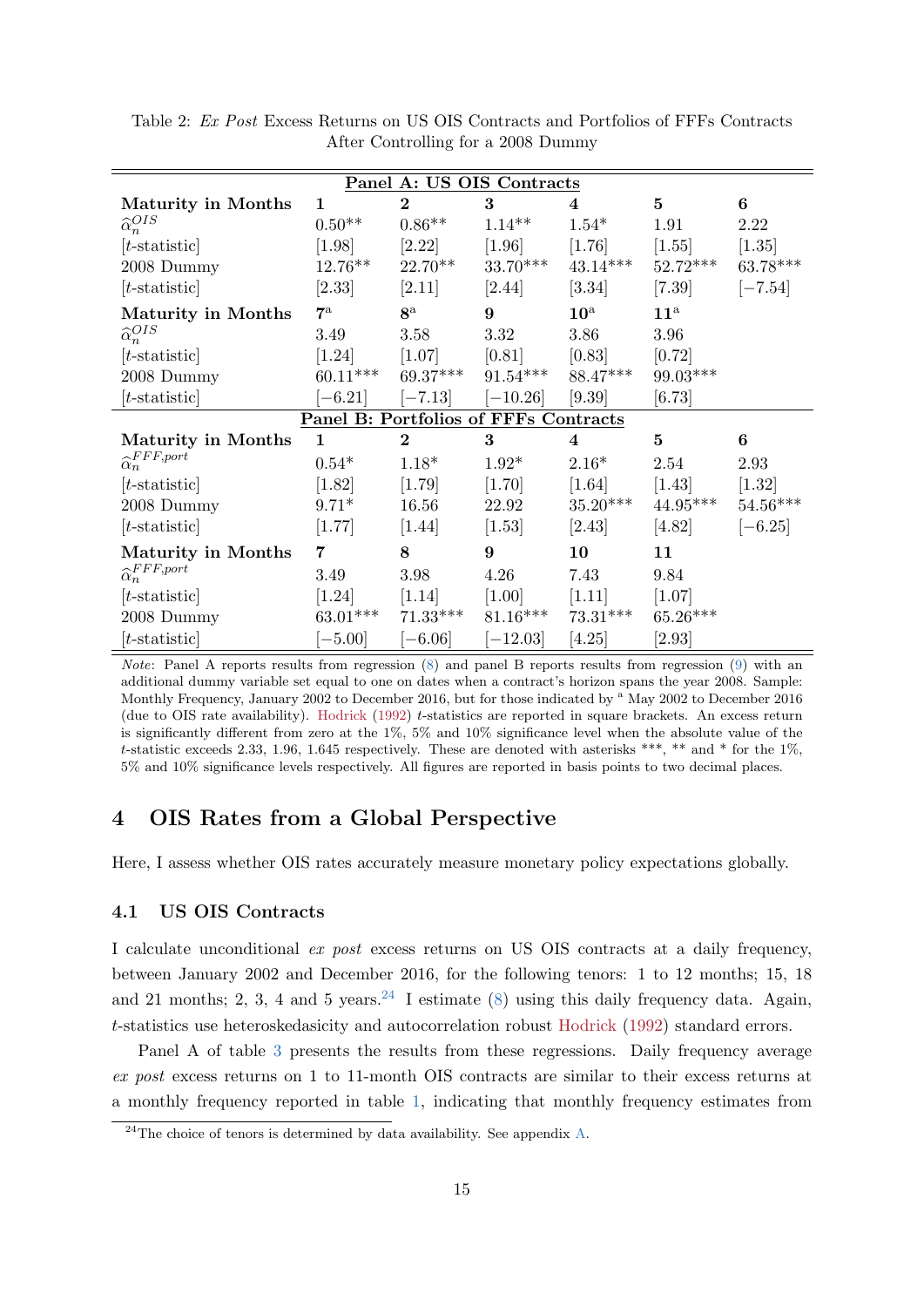|                            | Panel A: US OIS Contracts                 |                |                |                         |                |  |  |  |  |
|----------------------------|-------------------------------------------|----------------|----------------|-------------------------|----------------|--|--|--|--|
| Maturity in Months         | $\mathbf{1}$                              | $\overline{2}$ | 3              | 4                       | $\mathbf{5}$   |  |  |  |  |
| $\widehat{\alpha}_n^{OIS}$ | $1.34*$                                   | $2.54*$        | $3.86*$        | $5.32*$                 | $6.87*$        |  |  |  |  |
| $[t\text{-statistic}]$     | [1.79]                                    | [1.79]         | [1.81]         | [1.79]                  | [1.69]         |  |  |  |  |
| <b>Maturity in Months</b>  | 6                                         | $7^{\rm a}$    | 8 <sup>a</sup> | 9                       | $10^{\rm a}$   |  |  |  |  |
| $\widehat{\alpha}_n^{OIS}$ | 8.54                                      | 9.93           | 11.54          | 14.09                   | 15.20          |  |  |  |  |
| $[t\text{-statistic}]$     | $[1.56]$                                  | $[1.39]$       | $[1.30]$       | $[1.34]$                | $[1.22]$       |  |  |  |  |
| Maturity in Months         | $11^{\rm a}$                              | 12             | 15             | 18                      | 21             |  |  |  |  |
| $\widehat{\alpha}_n^{OIS}$ | 17.24                                     | 20.98          | 27.61          | 35.59                   | 44.25          |  |  |  |  |
| $[t\text{-statistic}]$     | [1.20]                                    | $[1.32]$       | $[1.33]$       | $[1.43]$                | [1.60]         |  |  |  |  |
| <b>Maturity in Months</b>  | 24                                        | $\rm 36^b$     | $48^{\rm b}$   | 60 <sup>b</sup>         |                |  |  |  |  |
| $\widehat{\alpha}_n^{OIS}$ | $53.27*$                                  | 86.86***       | 126.32***      | 173.60***               |                |  |  |  |  |
| $ t\text{-statistic} $     | [1.86]                                    | [4.61]         | $[-5.37]$      | $[-8.48]$               |                |  |  |  |  |
|                            | Panel B: US OIS Contracts with 2008 Dummy |                |                |                         |                |  |  |  |  |
| Maturity in Months         | $\mathbf{1}$                              | $\overline{2}$ | 3              | $\overline{\mathbf{4}}$ | $\overline{5}$ |  |  |  |  |
| $\widehat{\alpha}_n^{OIS}$ | $0.41*$                                   | $0.76*$        | $1.14*$        | 1.50                    | 1.90           |  |  |  |  |
| $[t\text{-statistic}]$     | [1.75]                                    | $[1.80]$       | [1.75]         | $[1.61]$                | $[1.40]$       |  |  |  |  |
| 2008 Dummy                 | 14.11                                     | $24.65**$      | $34.79***$     | $45.33***$              | $54.76***$     |  |  |  |  |
| $[t\text{-statistic}]$     | [1.58]                                    | $[2.00]$       | [3.08]         | $[-10.78]$              | $[-5.04]$      |  |  |  |  |
| <b>Maturity in Months</b>  | 6                                         | $7^{\rm a}$    | 8 <sup>a</sup> | $9^{\rm a}$             | $10^{\rm a}$   |  |  |  |  |
| $\widehat{\alpha}_n^{OIS}$ | 2.22                                      | 1.88           | 1.86           | 3.28                    | 2.41           |  |  |  |  |
| $[t\text{-statistic}]$     | [1.19]                                    | [0.83]         | [0.60]         | [0.72]                  | [0.48]         |  |  |  |  |
| 2008 Dummy                 | $65.20***$                                | 76.26***       | $86.01***$     | $93.12***$              | $101.68***$    |  |  |  |  |
| $[t\text{-statistic}]$     | $[-8.34]$                                 | [14.75]        | [10.53]        | $[9.79]$                | [9.78]         |  |  |  |  |
| <b>Maturity in Months</b>  | $11^{\rm a}$                              | 12             | 15             | 18                      | 21             |  |  |  |  |
| $\widehat{\alpha}_n^{OIS}$ | 2.93                                      | 5.73           | 8.34           | 12.11                   | 16.02          |  |  |  |  |
| $[t\text{-statistic}]$     | [0.48]                                    | [0.68]         | [0.65]         | [0.74]                  | [0.84]         |  |  |  |  |
| 2008 Dummy                 | $108.41***$                               | $112.22***$    | $123.26***$    | $131.95***$             | $141.13***$    |  |  |  |  |
| $[t\text{-statistic}]$     | [10.56]                                   | [13.46]        | $[-11.47]$     | $[-7.16]$               | $[-6.00]$      |  |  |  |  |
| <b>Maturity in Months</b>  | 24                                        | $36^{\rm b}$   | $48^{\rm b}$   | 60 <sup>b</sup>         |                |  |  |  |  |
| $\widehat{\alpha}_n^{OIS}$ | 20.91                                     | $43.47**$      | $84.49***$     | $155.05***$             |                |  |  |  |  |
| $[t\text{-statistic}]$     | [1.07]                                    | $[2.01]$       | [3.57]         | [21.59]                 |                |  |  |  |  |
| 2008 Dummy                 | $145.15***$                               | 132.62***      | $93.14***$     | 31.15                   |                |  |  |  |  |
| $[t\text{-statistic}]$     | $[-4.77]$                                 | $[-55.52]$     | [3.07]         | [0.99]                  |                |  |  |  |  |

<span id="page-16-0"></span>Table 3: Average Ex Post Excess Returns on US OIS Contracts at Daily Frequency

Note: Results from regression [\(8\)](#page-11-1) for daily frequency OIS contracts. Sample: Daily Frequency, January 1, 2002 to December 31, 2016, but for those indicated by <sup>a</sup> May 7, 2002 to December 31, 2016 and <sup>b</sup> February 14, 2002 to December 31, 2016 (due to OIS rate availability). [Hodrick](#page-37-9) [\(1992\)](#page-37-9) t-statistics are reported in square brackets. An excess return is significantly different from zero at the 1%, 5% and 10% significance level when the absolute value of the t-statistic exceeds 2.33, 1.96, 1.645 respectively. These are denoted with asterisks \*\*\*, \*\* and \* for the 1%, 5% and 10% significance levels respectively. All figures are reported in basis points to two decimal places. The 2008 dummy is set equal to unity on dates where the OIS contract horizon overlaps with the January 22, 2008 to December 16, 2008 US monetary policy loosening.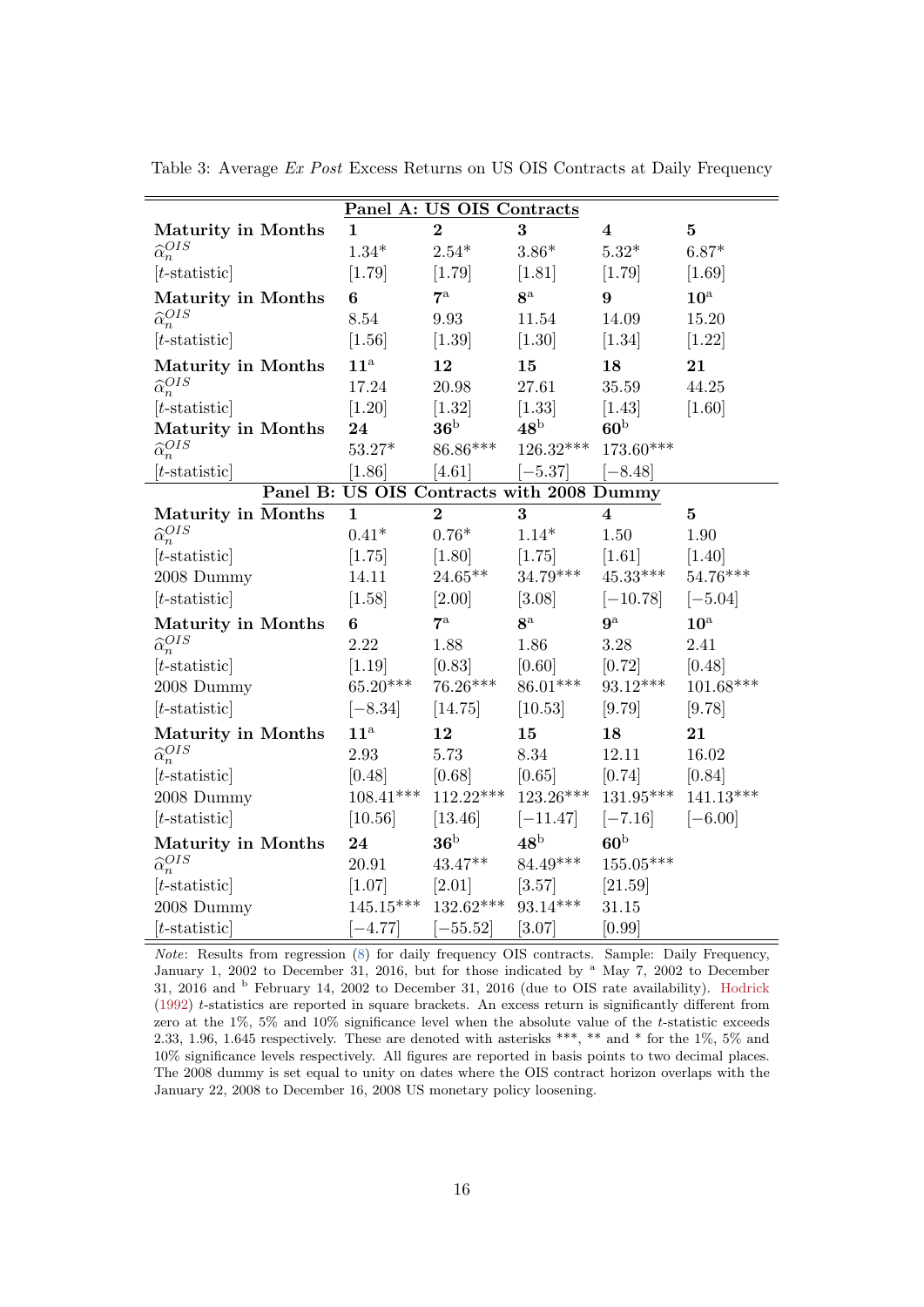section [3](#page-7-0) are not susceptible to calendar effects. For example, the average ex post excess return on the 9-month OIS contract calculated with daily frequency data is 14.09 basis points, while the corresponding figure calculated using observations on the penultimate business day of each month is just 0.06 basis points lower at  $14.03$  basis points. The average ex post excess returns on the 1 to 5-month OIS contracts are significant at the 10% level for the whole 2002-2016 sample, but remain quantitatively small — not exceeding  $6.87$  basis points.

The 12 to 21-month OIS contracts, for which section [3](#page-7-0) did not present monthly frequency results, exhibit statistically insignificant ex post excess returns for the 2002-2016 sample period. As with the 1 to 11-month tenors, the estimated average ex post excess returns on the 12 to 21-month contracts are increasing in the contract horizon, but remain insignificantly different from zero. At the 2-year horizon, the average ex post excess return is 53.27 basis points  $$ over double the excess return on the 1-year contract of 20.98 basis points — and is statistically significant at the 10% level. In subsequent sensitivity analysis, I conclude that this marginal significance is primarily driven by the money market turmoil and unanticipated loosening of monetary policy during 2007-2008, as opposed to risk premia within the contract.

At longer horizons  $-3$ , 4 and 5 years  $-$  OIS contracts have statistically significant positive ex post excess returns at the 1% level, indicative of term premia in longer-horizon OIS rates that blur their use as market-based measures of monetary policy expectations.

Accounting for 2008 US Monetary Policy Loosening As a sensitivity test, I regress the daily frequency unconditional ex post excess returns of OIS contracts on a constant and a 2008 dummy. As in section [3,](#page-7-0) this dummy is defined to capture the unanticipated nature of US monetary policy loosening in the wake of the 2007-2008 financial crisis. This regression accounts for the possibility that the unanticipated 2008 monetary policy loosening biases estimates of average ex post excess returns on OIS contracts upwards. That is, the positive average ex post excess returns presented in panel A of table [3](#page-16-0) may actually reflect the ex ante unexpected nature of monetary policy accommodation during 2008, rather than risk premia in OIS contracts that complicate their use as a market-based measure of monetary policy expectations. As before, I define a 2008 dummy for each OIS contract maturity, set equal to unity on dates where the horizon of an OIS contract overlaps with the 2008 US policy accommodation. I define the policy accommodation period as January 22, 2008 — the first date on which the US policy rate was lowered in 2008 — to December 16, 2008 — the date on which the federal funds rate target was lowered to 0-0.[25](#page-17-0)%.<sup>25</sup> Here, the estimated  $\alpha_n^{OIS}$  coefficient can be interpreted as the average expost excess return on an n-month OIS contract in periods for which the contract's horizon did not overlap with the 2008 US monetary policy loosening. The coefficient on the 2008 dummy captures the additional increase in ex post excess returns during the 2008 period.

The results in panel B of table [3](#page-16-0) further support the main conclusions of the paper. In particular, the average ex post excess returns outside the 2008 period on 4 to 24-month OIS

<span id="page-17-0"></span> $^{25}$ That is, for the 1-month OIS contract the dummy is set to 1 on days between December 22, 2007 and December 16, 2008 (inclusive) and zero otherwise. For the 2-month OIS contract, the dummy is set to 1 on days between November 22, 2007 and December 16, 2008 (inclusive) and zero otherwise.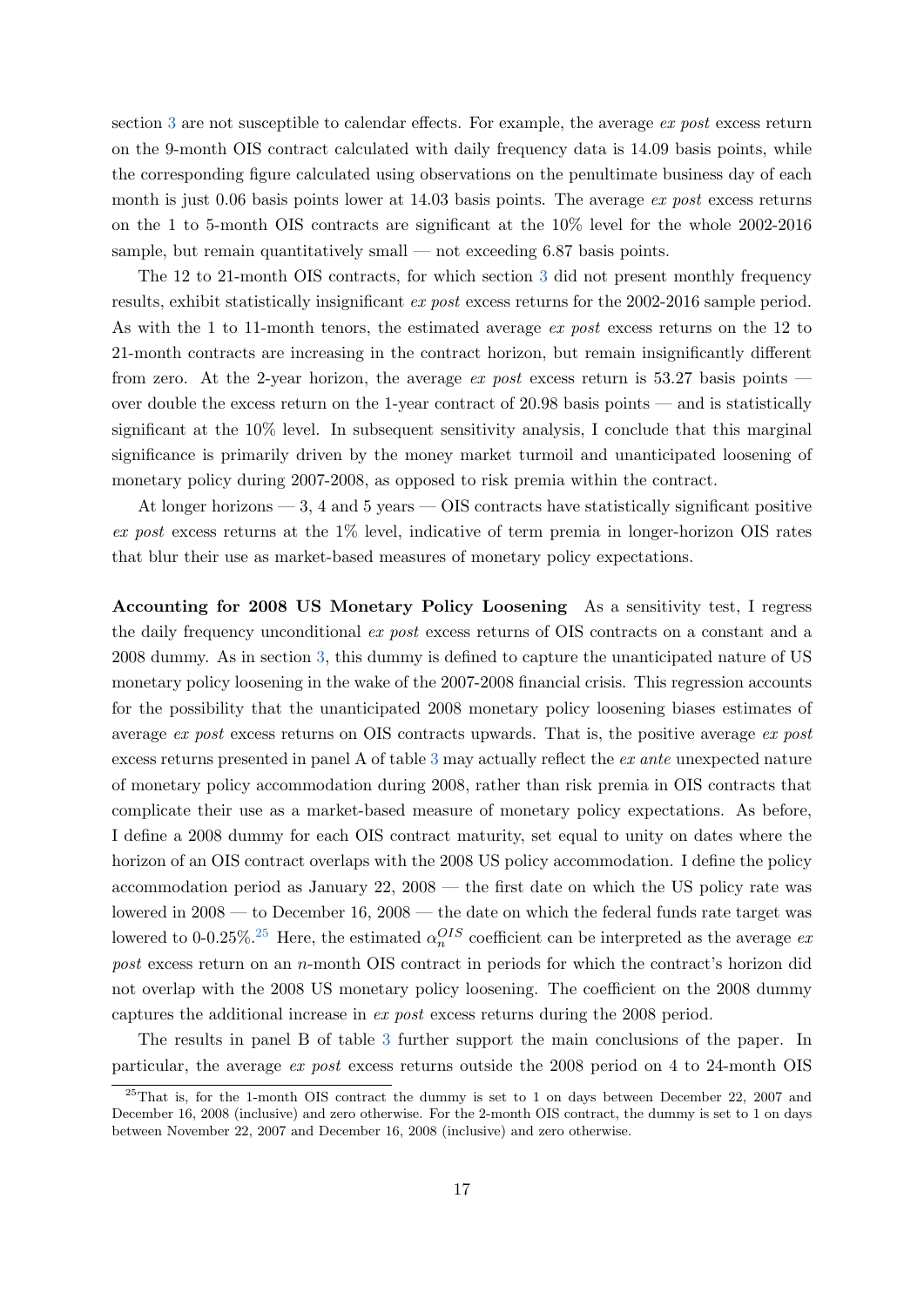contracts are insignificantly different from zero, and are all substantially smaller than the estimated average ex post excess return for the whole 2002-2016 sample. For example, the average ex post excess return on the 8-month contract for the non-2008 period is 1.86 basis points, approximately 1/6th of the corresponding average for the whole 2002-2016 period. Although the average ex post excess returns on 1 to 3-month OIS contracts are significant at the  $10\%$ level, they are small — less than 1.14 basis points — indicating that OIS rates at these tenors do provide accurate measures of interest rate expectations.

The 2-year OIS contract exhibits an average ex post excess return of 20.91 basis points for the non-2008 period, a figure which is insignificantly different from zero. Thus, the (marginally) significant average figure for the whole 2002-2016 period appears to be a result of the unanticipated events of 2008, rather than risk premia in the contract. Aside the 2008 period, the 2-year OIS contract is able to successfully predict the future monetary policy stance.

At longer horizons — 3, 4 and 5 years — OIS contracts still exhibit significant term premia in the non-2008 period. However, the average ex post excess returns on these contracts for the non-2008 period are smaller than for the 2002-2016 period as a whole. For example, the non-2008 average ex post excess return for the 3-year contract is 43.47 basis points, which is approximately half the estimate for the whole 2002-2016 sample.

For the 2 to 48-month tenors, the 2008 dummy coefficients are all positive and significant, consistent with the claim that the 2008 monetary policy loosening was ex ante unexpected.

Accounting for 2007-2008 Money Market Turmoil Although the average ex post excess returns on 1 to 3-month OIS contracts in panel B of table [3](#page-16-0) are small, they are significant at the 10% level. I conduct further sensitivity analysis by looking into the influence of 2007-2008 money market turmoil on estimated *ex post* excess returns. The money market turmoil of 2007-2008 had notable implications for US overnight interest rates. [Taylor and Williams](#page-39-3) [\(2009\)](#page-39-3) document that the effective federal funds rate, the OIS reference rate, jumped to unusually high levels compared with the Fed's target for the federal funds rate, the policy rate, on August 9, 2007.[26](#page-18-0) On the following day, the Federal Reserve Bank of New York pumped liquidity into the market, leading to a marked fall in the effective federal funds rate relative to the federal funds target rate, as shown in figure  $5.^{27}$  $5.^{27}$  $5.^{27}$  $5.^{27}$ 

In general, the impact of differences between reference and policy rates will be expected to diminish at longer horizons, evidenced by the insignificant ex post excess returns on 4 to 24-month contracts reported in panel B of table [3.](#page-16-0) However, figure [5](#page-19-0) illustrates that large differences between the effective federal funds rate and the federal funds target rate occurred during the 2007-2008 period, following money market turbulence that erupted on August 9, 2007 and, after some recovery in money market conditions during the first half of 2008, reignited after the failure of Lehman Brothers in September 2008. The turbulence led to a dramatic change in money market conditions.

<span id="page-18-0"></span> $\frac{26}{100}$  August 9, 2007, the difference between the effective federal funds rate and the federal funds target rate rose from 2 to 16 basis points.

<span id="page-18-1"></span> $27$ On August 10, 2007 the effective federal funds rate was 57 basis points below the federal funds target rate.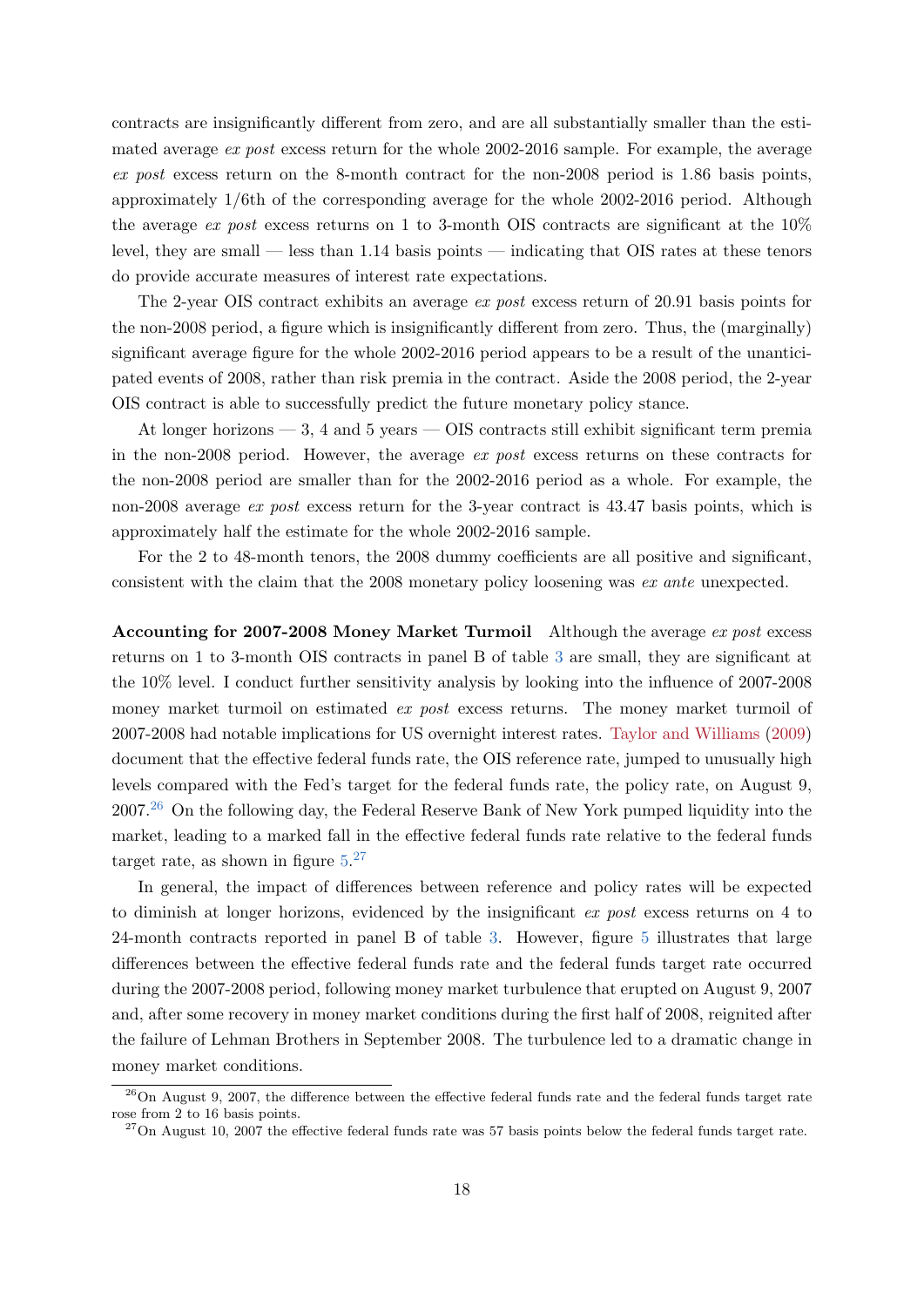<span id="page-19-0"></span>

Figure 5: Effective Federal Funds Rate Minus the Federal Funds Target Rate

Note: This figure depicts the difference between the effective federal funds rate and the federal funds target rate at a daily frequency from January 2002 to December 2016. From December 16, 2008, the difference is calculated by assuming that the federal funds target rate was halfway between its lower and upper bounds. The grey areas denote the periods of money market turbulence. The first begins on August 9, 2007 and ends on January 22, 2008, when the federal funds target rate was cut by 75 basis points. The second begins on September 15, 2008 — the day of Lehman Brothers' failure — and ends on December 16, 2008. Data Source: Federal Reserve.

The relationship between the effective federal funds rate and the federal funds rate target changed significantly during the period of initial money market turmoil, running from August 9, 2007 to January 21, 2008 — the day before the Federal Open Market Committee cut the federal funds target rate by  $75$  basis points.<sup>[28](#page-19-1)</sup> The effective federal funds rate was significantly below its target following the failure of Lehman Brothers on September 15, 2008 until December 16, 2008 when the Fed cut its short-term policy rate to its ELB.[29](#page-19-2)

Because the money market turmoil had a significant influence on the short-term interest rates of direct relevance to OIS rates, I carry out further sensitivity analysis to account for the

<span id="page-19-1"></span><sup>&</sup>lt;sup>28</sup>The average difference between the effective federal funds rate and the federal funds target rate prior to the money market turmoil was 0 percent points. This figure is calculated using daily data from January 2, 2007 to August 8, 2007 ( $N = 219$  observations), with a standard deviation of 0.03 percent points. The corresponding figure for the period of initial money market turmoil was −0.09 percent points. This figure is calculated using daily data from August 9, 2007 to January 21, 2008 ( $N = 166$  observations), with standard deviation of 0.21 percent points. The corresponding t-statistic from a difference-in-mean hypothesis test is statistically significant.

<span id="page-19-2"></span> $^{29}$ The average difference between the effective federal funds rate and the federal funds target rate from September 15, 2008 to December 15, 2008 was −0.59 percent points.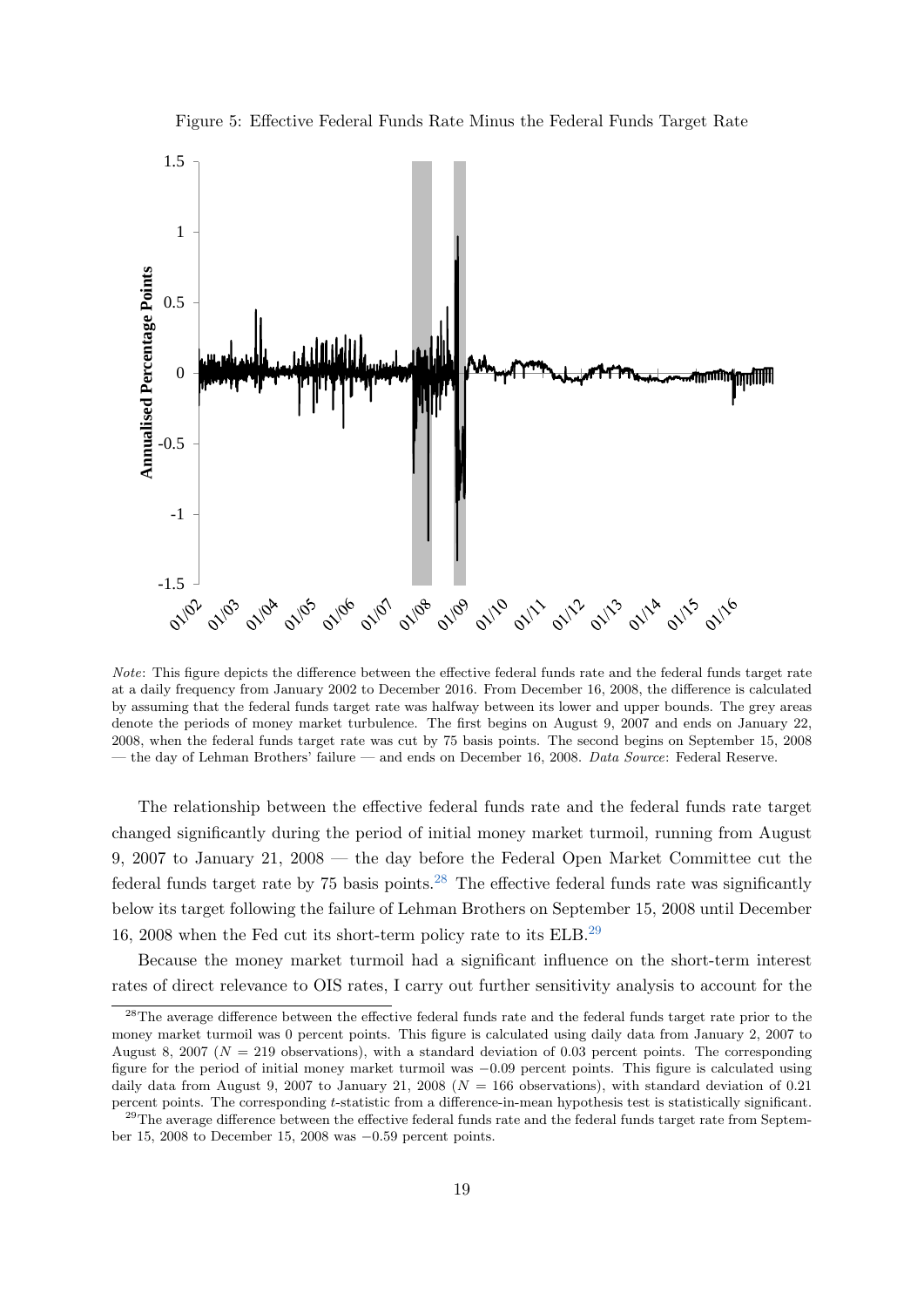additional effect that this may have had on the ex post excess returns on OIS contracts. To do this, I estimate [\(8\)](#page-11-1) with three dummy variables: (i) a dummy variable for the initial money market turmoil from August 9, 2007 to January 21, 2008; (ii) a dummy accounting for the unanticipated monetary policy loosening between January 22, 2008 and September 14, 2008; and (iii) a dummy to account for the money market turmoil and monetary policy loosening that occurred between September 15, 2008 and December 16, 2008. As for the 2008 dummy in panel B of table [3,](#page-16-0) the dummy variables are set to unity on dates when the horizon of an OIS contract overlaps with the stated period — not only on the day the  $ex$  post excess return is recorded. The results of these regressions are reported in table [4.](#page-21-0) The estimated  $\alpha_n^{OIS}$  coefficient can be interpreted as the average ex post excess return on an n-month OIS contract in periods for which the contract's horizon did not overlap with the 2007-2008 US money market turbulence and monetary policy loosening.

The main conclusions of the paper are strengthened by the inclusion of an additional money market turmoil dummy. The average ex post excess returns on the 1 to 24-month US OIS contracts are insignificantly different from zero outside the 2007-2008 period. At longer horizons  $-3$ , 4 and 5 years  $-$  OIS contracts still exhibit statistically significant ex post excess returns. Moreover, the coefficients on the dummy variables indicate that the post-Lehman money market turmoil and monetary policy loosening typically had the strongest upward influence on OIS ex post excess returns.

Overall, the above results support two of the main conclusions in this paper. First, 1 to 11-month OIS contracts provide measures of investors' interest rate expectations as good as comparable-horizon FFFs contracts. Second, 1 to 24-month OIS contracts accurately predict the future path of monetary policy on average; at longer horizons, OIS rates include statistically significant ex post excess returns that reflect premia for risks in OIS contracts.

#### 4.2 UK OIS Contracts

To assess the global usefulness of OIS rates as financial market-based measures of monetary policy expectations, I apply the empirical specification developed for US OIS contracts to UK OIS contracts. I calculate unconditional ex post excess returns on UK OIS contracts, from January 2001 to December 2016, at a daily frequency. I use UK OIS rates of the following maturities: 1, 2, 3, 4, 5, 6, 7, 8, 9, 10, 11, 12, 18 and 24 months.<sup>[30](#page-20-0)</sup>

To calculate unconditional ex post excess returns on UK OIS contracts, I make two alterations to the equations laid out in section [2.](#page-4-0) First, because calculations of OIS floating leg payments occur with no spot lag  $(s = 0)$ , I calculate the floating interest rate from the trade date to maturity. Second, because UK OIS rates are quoted according to the Actual 365 con-vention, [\(3\)](#page-6-4) is a multiple of  $365/N$ , not  $360/N$ . With daily frequency ex post excess returns on UK OIS contracts, I estimate average ex post excess returns using  $(8)$ . Table [5](#page-22-0) presents the results of this analysis.

Table [5](#page-22-0) demonstrates that 2 to 18-month UK OIS contracts exhibit statistically insignificant

<span id="page-20-0"></span><sup>&</sup>lt;sup>30</sup>The selection of maturities and sample length is, again, determined by data availability. See appendix [A.](#page-34-0)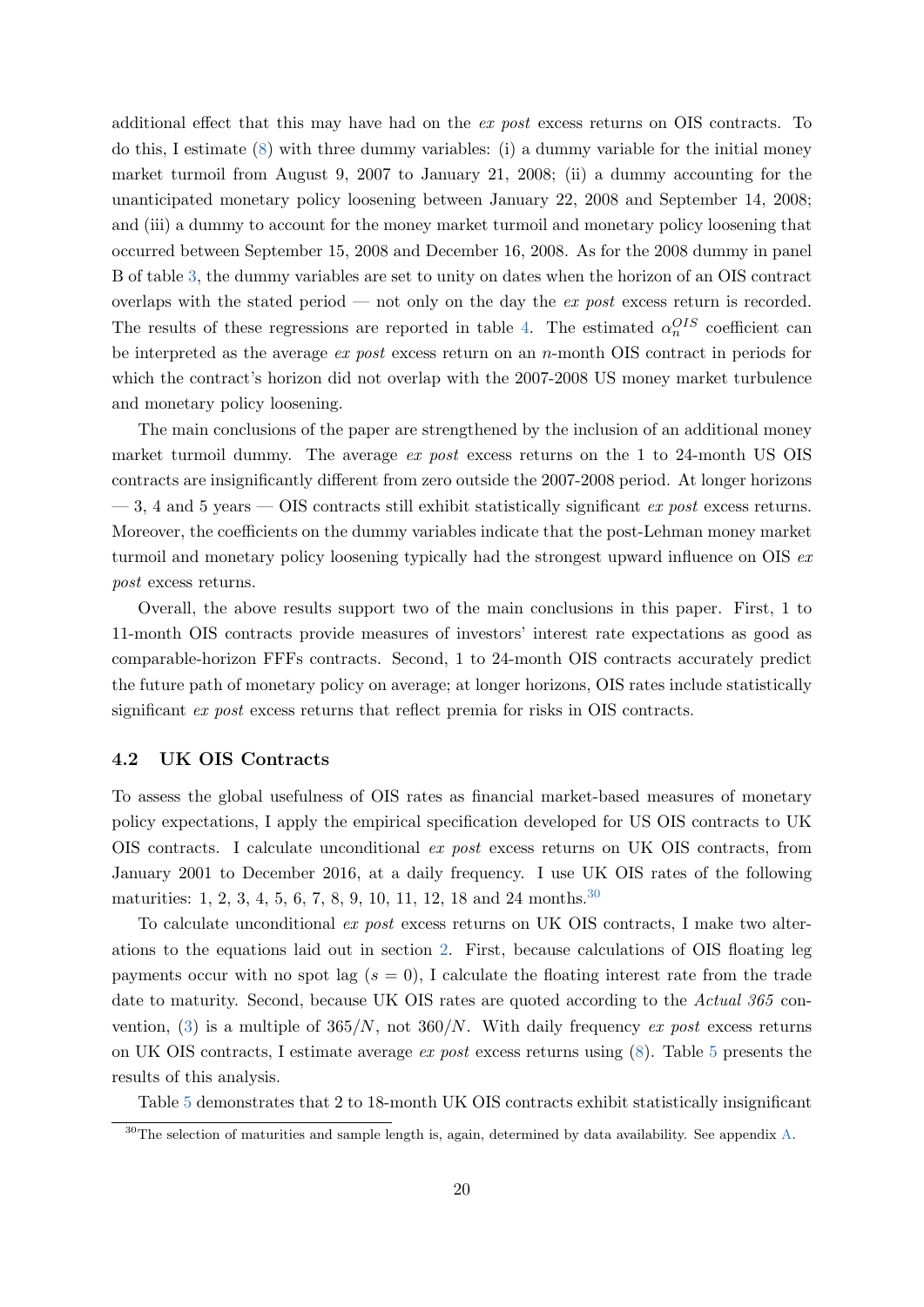| Maturity in Months         | $\mathbf 1$            | $\bf{2}$     | 3                                | $\overline{\mathbf{4}}$ | $\bf{5}$     |
|----------------------------|------------------------|--------------|----------------------------------|-------------------------|--------------|
| $\widehat{\alpha}_n^{OIS}$ | 0.23                   | 0.33         | 0.46                             | 0.63                    | $\rm 0.94$   |
| $[t\text{-statistic}]$     | [0.88]                 | [0.85]       | [0.87]                           | [0.77]                  | [0.75]       |
| Initial Mon. Market Dummy  | 7.90                   | $17.17***$   | $24.18***$                       | $29.90***$              | $34.04**$    |
| $[t\text{-statistic}]$     | [1.59]                 | $[3.04]$     | [3.07]                           | $[2.39]$                | [2.17]       |
| Mon. Pol. Loosening Dummy  | 0.18                   | $3.56\,$     | 7.86                             | $13.27**$               | $18.56***$   |
| $[t\text{-statistic}]$     | [0.05]                 | [0.57]       | [0.92]                           | [1.97]                  | [2.91]       |
| Post-Lehman Dummy          | $35.95^{\ast\ast\ast}$ | $45.16***$   | $51.46^{***}\,$                  | $54.49***$              | $55.02***$   |
| $[t\text{-statistic}]$     | [3.49]                 | $[-6.43]$    | $[-4.42]$                        | $[-7.93]$               | [5.23]       |
| <b>Maturity in Months</b>  | 6                      | $7^{\rm a}$  | 8 <sup>a</sup>                   | 9                       | $10^{\rm a}$ |
| $\widehat{\alpha}_n^{OIS}$ | 1.42                   | 1.28         | 1.67                             | 3.34                    | 2.58         |
| $[t\text{-statistic}]$     | [0.76]                 | [0.56]       | [0.52]                           | [0.71]                  | [0.50]       |
| Initial Mon. Market Dummy  | $34.10**$              | $31.67*$     | 25.77                            | 18.41                   | 14.85        |
| $[t\text{-statistic}]$     | [2.11]                 | $[1.84]$     | [1.52]                           | $[1.30]$                | $[1.28]$     |
| Mon. Pol. Loosening Dummy  | $29.24**$              | $42.40**$    | $56.31***$                       | $65.17***$              | $71.62***$   |
| $[t\text{-statistic}]$     | [2.10]                 | $[2.31]$     | [2.77]                           | [3.37]                  | [3.95]       |
| Post-Lehman Dummy          | $49.66***$             | $44.17***$   | $38.10***$                       | 39.91***                | $45.16***$   |
| $[t\text{-statistic}]$     | [3.97]                 | [3.35]       | [2.71]                           | $[3.54]$                | [14.65]      |
| <b>Maturity in Months</b>  | $11^{\rm a}$           | 12           | 15                               | 18                      | 21           |
| $\widehat{\alpha}_n^{OIS}$ | 3.10                   | 5.96         | 7.91                             | 11.64                   | 16.51        |
| $[t\text{-statistic}]$     | [0.49]                 | [0.70]       | [0.61]                           | $[0.72]$                | [0.95]       |
| Initial Mon. Market Dummy  | 12.59                  | 8.29         | 8.95                             | $-0.74$                 | $-24.42$     |
| $[t\text{-statistic}]$     | $[1.33]$               | [1.37]       | $[-0.91]$                        | [0.05]                  | [1.08]       |
| Mon. Pol. Loosening Dummy  | $73.81***$             | $75.83***$   | $56.85***$                       | $48.59***$              | $63.23***$   |
| $[t\text{-statistic}]$     | $[5.56]$               | [16.69]      | [10.23]                          | [13.00]                 | $[-6.35]$    |
| Post-Lehman Dummy          | $52.97***$             | $58.62***$   | 98.33***                         | $125.43***$             | $134.73***$  |
| $[t\text{-statistic}]$     | $[-4.17]$              | $[-3.97]$    | [8.67]                           | $[6.63]$                | $[9.28]$     |
| <b>Maturity in Months</b>  | 24                     | $36^{\rm b}$ | $48^{\rm b}$                     | 60 <sup>b</sup>         |              |
| $\widehat{\alpha}_n^{OIS}$ | 22.31                  | $47.23***$   | 90.77***                         | $165.10***$             |              |
| $[t\text{-statistic}]$     | $[1.44]$               | [3.10]       | [4.95]                           | [25.57]                 |              |
| Initial Mon. Market Dummy  | $-45.19*$              |              | $-108.98***-129.48***-144.30***$ |                         |              |
| $[t\text{-statistic}]$     | [1.70]                 | [6.24]       | $[-7.75]$                        | $[-8.15]$               |              |
| Mon. Pol. Loosening Dummy  | $70.49***$             | 27.00        | $-4.38$                          | $-33.59***$             |              |
| $[t\text{-statistic}]$     | $[-8.18]$              | $[-1.34]$    | [0.52]                           | $[-3.89]$               |              |
| Post-Lehman Dummy          | $145.22***$            | $230.61***$  | $231.30***$                      | $201.68***$             |              |
| $[t\text{-statistic}]$     | [11.17]                | [11.76]      | [14.18]                          | [32.61]                 |              |

<span id="page-21-0"></span>Table 4: Average Ex Post Excess Returns on US OIS Contracts at Daily Frequency with Controls for 2008 Monetary Policy Loosening and 2007-2008 Money Market Turmoil

Note: Results from regression [\(8\)](#page-11-1) for daily frequency US OIS contracts. Sample: Daily Frequency, January 1, 2002 to December 31, 2016, but for those indicated by  $^a$  May 7, 2002 to December 31, 2016 and  $^b$ February 14, 2002 to December 31, 2016 (due to OIS rate availability). [Hodrick](#page-37-9) [\(1992\)](#page-37-9) t-statistics are reported in square brackets. An excess return is significantly different from zero at the 1%, 5% and 10% significance level when the absolute value of the t-statistic exceeds 2.33, 1.96, 1.645 respectively. These are denoted with asterisks \*\*\*, \*\* and \* for the 1%, 5% and 10% significance levels respectively. All figures are reported in basis points to two decimal places. The 'Initial Mon. Market Dummy' is set equal to unity on dates where the OIS contract horizon overlaps with the August 9, 2007 to January 21, 2008 money market turmoil. The 'Mon. Pol. Loosening Dummy' is set equal to unity on dates where the OIS contract horizon overlaps with the January 22, 2008 to September 14, 2008 US monetary policy loosening. The 'Post-Lehman Dummy' is set equal to unity on dates where the OIS contract horizon overlaps with the September 15, 2008 to December 16, 2008 money market turmoil and monetary policy loosening following the failure of Lehman Brothers.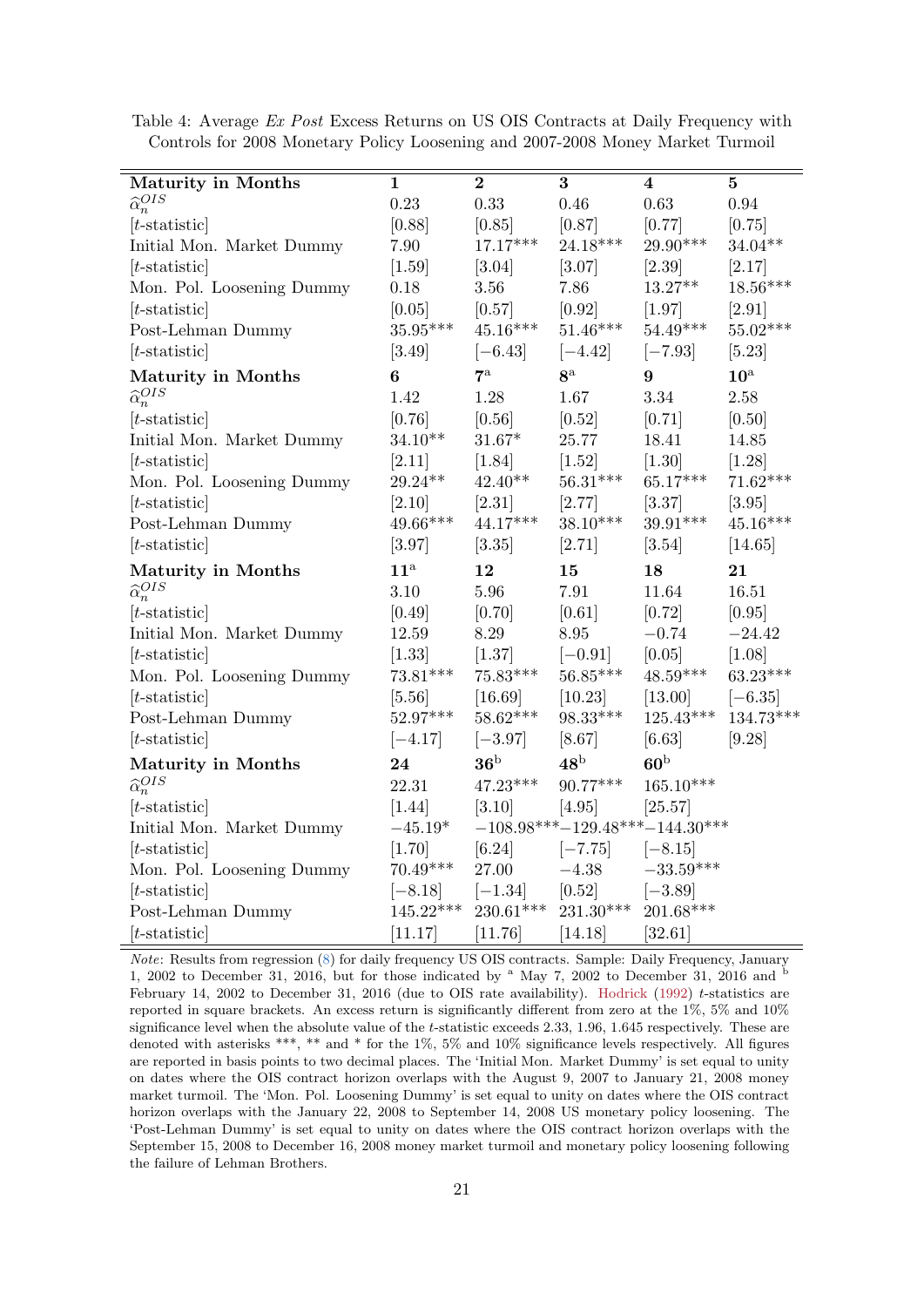| <b>Maturity in Months</b>  |            | $\overline{2}$ | 3         | 4        | 5      |
|----------------------------|------------|----------------|-----------|----------|--------|
| $\widehat{\alpha}_n^{OIS}$ | $-2.72***$ | $-1.61$        | $-0.32$   | 1.14     | 2.73   |
| $[t\text{-statistic}]$     | $[-3.33]$  | $[-0.99]$      | $[-0.12]$ | [0.31]   | [0.59] |
| <b>Maturity in Months</b>  | 6          | 7              | 8         | 9        | 10     |
| $\widehat{\alpha}_n^{OIS}$ | 4.46       | 6.44           | 8.46      | 10.61    | 12.91  |
| $[t\text{-statistic}]$     | [0.78]     | [0.93]         | [1.02]    | [1.09]   | [1.16] |
| <b>Maturity in Months</b>  | 11         | 12             | 18        | 24       |        |
| $\widehat{\alpha}_n^{OIS}$ | 15.37      | 17.77          | 30.72     | $47.15*$ |        |
| $[t\text{-statistic}]$     | 1.22       | [1.27]         | [1.48]    | [1.77]   |        |

<span id="page-22-0"></span>Table 5: Average Ex Post Excess Returns on UK OIS Contracts at Daily Frequency

Note: Results from regression [\(8\)](#page-11-1) for UK OIS contracts. Sample: January 1, 2001 to December 31, 2016, Daily Frequency. [Hodrick](#page-37-9) [\(1992\)](#page-37-9) t-statistics are reported in square brackets. An excess return is significantly different from zero at the 1%, 5% and 10% significance level when the absolute value of the t-statistic exceeds 2.33, 1.96, 1.645 respectively. These are denoted with asterisks \*\*\*, \*\* and \* for the 1%, 5% and 10% significance levels respectively. All figures are reported in basis points to two decimal places.

average ex post excess returns for the whole sample period. Although the average ex post excess return on the 1-month contract is significant at the  $1\%$  level, it is small in magnitude at  $-2.72$ basis points. Thus, 1 to 18-month UK OIS rates appear to provide accurate measures of interest rate expectations on average. As in the US market, the average ex post excess return on the 2-year UK OIS contract, of 47.15 basis points, is statistically significant (at the 10% level) for the whole 2001-2016 period.

Accounting for UK Monetary Policy Loosening Figure [6](#page-23-0) plots the time series of unconditional ex post excess returns on 1 and 3-month UK OIS contracts. There is a notable spike in both in late-2008, when UK monetary policy was being loosened in response to the financial crisis.<sup>[31](#page-22-1)</sup> I investigate the significant  $ex$  post excess returns on 1-month and 2-year OIS contracts in table [5](#page-22-0) by conducting sensitivity analysis to account for the possibility that the  $ex$ ante unanticipated UK monetary policy accommodation in response to the 2007-2008 financial crisis biases estimates of average  $ex$  post excess returns. I regress the unconditional  $ex$  post excess returns on UK OIS contracts on a constant and a monetary policy loosening dummy variable, set equal to unity on dates where the OIS contract horizon overlaps with the period spanning December 6, 2007 to March 5, 2009.<sup>[32](#page-22-2)</sup> These dates are chosen, as following the onset of financial market turmoil in the summer 2007, the Bank of England cut Bank Rate from 5.75% to 0.5% between December 6, 2007 to March 5, 2009. I do not include a dummy variable to separately account for the potential effects of money market turmoil for two reasons. First, the relationship between SONIA and Bank Rate was not significantly different during the money

<span id="page-22-1"></span><sup>&</sup>lt;sup>31</sup>The ex post excess returns in figure [6](#page-23-0) are also highly volatile from 2001 to mid-2004, a consequence of UK money market operating procedures at the time. I study this in subsequent robustness analysis.

<span id="page-22-2"></span> $32$ That is, for the 1-month OIS contract, the dummy is set to 1 on days between November 6, 2007 and March 5, 2009 (inclusive) and zero otherwise.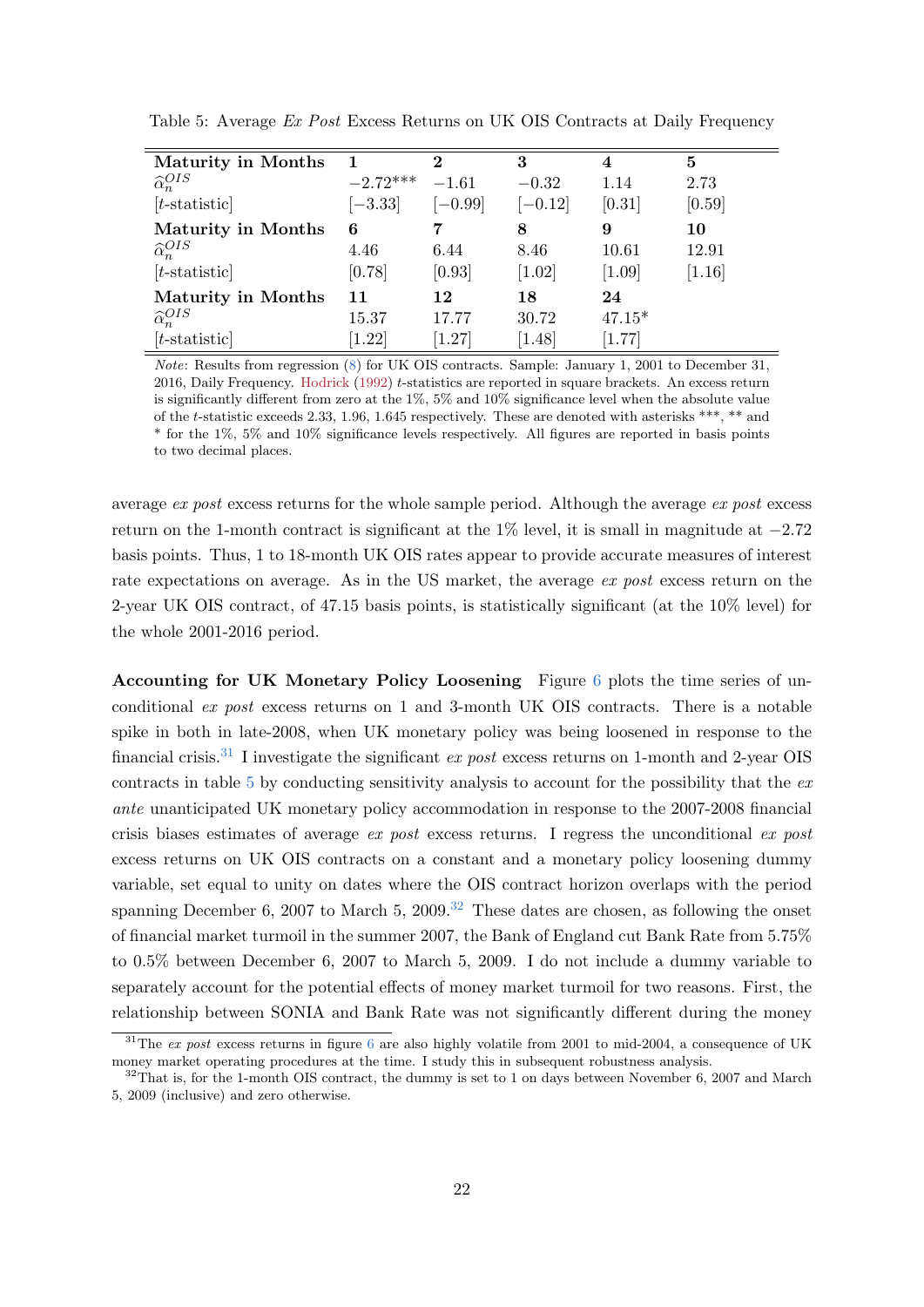Figure 6: Unconditional Ex Post Excess Returns on UK Overnight Indexed Swaps

<span id="page-23-0"></span>

*Note:* Time series of unconditional ex post excess returns for UK OIS rates calculated using equation  $(4)$ . Sample: January 1, 2001 to December 31, 2016; daily frequency. The horizontal axis of each plot denotes the date of the ex post excess return and is labelled MM/YY.

market turmoil relative to the months prior to it.<sup>[33](#page-23-1)</sup> Second, figure [6](#page-23-0) shows that there is no notable spike in unconditional ex post excess returns on UK OIS contracts around initial money market turmoil in summer 2007, in contrast to the US excess returns in figure [4,](#page-11-0) indicating that UK money market conditions did not appreciably influence the variable of interest at this time.

Table [6](#page-24-0) presents the regression results. The estimated  $\alpha_n^{OIS}$  coefficient can be interpreted as the average  $ex$  post excess return on an n-month OIS contract in periods for which the contract's horizon did not overlap with UK monetary policy loosening. In comparison to table [5,](#page-22-0) the results in table [6](#page-24-0) indicate that fewer OIS tenors have statistically insignificant ex post excess returns. The estimated  $\alpha_n^{OIS}$  coefficients for the 1 to 3-month contracts are negative and statistically significant, like the 1-month contract coefficient in table [5.](#page-22-0) Although the estimates are quantitatively small — less than 3.25 basis points in absolute value — they indicate that these OIS tenors may not have provided the most accurate measures of UK interest rate expectations outside the 2007-2009 period. Moreover, while the estimated  $\alpha_n^{OIS}$  coefficient for the 24-month contract is almost half its value in table [5,](#page-22-0) it remains significant at the 10% level.

Accounting for UK Money Market Reform One potential explanation for the significant ex post excess returns at the 1 to 3 and 24-month horizons in table [6](#page-24-0) relates to differences between the OIS reference rate and the headline policy rate [\(Shareef,](#page-38-11) [2013\)](#page-38-11). In the UK, open

<span id="page-23-1"></span><sup>&</sup>lt;sup>33</sup>The average difference between SONIA and the UK Bank Rate prior to the money market turmoil was 0.053 percent points. This figure is calculated using daily data from January 2, 2007 to August 8, 2007, excluding a one-day spike on June 29 ( $N = 152$  observations), with a standard deviation on 0.039 percent points. The corresponding figure for the initial period of money market turmoil was 0.075 percent points. This figure is calculated using daily data from August 9, 2007 to December 5, 2007 ( $N = 84$  observations), with standard deviation of 0.126 percent points. The corresponding t-statistic from a difference-in-mean hypothesis test is −1.6, implying the difference is statistically insignificant. Nevertheless, when the regression is estimated with an additional money market turmoil dummy (set equal to unity when contracts mature between August 9, 2007 and December 5, 2007),  $\hat{\alpha}_n^{OIS}$  coefficients remain significant at the 1% level for 1 to 3-month contracts, while the 24 month coefficient is significant at  $1\%$  level. All other  $\hat{\alpha}^{OIS}$  coefficients remain stati 24-month coefficient is significant at 1% level. All other  $\hat{\alpha}_n^{OIS}$  coefficients remain statistically insignificant.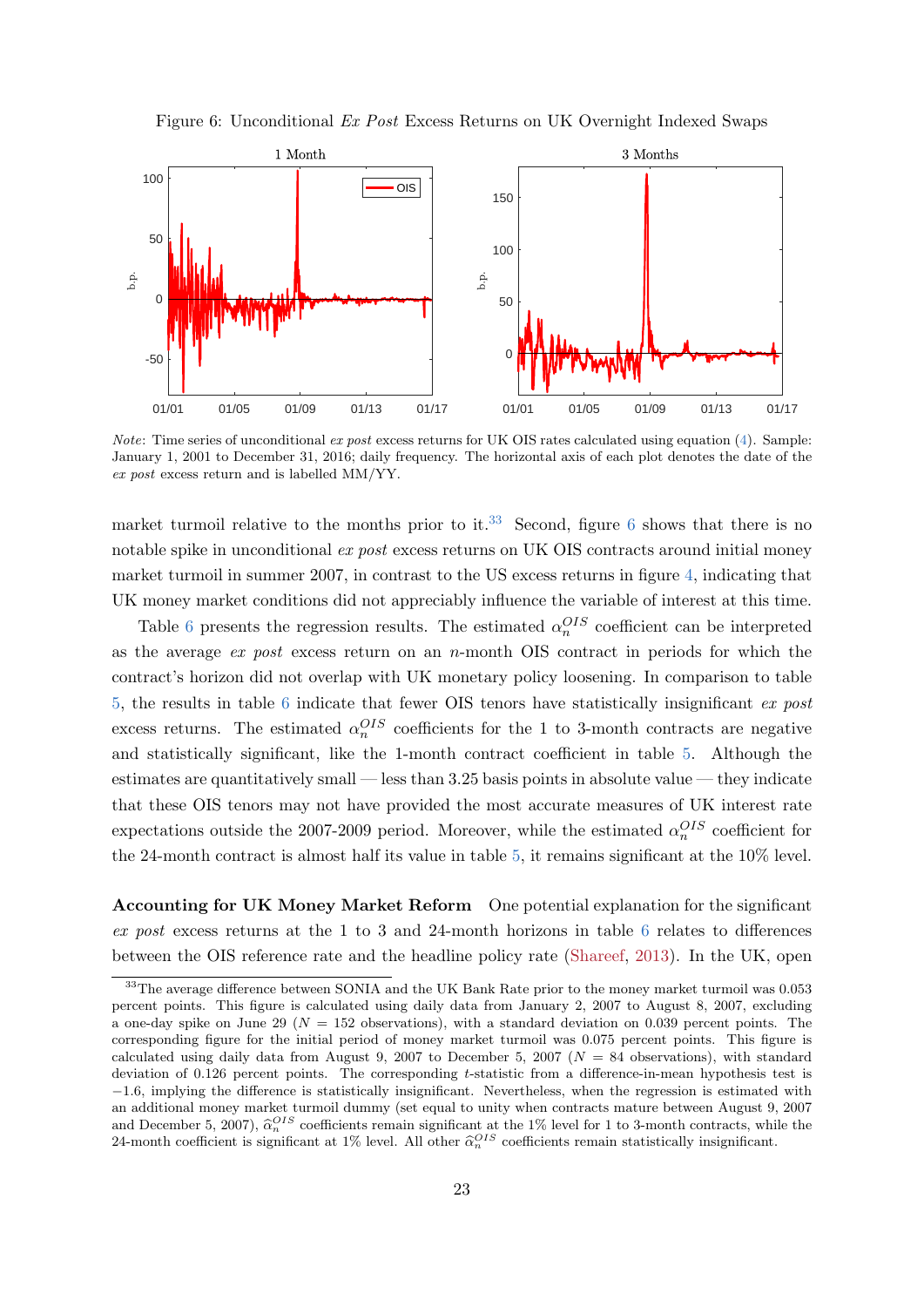| <b>Maturity in Months</b>  | 1          | $\bf{2}$   | 3          | $\overline{\mathbf{4}}$ | 5          |
|----------------------------|------------|------------|------------|-------------------------|------------|
| $\widehat{\alpha}_n^{OIS}$ | $-3.24***$ | $-2.94***$ | $-2.55***$ | $-2.15$                 | $-1.71$    |
| $[t\text{-statistic}]$     | $[-5.30]$  | $[-3.61]$  | $[-2.54]$  | $[-1.64]$               | $[-0.93]$  |
| Mon. Pol. Loosening Dummy  | 6.28       | 14.78      | 23.39      | 32.27                   | 41.22      |
| $[t\text{-statistic}]$     | [0.95]     | [1.06]     | [1.15]     | [1.34]                  | $[1.62]$   |
| <b>Maturity in Months</b>  | 6          | 7          | 8          | 9                       | 10         |
| $\widehat{\alpha}_n^{OIS}$ | $-1.12$    | $-0.34$    | 0.51       | 1.52                    | 2.65       |
| $[t\text{-statistic}]$     | $[-0.44]$  | $[-0.10]$  | [0.12]     | [0.30]                  | [0.45]     |
| Mon. Pol. Loosening Dummy  | $49.25*$   | $56.51**$  | $63.03***$ | $68.47***$              | $74.04***$ |
| $[t\text{-statistic}]$     | $[1.92]$   | [2.20]     | [2.38]     | [2.45]                  | [2.65]     |
| Maturity in Months         | 11         | 12         | 18         | 24                      |            |
| $\widehat{\alpha}_n^{OIS}$ | 3.91       | 5.35       | 13.15      | $25.26*$                |            |
| $[t\text{-statistic}]$     | [0.57]     | [0.71]     | [1.15]     | [1.71]                  |            |
| Mon. Pol. Loosening Dummy  | $79.27***$ | $82.62***$ | $92.30***$ | 94.59***                |            |
| $[t\text{-statistic}]$     | [3.02]     | [3.31]     | $-3.71$    | $-2.37$                 |            |

<span id="page-24-0"></span>Table 6: Average Ex Post Excess Returns on UK OIS Contracts at Daily Frequency with Controls for UK Monetary Policy Loosening

Note: Results from regression  $(8)$  for daily frequency UK OIS contracts. [Hodrick](#page-37-9) [\(1992\)](#page-37-9) t-statistics are reported in square brackets. An excess return is significantly different from zero at the 1%, 5% and 10% significance level when the absolute value of the t-statistic exceeds 2.33, 1.96, 1.645 respectively. These are denoted with asterisks \*\*\*, \*\* and \* for the 1%, 5% and 10% significance levels respectively. All figures are reported in basis points to two decimal places. Sample: January 1, 2001 to December 31, 2016; daily frequency; the 'Mon. Pol. Loosening Dummy' is set equal to unity on dates where the OIS contract horizon overlaps with the December 6, 2007 to March 5, 2009 UK monetary policy loosening.

market operations are used to try and minimise the difference between Bank Rate, the policy rate, and SONIA, the OIS reference rate. Figure [7](#page-25-0) plots this difference. It illustrates that, from 2001 to mid-2004, differences were extremely large, peaking at almost 1.5 percentage points in late-2002. The largest absolute difference between the effective federal funds rate and the federal funds target rate in the 2002-2016 period was less than a third of this (figure [5\)](#page-19-0). [Bank of](#page-37-11) [England](#page-37-11) [\(2004\)](#page-37-11) acknowledge that, during this period, sterling overnight rates were considerably more volatile than for other countries. Figure [6](#page-23-0) demonstrates that ex post excess returns on OIS contracts were also highly volatile at this time, mirroring movements in figure [7.](#page-25-0) The differences between SONIA and Bank Rate were narrowed by two changes to the Bank of England's money market operations on July 22,  $2004<sup>34</sup>$  $2004<sup>34</sup>$  $2004<sup>34</sup>$  and May 17,  $2006<sup>35</sup>$  $2006<sup>35</sup>$  $2006<sup>35</sup>$ 

To assess the extent to which volatility of overnight rates between 2001 and July 2004 can explain the significant ex post excess returns on 1 to 3 and 24-month OIS contracts, I regress the unconditional ex post excess returns on UK OIS contracts on a constant, the monetary policy loosening dummy used in table [6,](#page-24-0) and a money market volatility dummy. The money market volatility dummy is set equal to unity on dates where the OIS contract overlaps with the period spanning January 1, 2001 to July 22, 2004, the date of initial UK money market reform. This reform substantially reduced the volatility of UK overnight rates.

<span id="page-24-1"></span> $34$ See: <www.bankofengland.co.uk/archive/Documents/historicpubs/news/2004/082.pdf>.

<span id="page-24-2"></span> $^{35}$ See: <www.bankofengland.co.uk/archive/Documents/historicpubs/news/2006/055.pdf>.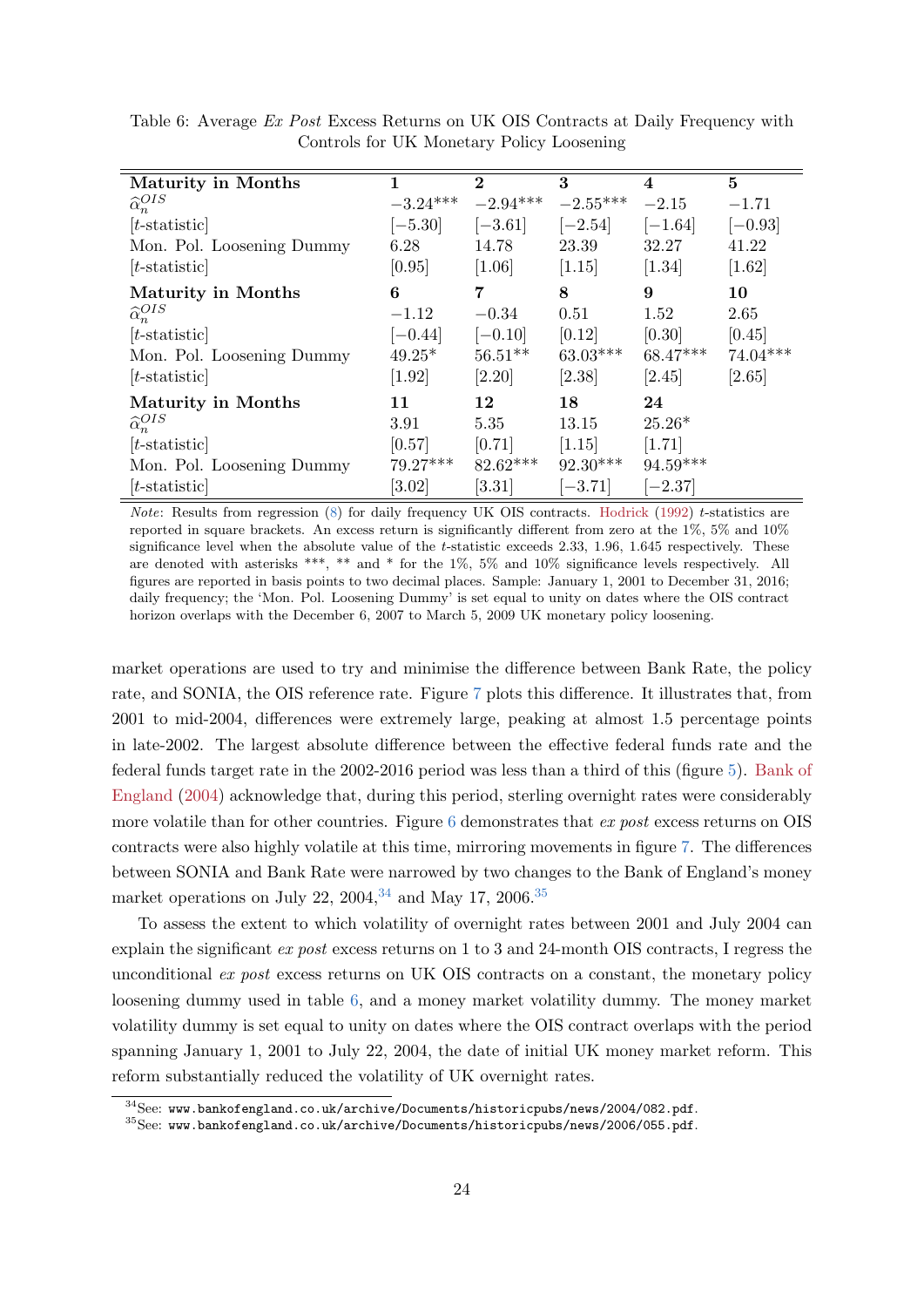

<span id="page-25-0"></span>

Note: This figure depicts the difference between the SONIA and the UK Bank Rate at a daily frequency from January 2001 to December 2016. The left-hand dark grey area denotes the first period of money market turbulence in 2007 — August 9 to December 5, 2007. The right-hand light grey area denotes the period of monetary policy loosening — December 6, 2007 to March 5, 2009. Data Source: Bank of England.

The results are presented in panel A of table [7.](#page-26-0) Money market volatility from 2001 to 2004 does help to explain the significance of the 24-month tenor in tables [5](#page-22-0) and [6.](#page-24-0) In panel A of table [7,](#page-26-0) the average ex post excess return on the 24-month contract is statistically insignificant at 21.47 basis points. However, the money market volatility dummy does not reverse the significance of the short-horizon excess returns. Although quantitatively small, the average  $ex$ post excess returns on the 1 to 5-month contracts, outside of the periods covered by the two dummy variables, are significantly negative.

Panel B of table [7](#page-26-0) assesses whether the significantly negative ex post excess returns on shorthorizon contracts have changed over time. Here, I estimate the unconditional average ex post excess return on 1 to 5-month contracts for the post-2008 period only, beginning the sample on April 1, 2009. Although the 1 to 3-month  $\hat{\alpha}_n^{OIS}$  estimates are significant at the 1% level, they are quantitatively small. Average ex post excess returns on 1 to 5-month contracts are less than 1.20 basis points in magnitude, around a third of their size in panel A of table [7.](#page-26-0) The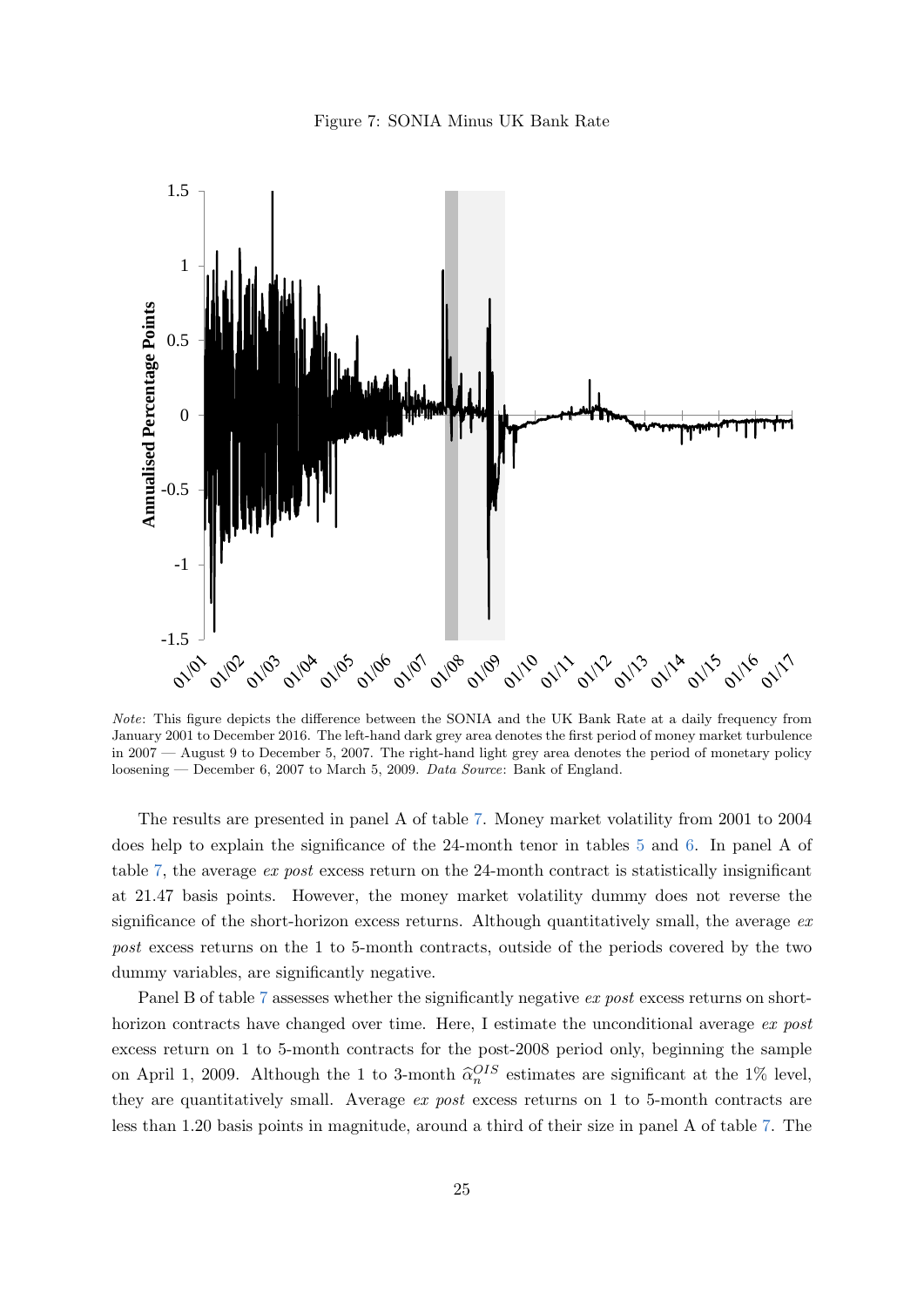<span id="page-26-0"></span>

|  |  |  | Table 7: Average Ex Post Excess Returns on UK OIS Contracts at Daily Frequency with |  |  |
|--|--|--|-------------------------------------------------------------------------------------|--|--|
|  |  |  | Controls for UK Monetary Policy Loosening and UK Money Market Volatility            |  |  |

| Panel A: UK OIS Contracts with Two Dummy Variables            |                     |                       |                                  |                             |           |
|---------------------------------------------------------------|---------------------|-----------------------|----------------------------------|-----------------------------|-----------|
| <b>Maturity in Months</b>                                     | $\mathbf{1}$        | $\mathbf{2}$          | 3                                | $\overline{\mathbf{4}}$     | $\bf{5}$  |
| $\widehat{\alpha}_n^{OIS}$                                    | $-3.29***$          |                       | $-3.44***$ $-3.40***$            | $-3.34***$                  | $-3.30*$  |
| $[t\text{-statistic}]$                                        | $[-6.00]$           | $[-4.39]$             | $[-3.44]$                        | $[-2.58]$                   | $[-1.93]$ |
| Mon. Mkt. Volatility Dummy                                    | 0.17                | 2.05                  | 3.42                             | 4.74                        | 6.31      |
| $[t\text{-statistic}]$                                        | [0.09]              | [0.88]                | $\left[1.30\right]$              | $\left[1.49\right]$         | $[1.36]$  |
| Mon. Pol. Loosening Dummy                                     | 6.32                | 15.28                 | 24.23                            | 33.45                       | $42.81*$  |
| $[t\text{-statistic}]$                                        | [0.96]              | $\left[1.10\right]$   | $\left[1.19\right]$              | $\left[1.39\right]$         | [1.68]    |
| <b>Maturity in Months</b>                                     | 6                   | 7                     | 8                                | 9                           | 10        |
| $\widehat{\alpha}_n^{OIS}$                                    | $-3.13$             | $-2.80$               | $-2.47$                          | $-1.96$                     | $-1.40$   |
| $[t\text{-statistic}]$                                        | $[-1.39]$ $[-0.97]$ |                       | $[-0.70]$                        | $[-0.47]$                   | $[-0.28]$ |
| Mon. Mkt. Volatility Dummy                                    | 7.81                | 9.51                  | 11.37                            | 13.16                       | 15.12     |
| $[t\text{-statistic}]$                                        | $\left[1.13\right]$ | [1.02]                | [0.96]                           | [0.94]                      | [0.94]    |
| Mon. Pol. Loosening Dummy                                     | $51.25***$          | $58.96**$             | $66.00***$                       | $71.96***$                  | 78.09***  |
| $[t\text{-statistic}]$                                        | [2.01]              | [2.32]                | [2.54]                           | [2.64]                      | $[2.90]$  |
| <b>Maturity in Months</b>                                     | 11                  | 12                    | 18                               | 24                          |           |
| $\widehat{\alpha}_n^{OIS}$                                    | $-0.67$             | 0.41                  | 7.71                             | 21.47                       |           |
| $[t\text{-statistic}]$                                        | $[-0.12]$           | [0.06]                | [0.64]                           | $[1.42]$                    |           |
| Mon. Mkt. Volatility Dummy                                    | 16.90               | 17.91                 | 18.17                            | 11.62                       |           |
| $[t\text{-statistic}]$                                        | [0.94]              | $[0.91]$              | $\left[1.03\right]$              | $[-0.69]$                   |           |
| Mon. Pol. Loosening Dummy                                     |                     | $83.85***$ $87.57***$ | $97.75***$                       | 98.39***                    |           |
| $[t\text{-statistic}]$                                        | [3.41]              | [3.89]                | $[-3.10]$                        | $[-2.27]$                   |           |
| Panel B: UK Short-Horizon OIS Contracts with Post-2008 Sample |                     |                       |                                  |                             |           |
| <b>Maturity in Months</b>                                     | $\mathbf{1}$        | $\mathbf{2}$          | 3                                | $\boldsymbol{\vartriangle}$ | 5         |
| $\widehat{\alpha}_n^{OIS}$                                    |                     |                       | $-1.08***$ $-1.20***$ $-1.14***$ | $-0.91$                     | $-0.52$   |
| $[t\text{-statistic}]$                                        | $[-7.03]$           |                       | $[-3.87]$ $[-2.33]$ $[-1.39]$    |                             | $[-0.62]$ |

Note: Results from regression [\(8\)](#page-11-1) for daily frequency UK OIS contracts. [Hodrick](#page-37-9) [\(1992\)](#page-37-9) t-statistics are reported in square brackets. An excess return is significantly different from zero at the 1%, 5% and 10% significance level when the absolute value of the t-statistic exceeds 2.33, 1.96, 1.645 respectively. These are denoted with asterisks \*\*\*, \*\* and \* for the 1%, 5% and 10% significance levels respectively. All figures are reported in basis points to two decimal places. Panel A: January 1, 2001 to December 31, 2016 sample; daily frequency; the 'Mon. Pol. Loosening Dummy' is set equal to unity on dates where the OIS contract horizon overlaps with the December 6, 2007 to March 5, 2009; 'Mon. Mkt. Volatility Dummy' is set equal to unity on dates where OIS contract horizon overlaps with January 1, 2001 to July 22, 2004. Panel B: April 1, 2009 to December 31, 2016 sample; daily frequency.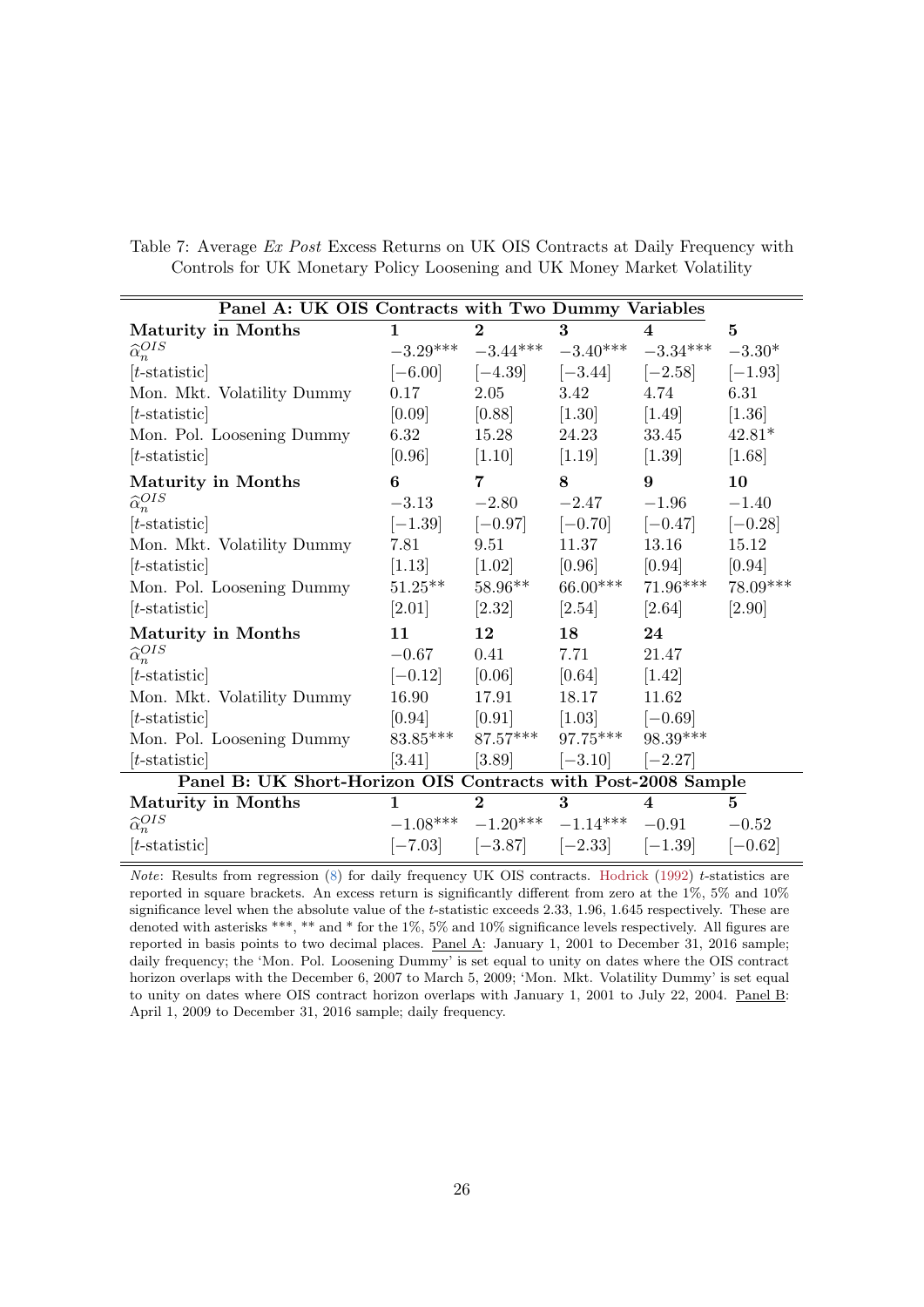fact these excess returns are smaller in magnitude in this period is consistent with a reduction in UK money market volatility and a narrowing of the spread between SONIA and Bank Rate following changes to sterling money market operating procedures in March 2009 [\(Jackson and](#page-38-12) [Sim,](#page-38-12) [2013;](#page-38-12) [Osborne,](#page-38-13) [2016\)](#page-38-13). Thus, the results indicate that the accuracy of very short-horizon contracts as measures of UK interest rate expectations have improved since the financial crisis. This is further supported in figure [6,](#page-23-0) where excess returns are visibly close to, but slightly below, zero for most of the period after the financial crisis, following sizeable spikes in late-2008.

#### 4.3 Eurozone OIS Contracts

EONIA is the overnight floating reference rate used to calculate unconditional  $ex$  post excess returns on Eurozone OIS contracts. As per market convention, the contracts have a two-day spot lag and obey the Actual 360 dating norm. I use Eurozone OIS rates, between January 2000 and December 2016, of the following maturities: 1, 2, 3, 4, 5, 6, 7, 8, 9, 10, 11, 12, 15, 18, 24 and [36](#page-27-0) months. $36$ 

Table [8](#page-28-0) presents the estimated average ex post excess returns on Eurozone OIS contracts for the whole 2000-2016 sample. These unconditional average ex post returns are significant at all horizons, at the  $10\%$  level at least. Although the average ex post excess returns at short-term horizons are small — the 1-month estimate is just 1.12 basis points — there is no distinction in the significance of short and long-term horizon tenors. At first sight, these findings challenge the claim that 1 to 24-month Eurozone OIS rates provide useful measures of investors' expectations of future short-term interest rates. However, this average result for the whole 2000-2016 sample masks variation within the period.

Accounting for Eurozone Money Market Developments from August 2007 To investigate these results, I conduct sensitivity analysis to assess whether developments in Eurozone money markets and European Central Bank (ECB) monetary policy from 2007 onwards might bias the average ex post excess returns reported in table [8.](#page-28-0)

Eurozone money markets were immediately affected by the August 2007 money market turmoil.[37](#page-27-1) Like the Federal Reserve, the ECB responded by injecting liquidity to money markets to preserve their proper functioning, which served to reduce the level of EONIA without adjust-ing the ECB's main refinancing (refi) rate.<sup>[38](#page-27-2)</sup> On October 15, 2008, the ECB began to loosen monetary policy, reducing the refi rate from 4.25% to 3.75%. By May 13, 2009, the ECB refi rate had reached 1%.

However, as a result of ECB liquidity operations, EONIA fell persistently below the refi rate from October 2008 onwards, as shown in figure [8.](#page-29-0) Between June 2009 and April 2011, the ECB's key interest rates (the refi rate, and the interest rates on the deposit and marginal

<span id="page-27-0"></span> $36$ The selection of maturities and tenor-specific sample periods are, again, determined by data availability  $$ see appendix [A.](#page-34-0)

<span id="page-27-1"></span> $37$ The difference between EONIA and the ECB's main refinancing (refi) rate increased from 9 basis points on August 8, 2007 to 22 basis points on August 9, 2007.

<span id="page-27-2"></span> ${}^{8}$ By August 28, 2007, EONIA was 28 basis points below the refi rate.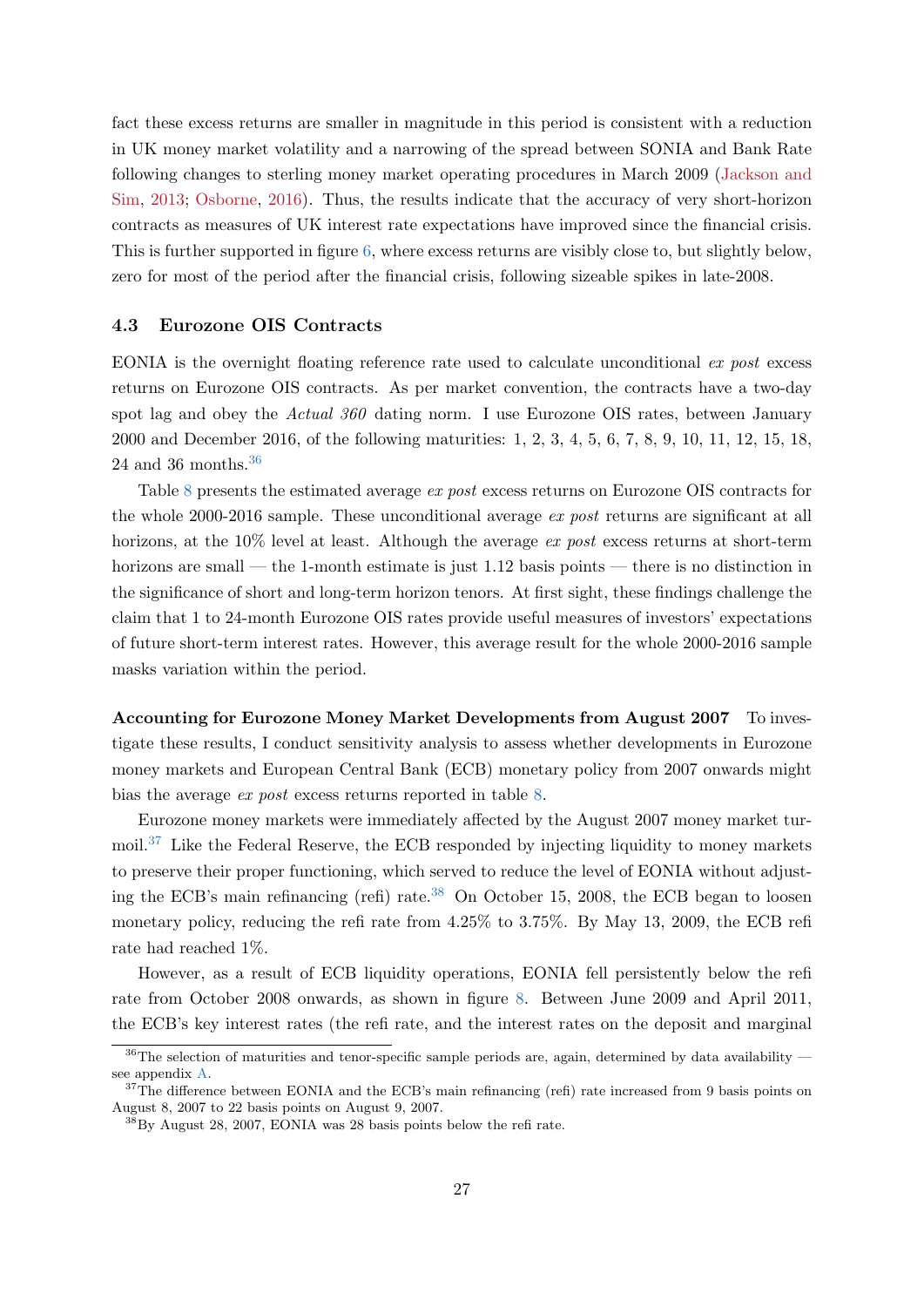| <b>Maturity in Months</b>  | 1          | $\bf{2}$   | 3            | 4         | 5            |
|----------------------------|------------|------------|--------------|-----------|--------------|
| $\widehat{\alpha}_n^{OIS}$ | $1.12***$  | $2.24***$  | $3.51**$     | $4.98**$  | $6.61**$     |
| $[t\text{-statistic}]$     | [2.48]     | [2.55]     | [2.17]       | [2.06]    | [2.02]       |
| <b>Maturity in Months</b>  | 6          | 7          | 8            | 9         | 10           |
| $\widehat{\alpha}_n^{OIS}$ | $8.44**$   | $10.36**$  | $12.41**$    | $14.57**$ | $16.84**$    |
| $[t\text{-statistic}]$     | [2.01]     | [2.00]     | [2.00]       | [1.99]    | [1.98]       |
| <b>Maturity in Months</b>  | 11         | 12         | $15^{\rm a}$ | 18        | $21^{\rm a}$ |
| $\widehat{\alpha}_n^{OIS}$ | $19.19**$  | $21.64*$   | $28.17**$    | $35.29**$ | $43.15***$   |
| $[t\text{-statistic}]$     | $[1.98]$   | $[1.99]$   | [2.05]       | [2.23]    | [2.48]       |
| <b>Maturity in Months</b>  | 24         | $\rm 36^b$ |              |           |              |
| $\widehat{\alpha}_n^{OIS}$ | $51.26***$ | $80.08***$ |              |           |              |
| $ t\text{-statistic} $     | [2.83]     | [5.00]     |              |           |              |

<span id="page-28-0"></span>Table 8: Average Ex Post Excess Returns on Eurozone OIS Contracts at Daily Frequency

Note: Results from regression [\(8\)](#page-11-1) for Eurozone OIS contracts. Sample: Daily Frequency, January 3, 2000 to December 31, 2016, but for those indicated by <sup>a</sup> August 22, 2001 to December 31, 2016 and <sup>b</sup> March 3, 2004 to December 31, 2016 (due to OIS rate availability). [Hodrick](#page-37-9) [\(1992\)](#page-37-9) t-statistics are reported in square brackets. An excess return is significantly different from zero at the 1%, 5% and 10% significance level when the absolute value of the t-statistic exceeds 2.33, 1.96, 1.645 respectively. These are denoted with asterisks \*\*\*, \*\* and \* for the  $1\%$ ,  $5\%$  and  $10\%$  significance levels respectively. All figures are reported in basis points to two decimal places.

lending facilities) were unchanged. EONIA was well below the refi rate during this period, closer to the ECB's standing deposit facility rate, indicating that the effective monetary policy stance was much looser than suggested by the main policy rate. [Geraats](#page-37-12) [\(2011\)](#page-37-12) labels this a period of 'monetary policy by stealth'. Although the ECB increased its refi rate twice in 2011, before reducing it five times between November 2011 and November 2013, EONIA continued to remain significantly below the headline policy rate. During this period the difference between the refi and deposit rates reduced from 75 basis points to 25 basis points, and the gap between EONIA and the refi rate narrowed, but widened again following cuts in the ECB deposit rate and an expanded asset purchase programme which was announced on January 22, 2015 and began on March 9, 2015. Because these developments significantly influenced the reference rate on Eurozone OIS contracts, I account for these periods in sensitivity analysis.

Table [9](#page-30-0) provides summary statistics for the differences between EONIA and the refi rate in five sub-samples from 2007 onwards. Prior to the money market turmoil — between January 2, 2007 and August 8, 2007 — EONIA was, on average, 5.8 basis points above the refi rate. During the period of money market turmoil — between August 9, 2007 and October 14, 2008 the spread fell to 0.4 basis points on average, following ECB liquidity interventions that sought to stabilise EONIA around the refi rate. However, the spread was over twice as volatile.

From October 15, 2008, the ECB began to cut its refi rate, while also providing unlimited liquidity on demand through a fixed-tender procedure with full allotment at the refi rate. Between October 15, 2008 and June 24, 2009, EONIA was, on average, 40.8 basis points below the refi rate; the standard deviation of the difference was almost twice that in the period of initial money market turmoil. On June 24, 2009, the ECB initiated one-year longer-term refi-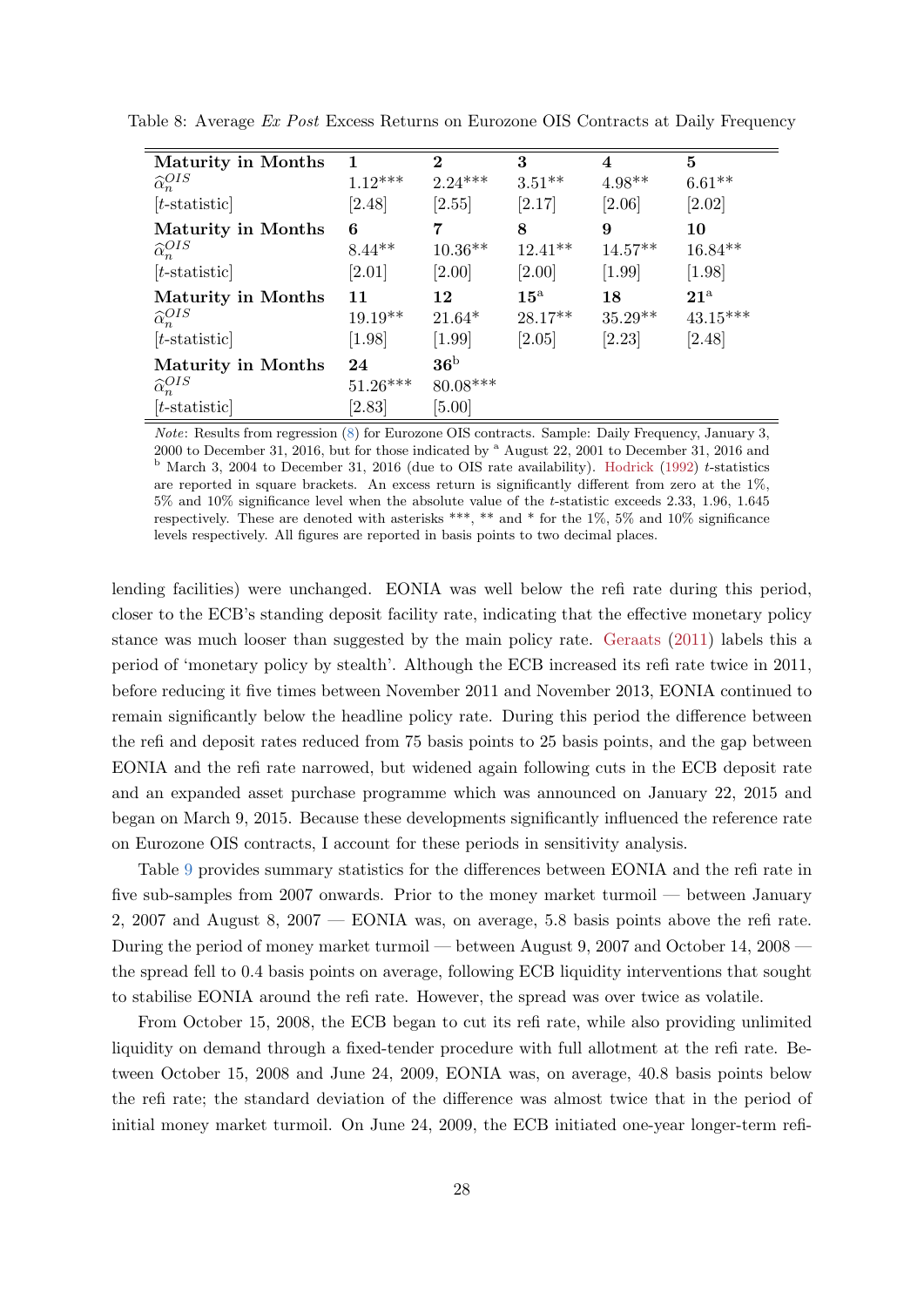Figure 8: Eurozone Money Market Turmoil

<span id="page-29-0"></span>

Note: This figure depicts the ECB's refi, deposit and lending rates, and EONIA at a daily frequency from January 2, 2007 to December 31, 2016. The refi rate refers to the minimum bid or fixed rate for ECB main refinancing operations. The deposit rate refers to the rate on the ECB's deposit facility, which banks may use to make overnight deposits with the Eurosystem. The lending rate refers to the rate on the ECB's marginal lending facility, which offers overnight credit to banks from the Eurosystem. Area I denotes the initial period of money market turbulence, beginning on August 9, 2007 and ending on October 14, 2008. Area II represents the period of monetary policy loosening between October 15, 2008 and June 24, 2009. Area III denotes the period in which EONIA remained persistently below the refi rate, from June 25, 2009 to November 12, 2013. Area IV is an intermediate period between November 13, 2013 and March 8, 2015. Area V denotes the period in which EONIA remained persistently below the refi rate during the ECB's quantitative easing operations, from March 9, 2015 and December 31, 2016. Data Source: European Central Bank.

nancing operations. From June 25, 2009 to November 12, 2013, EONIA was, on average, 54.2 basis points below the refi rate, marking the first period of monetary policy by stealth. On November 13, 2013, the ECB's refi rate was cut by 25 basis points to 25 basis points. Between this date and March 8, 2015, the difference between EONIA and the ECB refi rate diminished — over the period, the average difference was just  $-7.6$  basis points and the standard deviation of this difference was more comparable to that seen prior to the initial money market turmoil. However, when the ECB enacted its expanded asset purchase programme on March 9, 2015, EONIA fell further below the refi rate. Between March 9, 2015 and December 31, 2016, EONIA was, on average, 25.9 basis points below the refi rate.

Because the difference between EONIA and the refi rate differs across sub-samples, I account for these five distinct periods in the sensitivity analysis indicated in figure [8](#page-29-0) and table [9:](#page-30-0) (i) the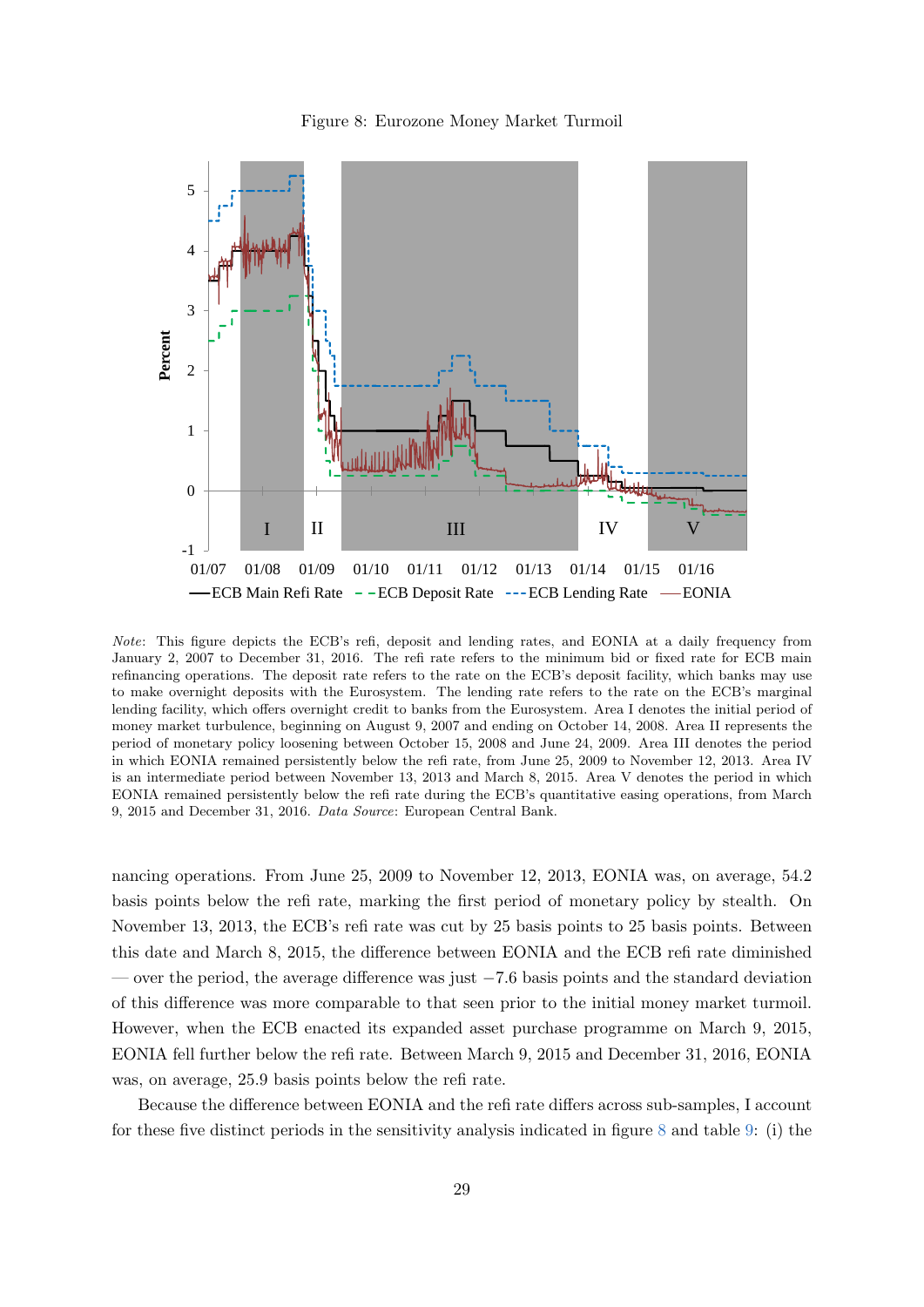| Dates                                                       | Mean     | Standard  | $\#$ Obs. |
|-------------------------------------------------------------|----------|-----------|-----------|
|                                                             |          | Deviation |           |
| Pre-Turmoil $(02/01/2007-08/08/2007)$                       | 0.058    | 0.063     | 154       |
| I: Money Market Turmoil $(09/08/2007-14/10/2008)$           | 0.004    | 0.137     | 303       |
| II: Monetary Policy Loosening $(15/10/2008-24/06/2009)$     | $-0.408$ | 0.246     | 175       |
| III: Monetary Policy By Stealth I $(25/06/2009-12/11/2013)$ | $-0.542$ | 0.178     | 1128      |
| IV: Intermediate Period $(13/11/2013-08/03/2015)$           | $-0.076$ | 0.072     | 334       |
| V: Monetary Policy By Stealth II $(09/03/2015-31/12/2016)$  | $-0.259$ | 0.086     | 467       |

<span id="page-30-0"></span>Table 9: Eurozone Money Market Turmoil: The Difference Between EONIA and the ECB Refi Rate in Percent Points

Note: Average difference between EONIA and the ECB refi rate in percent points using daily frequency data. The ECB refi rate is the minimum bid or fixed rate for main refinancing operations. The final column, " $#$  Obs." denotes the number of observations in each sub-sample. Data Source: European Central Bank.

initial money market turmoil beginning on August 9, 2016; (ii) the period of Eurozone monetary policy loosening, beginning on October 15, 2008; (iii) the initial period of monetary policy by stealth, beginning on June 25, 2009; (iv) the intermediate period, beginning on November 13, 2013; and (v) the second period of monetary policy by stealth, beginning on March 9, 2015 and running to the end of the sample. To do this, I augment the baseline regression with five dummy variables. As before, the dummy variables are set to unity on dates where the OIS contract horizon overlaps with the relevant period.

Table [10](#page-31-0) presents the results of the augmented regression, where the estimated  $\alpha_n^{OIS}$  coefficients can be interpreted as the average ex post excess returns on Eurozone OIS contracts between January 3, 2000 and August 8, 2007.<sup>[39](#page-30-1)</sup> The estimated dummy variable coefficients represent the increase in average ex post excess returns associated with the specific periods they pertain to. Importantly, the estimated  $\alpha_n^{OIS}$  coefficients are insignificantly different from zero for the 1 to 3 and 7 to 24-month tenors, implying that these OIS contracts provide accurate information about investors' expectations of future short-term interest rates. Although the 4 to 6-month coefficients are statistically significant, they are small, ranging from just 1.56 to 3.79 basis points.

The estimated dummy variable coefficients indicate that ECB monetary policy loosening between October 15, 2008 and June 6, 2009 had the largest positive impact on ex post excess returns. The estimated coefficients on this dummy variable are significantly positive at the 10% level, at least, for all tenors. This finding reflects the ex ante unexpected nature of the post-financial crisis monetary policy loosening, rather than risk premia within OIS contracts that undermine their use as measures of monetary policy expectations.

Interestingly, the coefficient on the first monetary policy by stealth dummy is significantly positive, at the 5% level at least, for the 1 to 3-month tenors. This indicates that the discrepancy between EONIA and the ECB's refi rate that arose in these periods did have implications for the information contained in OIS rates, and their use as a measure of monetary policy expectations.

<span id="page-30-1"></span><sup>&</sup>lt;sup>39</sup>Because of the definition of the dummy variables, and the limited availability of 36-month Eurozone OIS rate data, I do not present estimates for this tenor in table [10.](#page-31-0)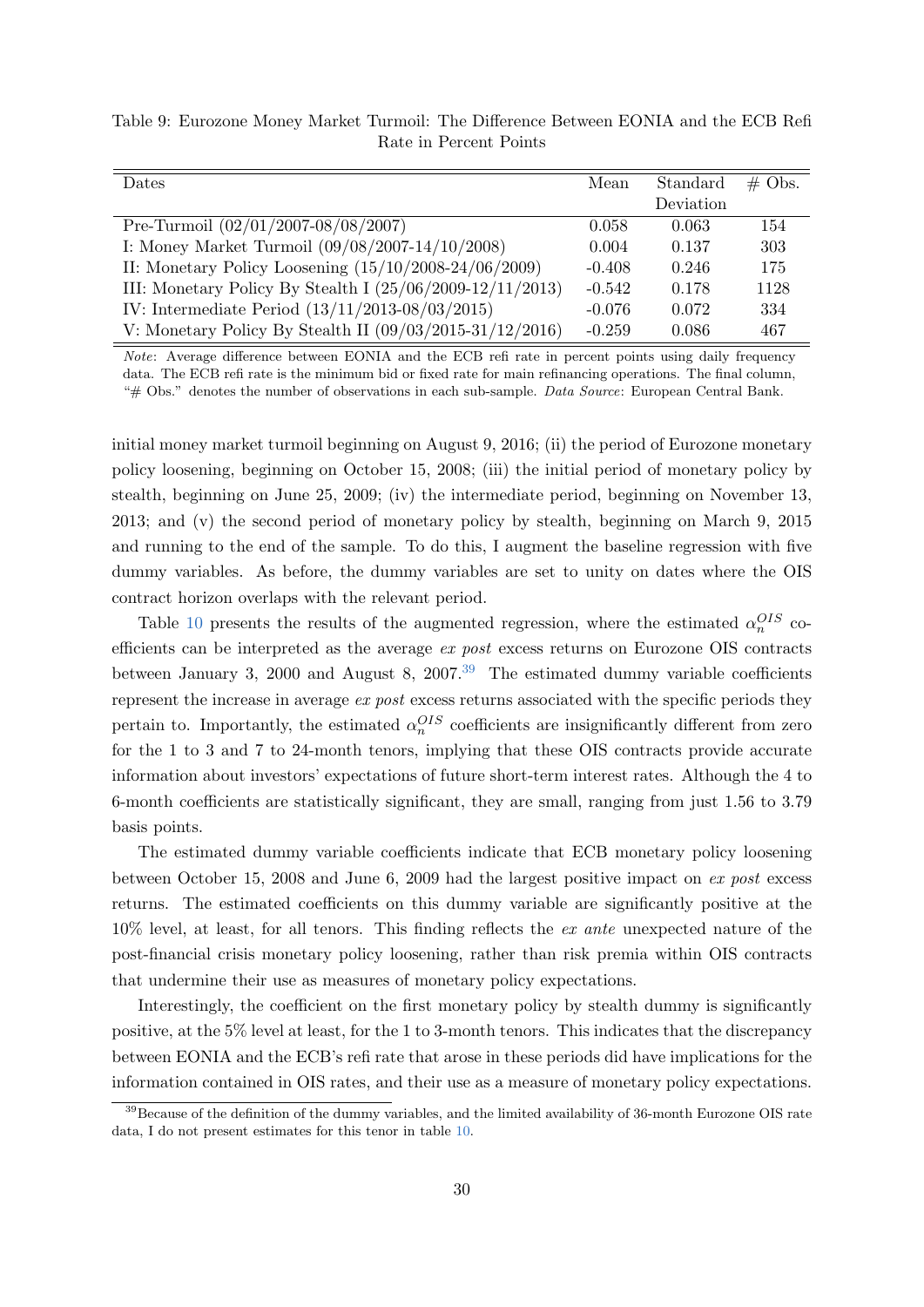| Maturity in Months         | $\mathbf{1}$   | $\overline{2}$                 | $\bf{3}$                                        | $\bf{4}$   | $\bf{5}$    | $\boldsymbol{6}$ |
|----------------------------|----------------|--------------------------------|-------------------------------------------------|------------|-------------|------------------|
| $\widehat{\alpha}_n^{OIS}$ | $-0.14$        | $0.12\,$                       | $0.64\,$                                        | $1.56*$    | $2.63**$    | $3.79*$          |
| $[t\text{-statistic}]$     | $[-0.25]$      | [0.19]                         | $[1.28]$                                        | $[1.91]$   | [2.07]      | [1.82]           |
| Mon. Market Dummy          | $3.11*$        | 4.69                           | 5.63                                            | 6.20       | 6.51        | 6.82             |
| $[t\text{-statistic}]$     | $[1.66]$       | [1.49]                         | [1.29]                                          | $[1.01]$   | [0.95]      | [0.93]           |
| Mon. Pol. Dummy            | $6.24*$        | $17.19**$                      | $27.61***$                                      | $37.64***$ | $46.02***$  | $52.79***$       |
| $[t\text{-statistic}]$     | [1.76]         | [2.25]                         | $[2.66]$                                        | [3.95]     | [8.52]      | $[-7.99]$        |
| Policy by Stealth I Dummy  | $2.31**$       | $2.62***$                      | $2.36***$                                       | 1.51       | 0.70        | 0.43             |
| $[t\text{-statistic}]$     | $[1.98]$       | [3.20]                         | [2.39]                                          | [0.71]     | [0.19]      | [0.09]           |
| Intermediate Dummy         | $-0.33$        | $-0.66$                        | $-1.09$                                         | $-1.47$    | $-1.89$     | $-2.58$          |
| $[t\text{-statistic}]$     | $[-0.40]$      | $[-0.53]$                      | $[-0.66]$                                       | $[-0.80]$  | $[-0.96]$   | $[-1.05]$        |
| Policy by Stealth II Dummy | $0.05\,$       | $-0.35$                        | $-0.66$                                         | $-1.29$    | $-1.93$     | $-2.55$          |
| $[t\text{-statistic}]$     | [0.10]         | $[-0.54]$                      | $[-0.96]$                                       | $[-1.18]$  | $[-1.35]$   | $[-1.29]$        |
| <b>Maturity in Months</b>  | $\overline{7}$ | 8                              | 9                                               | 10         | 11          | 12               |
| $\widehat{\alpha}_n^{OIS}$ | 4.83           | 5.52                           | 5.51                                            | 4.64       | 4.24        | 3.89             |
| $[t\text{-statistic}]$     | [1.52]         | [1.25]                         | [0.94]                                          | [0.58]     | [0.41]      | [0.29]           |
| Mon. Market Dummy          | 7.50           | 9.07                           | 11.17                                           | 13.41      | 14.85       | 15.45            |
| $[t\text{-statistic}]$     | [0.90]         | [0.91]                         | [0.87]                                          | [0.79]     | [0.72]      | [0.66]           |
| Mon. Pol. Dummy            | 58.09***       | $61.19***$                     | $61.86***$                                      | $64.09***$ | $65.41***$  | $66.55***$       |
| $[t\text{-statistic}]$     | $[-5.86]$      | $[-5.14]$                      | $[-4.23]$                                       | $[-4.22]$  | $[-4.04]$   | $[-4.04]$        |
| Policy by Stealth I Dummy  | 0.70           | 2.22                           | 6.01                                            | 11.41      | 16.34       | 21.62            |
| $[t\text{-statistic}]$     | [0.12]         | [0.35]                         | [0.91]                                          | $[1.23]$   | $[1.28]$    | [1.27]           |
| Intermediate Dummy         | $-3.37$        | $-4.39$                        | $-5.89*$                                        | $-7.63***$ | $-10.68***$ | $-14.53***$      |
| $[t\text{-statistic}]$     | $[-1.15]$      | $[-1.37]$                      | $[-1.83]$                                       | $[-2.99]$  | $[-4.18]$   | $[-3.91]$        |
| Policy by Stealth II Dummy | $-2.62$        | $-1.90$                        | $-0.27$                                         | 2.61       | 6.29        | 10.48            |
| $[t\text{-statistic}]$     | $[-0.91]$      | $[-0.47]$                      | $[-0.05]$                                       | [0.36]     | [0.63]      | [0.79]           |
| <b>Maturity in Months</b>  | $15^{\rm a}$   | 18                             | $21^{\rm a}$                                    | 24         |             |                  |
| $\widehat{\alpha}_n^{OIS}$ | 4.20           | 10.85                          | 18.06                                           | 26.66      |             |                  |
| $[t\text{-statistic}]$     | [0.20]         | [0.43]                         | [0.63]                                          | [0.88]     |             |                  |
| Mon. Market Dummy          | 9.47           | $-5.73$                        | $-20.14\,$                                      | $-38.15$   |             |                  |
| $[t\text{-statistic}]$     | [0.34]         | $[-0.20]$                      | $[-0.63]$                                       | $[-1.01]$  |             |                  |
| Mon. Pol. Dummy            | 73.62***       | $87.67***$                     | $94.43***$                                      | 98.84***   |             |                  |
| $[t\text{-statistic}]$     | $[-9.54]$      | [4.42]                         | [3.30]                                          | $[3.12]$   |             |                  |
| Policy by Stealth I Dummy  | 33.71          | 35.05                          | 40.23                                           | 47.12      |             |                  |
| $[t\text{-statistic}]$     | [1.32]         | $[1.36]$                       | [1.48]                                          | [1.51]     |             |                  |
| Intermediate Dummy         |                |                                | $-27.19***$ $-36.06***$ $-48.18***$ $-58.59***$ |            |             |                  |
| $[t\text{-statistic}]$     |                | $[-2.63]$ $[-3.50]$ $[-12.75]$ |                                                 | $[-7.33]$  |             |                  |
| Policy by Stealth II Dummy | 23.43          | 26.50                          | 33.33                                           | $32.00*$   |             |                  |
| $[t\text{-statistic}]$     | $[1.00]$       | [1.07]                         | $[1.58]$                                        | [1.68]     |             |                  |
|                            |                |                                |                                                 |            |             |                  |

<span id="page-31-0"></span>Table 10: Average Ex Post Excess Returns on Eurozone OIS Contracts at Daily Frequency with Controls for Money Market Turmoil, Monetary Policy Loosening and Stealth

Note: Results from regression [\(8\)](#page-11-1) for Eurozone OIS contracts. Sample: Daily Frequency, Jan. 3, 2000 to Dec. 31, 2016, but for those indicated by  $^a$  Aug. 22, 2001 to Dec. 31, 2016. [Hodrick](#page-37-9) [\(1992\)](#page-37-9) t-statistics in square brackets. 1%, 5% and 10% significance denoted by \*\*\*, \* and \*, respectively. All figures in basis points to two decimal places. 'Mon. Market Dummy': equal to 1 on dates where the OIS contract horizon overlaps with the Aug. 9, 2007 to Oct. 14, 2008 money market turmoil. 'Mon. Pol. Dummy': equal to 1 on dates where the OIS contract horizon overlaps with the Oct. 15, 2008 to Jun. 24, 2009 ECB monetary policy loosening. 'Policy by Stealth I Dummy' ('Intermediate Dummy'): equal to 1 on dates where the OIS contract horizon overlaps with the Jun. 25, 2009 to Nov. 12, 2013 (Nov. 13, 2013 to Mar. 8, 2015) period. 'Policy by Stealth II Dummy': equal to 1 on dates where the OIS contract horizon overlaps with Mar. 9, 2015 to Dec. 31, 2016.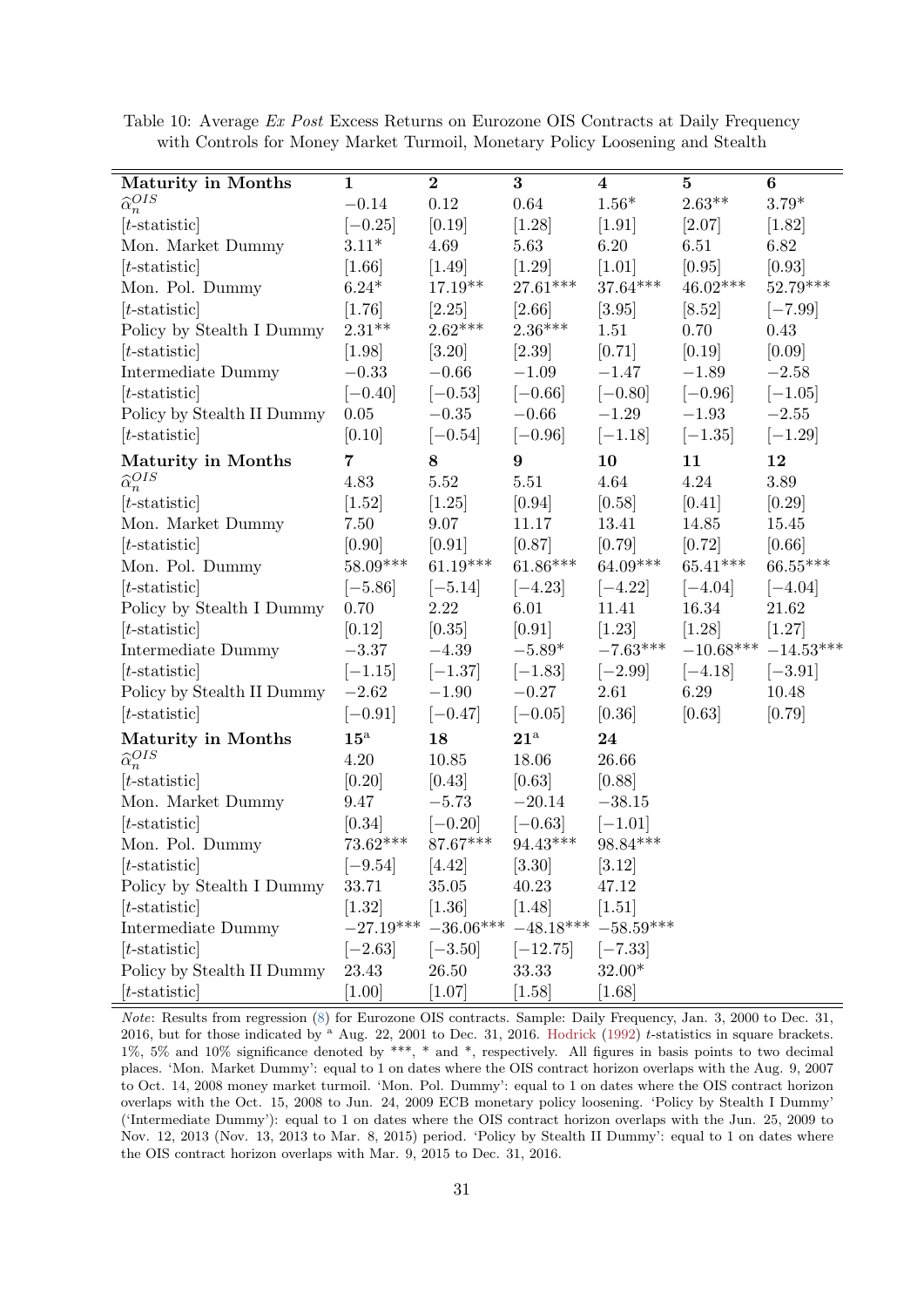Overall, although events in the Eurozone call for a more nuanced study of ex post excess returns on OIS contracts, the above results indicate that, on average, 1 to 24-month tenors provide accurate measures of investors' interest rate expectations.

#### 4.4 Japanese OIS Contracts

To calculate unconditional ex post excess returns on Japanese OIS contracts, I use TONAR as the overnight floating reference rate. The contracts have a two day spot lag and obey the Actual 365 dating convention. I use Japanese OIS rates, between July 2003 and December 2016, of the following maturities:  $1, 2, 3, 4, 5, 6, 9, 12, 18$  and  $24$  months.  $40$ 

Table [11](#page-32-2) presents the estimated average ex post excess returns on Japanese OIS contracts. The most striking finding is that average ex post excess returns on Japanese contracts are much smaller quantitatively than those on US, UK and Eurozone contracts. This is, most likely, due to the smaller degree of variation in the Japanese policy rate during the 2003-2016 period, with Japanese policy bound by the ELB for most of this epoch. Average ex post excess returns are insignificantly different from zero for all maturities from 1 months to 2 years; these contracts accurately reflect investors' expectations of future short-term interest rates.

<span id="page-32-2"></span>Table 11: Average Ex Post Excess Returns on Japanese OIS Contracts at Daily Frequency

|                            | Panel A: Japan OIS Contracts |        |        |              |              |  |
|----------------------------|------------------------------|--------|--------|--------------|--------------|--|
| <b>Maturity in Months</b>  |                              | 2      | 3      | 4            | 5            |  |
| $\widehat{\alpha}_n^{OIS}$ | $-0.00$                      | 0.19   | 0.40   | 0.64         | 0.86         |  |
| $[t\text{-statistic}]$     | $[-0.00]$                    | [0.59] | [0.80] | [0.97]       | [1.13]       |  |
| <b>Maturity in Months</b>  | 6                            | 9      | 12     | $18^{\rm a}$ | $24^{\rm a}$ |  |
| $\widehat{\alpha}_n^{OIS}$ | 1.28                         | 2.61   | 4.12   | 8.04         | 12.94        |  |
| $[t\text{-statistic}]$     | [1.47]                       | [1.57] | [1.52] | 1.41         | [1.52]       |  |

Note: Results from regression [\(8\)](#page-11-1) for Japanese OIS contracts. Sample: Daily Frequency, July 24, 2003 to December 31, 2016, but for those indicated by <sup>a</sup> December 7, 2005 to December 31, 2016 (due to OIS rate availability). [Hodrick](#page-37-9) [\(1992\)](#page-37-9) t-statistics are reported in square brackets. An excess return is significantly different from zero at the 1%, 5% and 10% significance level when the absolute value of the t-statistic exceeds 2.33, 1.96, 1.645 respectively. These are denoted with asterisks \*\*\*, \*\* and \* for the 1%, 5% and 10% significance levels respectively. All figures are reported in basis points to two decimal places.

## <span id="page-32-0"></span>5 Conclusion

Three main results emerge from this paper. First, and most importantly, 1 to 24-month US OIS rates, on average, provide accurate measures of investors' short-term interest rate expectations, an indicator of the de facto monetary policy stance. Average ex post excess returns on the majority of these contracts are insignificantly different from zero, and any significant results can be explained by unanticipated monetary policy loosening and money market turmoil in

<span id="page-32-1"></span><sup>&</sup>lt;sup>40</sup>The selection of maturities and horizon-specific sample periods are, again, determined by data availability. See appendix [A.](#page-34-0)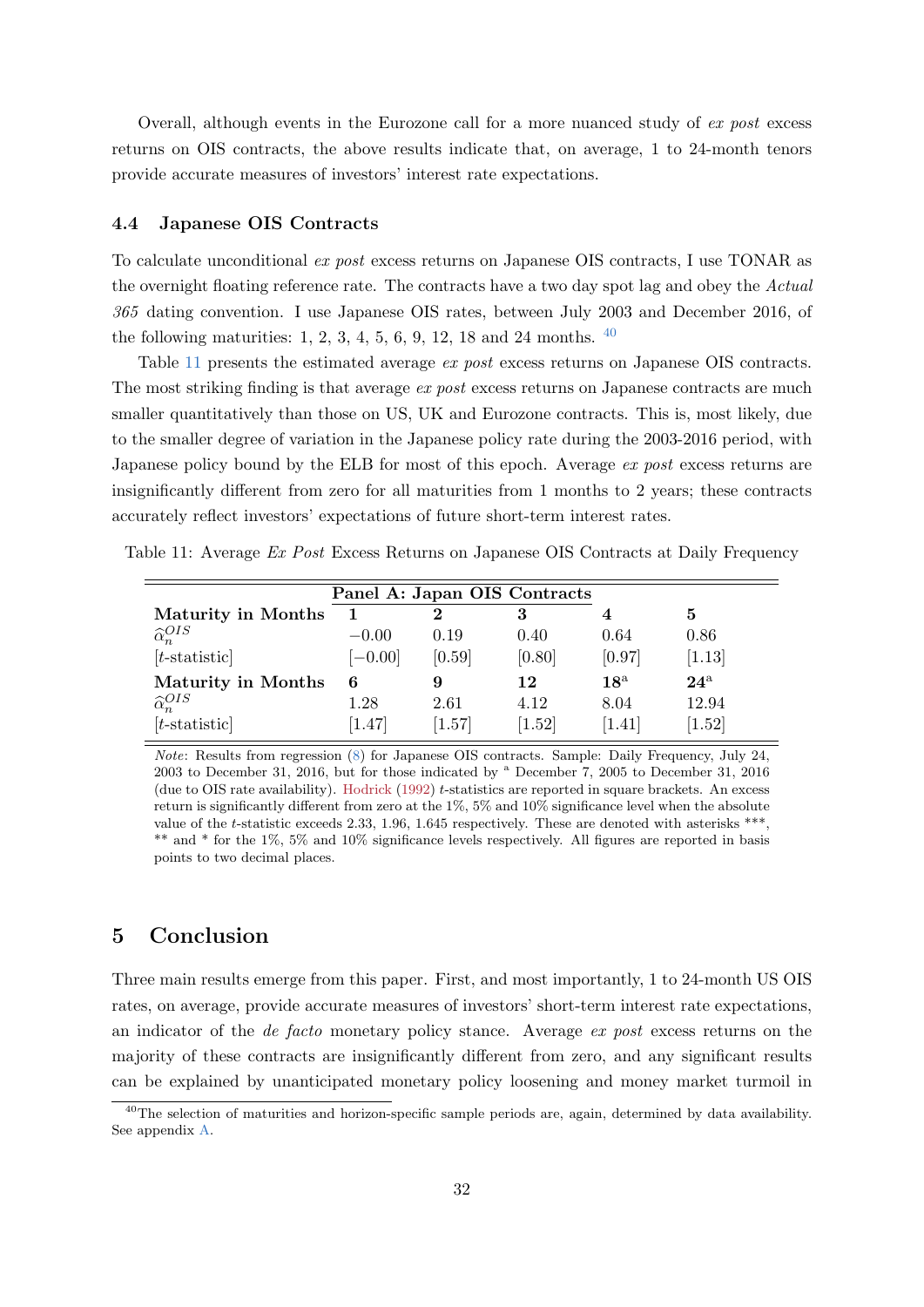2007-2008. These findings suggest that US OIS rates can be used as empirical measures of investors' expectations of future short-term interest rates out to 2 years in advance. Moreover, this result supports the joint use of US OIS rates and the term structure of government bond yields to estimate longer-horizon monetary policy expectations [\(Lloyd,](#page-38-2) [2017a\)](#page-38-2).

Second, 1 to 11-month US OIS contracts provide measures of investors' interest rate expectations that are as good as those from comparable-horizon FFFs contracts. Excess returns on these OIS contracts are quantitatively similar to those on comparable-horizon portfolios of FFFs contacts.

Third, much of the accuracy of US OIS rates as financial market-based measures of future short-term interest rate expectations carries over to UK, Eurozone and Japanese OIS markets. OIS contracts with maturities of up to 2 years in the UK, Eurozone and Japanese OIS rates provide accurate measures of investors' interest rate expectations, with some exceptions for very short-maturity UK OIS contracts during the first half of the 2000s.

This has important implications for the understanding of monetary policy shocks on a global scale. To date, many methods used by monetary economists rely on FFF data to measure expectations of the future monetary policy stance (e.g. Gürkaynak et al., [2005a;](#page-37-0) [Gertler and](#page-37-2) [Karadi,](#page-37-2) [2015\)](#page-37-2). This has limited the application of these methods to US data only. Motivated by the results in this paper, researchers can look to OIS rates as a globally-comparable measure of monetary policy expectations that enables them to apply these methods to a wider set of countries. These results should serve as a useful reference for, inter alia, a developing literature on the global effects of domestic monetary policy shocks (e.g. [Rey,](#page-38-7) [2016\)](#page-38-7).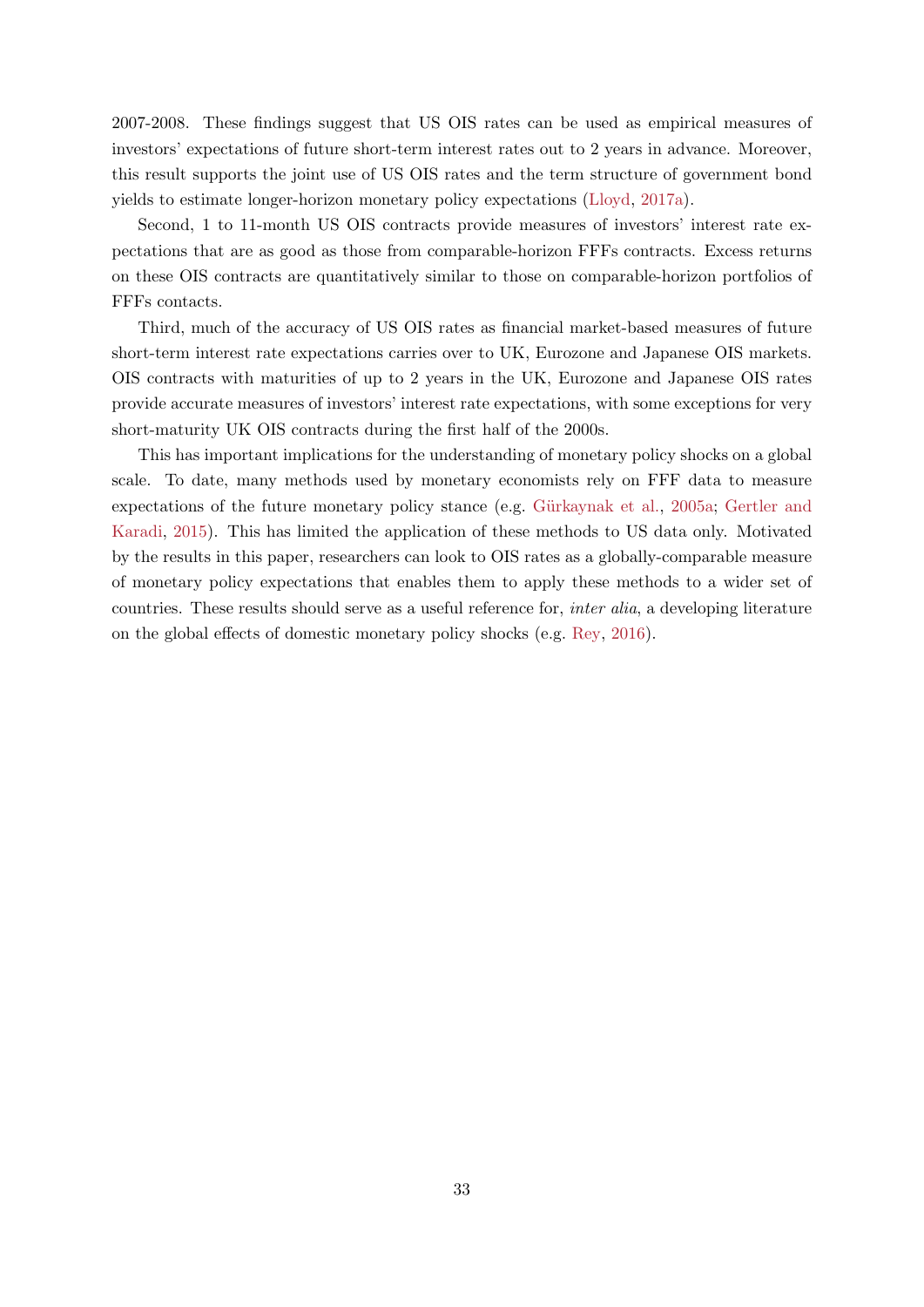## Appendix

## <span id="page-34-0"></span>A Data Sources

| Data Series                            | Source                                                                                                                                                                                                                                                                                                                                                   |  |  |  |  |
|----------------------------------------|----------------------------------------------------------------------------------------------------------------------------------------------------------------------------------------------------------------------------------------------------------------------------------------------------------------------------------------------------------|--|--|--|--|
| - US OIS Rates                         | <i>Bloomberg</i> , with codes: USSOA 1 month; USSOB 2 months; ;<br>USSOK 11 months; USSO1 12 months; USSO1C 15 months; USSO1F 18<br>months; USS011 21 months; USS02 2 years; USS03 3 years; USS04<br>4 years; and USS05 5 years.                                                                                                                         |  |  |  |  |
| - US Federal Funds<br><b>Futures</b>   | Bloomberg with codes: FF1 which settles based on current calendar<br>month, FF2 which settles based on the subsequent calendar month,<br>, FF12 which settles based on the 11th calendar month ahead,<br>and www.quandl.com/data/OFDP/FUTURE_FFX where X should be<br>replaced by the horizon of the contract in months $(\underline{x} = 1, 2, , 11)$ . |  |  |  |  |
| - US Effective Fed-<br>eral Funds Rate | Federal Reserve Statistical Release H.15: www.federalreserve.<br>gov/releases/h15/data.htm.                                                                                                                                                                                                                                                              |  |  |  |  |
| - UK OIS Rates                         | Bloomberg, with codes: BPSWSA 1 month; BPSWSB 2 months;<br>; BPSWSK 11 months; BPSWS1 12 months; BPSWS1C 15 months;<br>BPSWS1F 18 months; BPSWS1I 21 months; BPSWS2 2 years; BPSWS3<br>3 years; BPSWS4 4 years; and BPSWS5 5 years.                                                                                                                      |  |  |  |  |
| - UK SONIA                             | Bank of England: www.bankofengland.co.uk/boeapps/iadb/<br>index.asp?first=yes&SectionRequired=I&HideNums=-1&<br>ExtraInfo=true&Travel=NIxIRx.                                                                                                                                                                                                            |  |  |  |  |
| Eurozone<br><b>OIS</b><br>Rates        | <i>Bloomberg</i> , with codes: EUSWEA 1 month; EUSWEB 2 months; ;<br>EUSWEK 11 months; EUSWE1 1 year; EUSWE1C 15 months; EUSWE1F<br>18 months; EUSWE1I 21 months; EUSWE2 2 years; EUSWE3 3 years;<br>EUWE4 4 years; and EUSWE5 5 years.                                                                                                                  |  |  |  |  |
| - Eurozone $\operatorname{EONIA}$      | European Central Bank: sdw.ecb.europa.eu/quickview.do?<br>SERIES_KEY=198.EON.D.EONIA_TO.RATE.                                                                                                                                                                                                                                                            |  |  |  |  |
| <b>OIS</b><br>Japanese<br>Rates        | <i>Bloomberg</i> , with codes: JYSOA 1 month; JYSOB 2 months; ; JYSOK<br>11 months; JYS01 1 year; JYS01C 15 months; JYS01F 18 months;<br>JYS011 21 months; JYS02 2 years; JYS03 3 years; JYS04 4 years;<br>and JYS05 5 years.                                                                                                                            |  |  |  |  |
| - Japanese TONAR                       | Bank of Japan: www.boj.or.jp/en/statistics/market/short/<br>mutan/index.htm/.                                                                                                                                                                                                                                                                            |  |  |  |  |

Availability of US OIS Rate Data On Bloomberg, the availability of daily US OIS rate data varies with the maturity of the contract. 1, 2, 3, 4, 5, 6, 9, 12 and 21-month OIS rates are available at a daily frequency from December 5, 2001. 15, 18 and 24-month OIS rates are available at a daily frequency from December 21, 2001. 7, 8, 10 and 11-month OIS rates are available at a daily frequency from May 7, 2002. 3, 4 and 5-year OIS rates are available from February 14, 2002. 13, 14, 16, 17, 19, 20, 22 and 23-month OIS rates are only available from March 3, 2010 to June 14, 2011. Because of the lack of coverage at these maturities, I omit them from this study.

Availability of UK OIS Rate Data On Bloomberg, the availability of daily UK OIS rate data varies with the maturity of the contract.  $1, 2, 3, 4, 5, 6, 7, 8, 9, 10, 11, 12, 18$  and  $24$ -month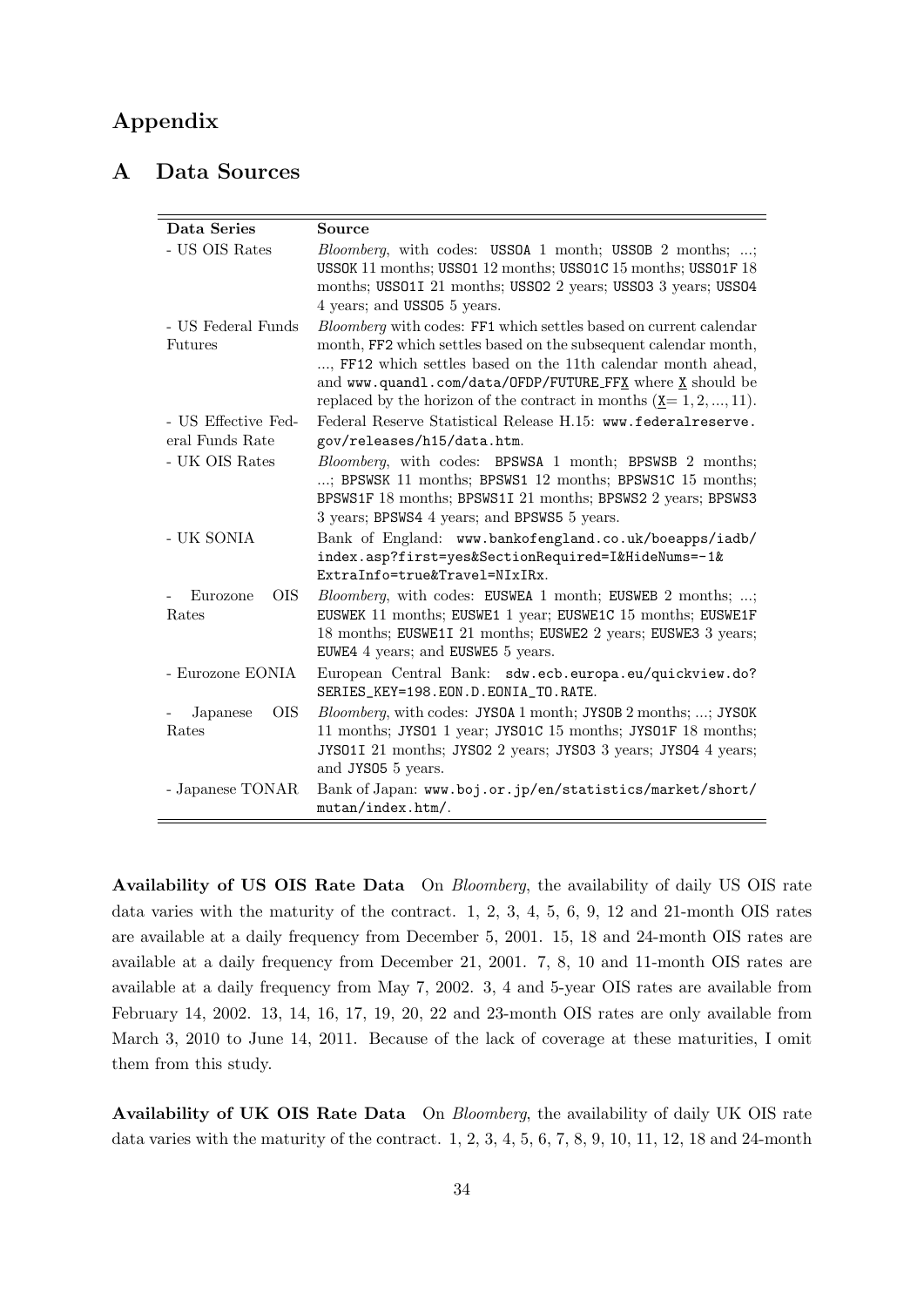OIS rates are available at a daily frequency from December 14, 2000. 15 and 21-month OIS rates are available at a daily frequency from January 25, 2006. 3 and 4-year OIS rates are available at a daily frequency from September 4, 2008. 5-year OIS rates are available at a daily frequency from May 23, 2008. Because data at these latter five maturities  $-15$  and 21-months, and 3, 4 and 5-years — is not available prior to 2006 and 2008 respectively, I omit them from this study.

Availability of Eurozone OIS Rate Data [Remolana and Wooldridge](#page-38-14) [\(2003\)](#page-38-14) document the growth of the Eurozone OIS market since the inception of the Euro in 1999 to 2003. On Bloomberg, the availability of daily Eurozone OIS rate data varies with the maturity of the contract. 1, 2, 3, 4, 5, 6, 7, 8, 9, 10, 11 and 12-month OIS rates are available at a daily frequency from January 3, 2000, at least. 15 and 21-month OIS rates are available at a daily frequency from August 22, 2001. Although observations for 18 and 24-month OIS rates are available from as early as January 3, 2000, a regular daily series of observations begins on July 9, 2001 at these maturities. 3-year OIS rates are available at a daily frequency from March 3, 2004. 4 and 5-year OIS rates are available at a daily frequency from July 19, 2005 and June 13, 2005, respectively. Because data at these latter two maturities — 4 and 5-years — is not available prior to 2005, I omit them from this study.

Availability of Japanese OIS Rate Data [Baba, Nagano, and Ooka](#page-37-13) [\(2006\)](#page-37-13) describe the growth in Japanese OIS markets during the years preceding 2006. On Bloomberg, the availability of daily Japanese OIS rate data varies with the maturity of the contract. Observations for 1, 2 and 3-month OIS rate data begin on March 15, 2002, but the daily series are sporadic. The first observations for the 6, 9 and 12-month OIS contracts is March 22, 2002, but the time series are also sporadic. Regular daily observations for the 1, 2, 3, 4, 5, 6, 9 and 12-month OIS rates are available from July 24, 2003. 7, 8, 10 and 11-month OIS rates are available from November 16, 2004. 15 and 21-month OIS rates are available from May 5, 2007. 18 and 24-month OIS rates are available from December 7, 2005. 3-year OIS rates are regularly available at a daily frequency from November 19, 2007. 4-and 5-year OIS rates are available from August 6, 2009. I do not present results for the 7, 8, 10 and 11-month, and 3, 4 and 5-year OIS rates in this study.

## <span id="page-35-0"></span>B Pure FFFs Contracts

To ensure that the data transformations described in section [3,](#page-7-0) used to create 'portfolios' of FFFs contracts that are comparable in horizon to OIS contracts, are not driving the above conclusions, I also estimate the average ex post excess returns on 'pure' FFFs contracts on the penultimate business day of each month. That is, I estimate the following regression

<span id="page-35-1"></span>
$$
rx_{t,t+n}^{FFF} = \alpha_n^{FFF} + \varepsilon_{t+n}^{FFF} \tag{10}
$$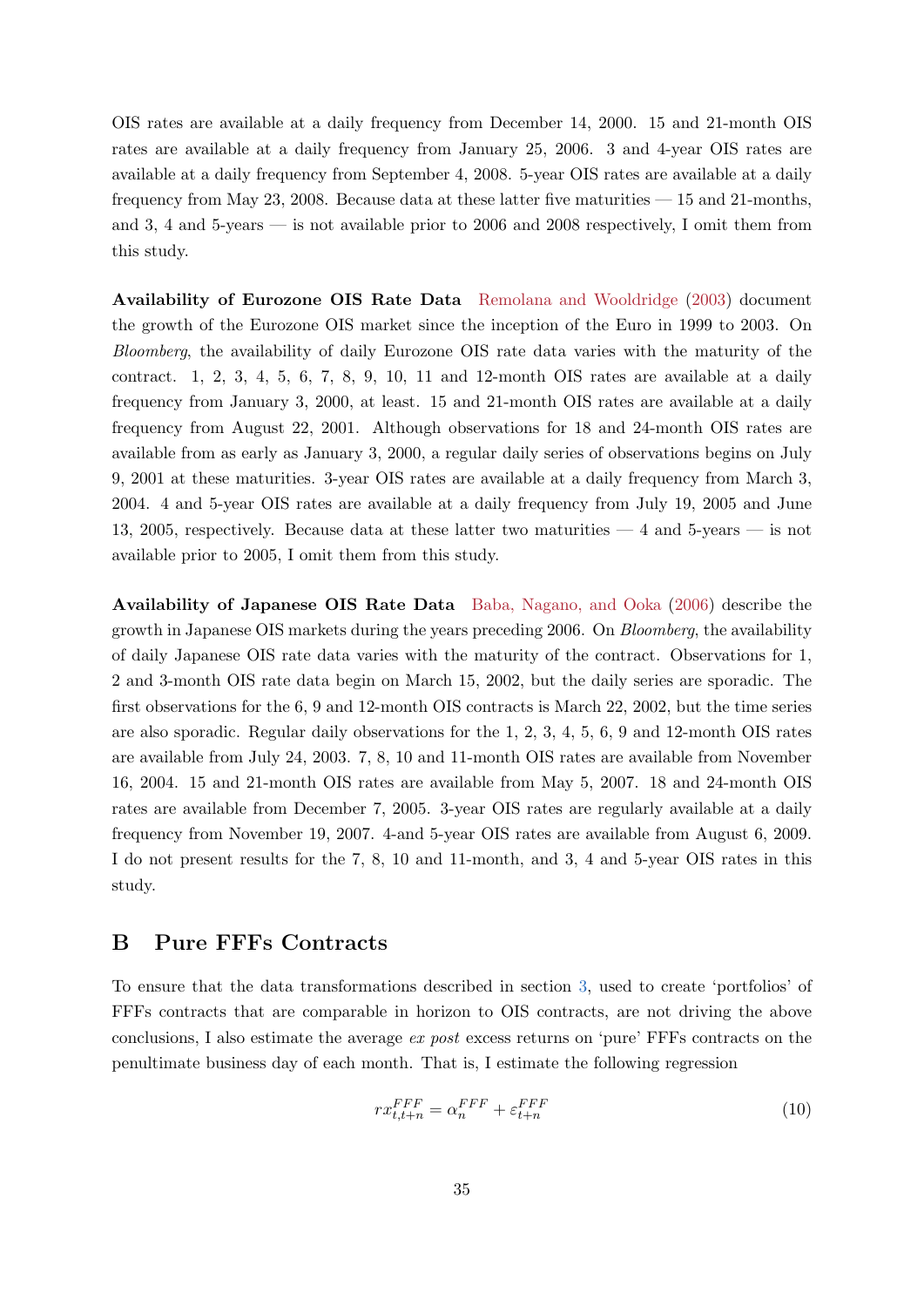<span id="page-36-0"></span>

| Panel A: FFFs Contracts                 |             |                |             |             |            |          |  |  |
|-----------------------------------------|-------------|----------------|-------------|-------------|------------|----------|--|--|
| <b>Maturity in Months</b>               | 1           | $\overline{2}$ | 3           | 4           | $\bf{5}$   | 6        |  |  |
| $\widehat{\alpha}_n^{FFF}$              | $1.22***$   | $3.65**$       | $6.52*$     | $9.64*$     | 12.98*     | $16.69*$ |  |  |
| $[t\text{-statistic}]$                  | [2.39]      | [2.03]         | $[1.93]$    | [1.88]      | [1.82]     | $[1.73]$ |  |  |
| <b>Maturity in Months</b>               | 7           | 8              | 9           | 10          | 11         |          |  |  |
| $\widehat{\alpha}_n^{FFF}$              | $20.98*$    | 25.00          | 29.52       | 47.22       | 56.39      |          |  |  |
| $[t\text{-statistic}]$                  | [1.67]      | $[1.59]$       | [1.54]      | [1.64]      | $[1.59]$   |          |  |  |
| Panel B: FFFs Contracts with 2008 Dummy |             |                |             |             |            |          |  |  |
| <b>Maturity in Months</b>               | 1           | $\bf{2}$       | 3           | 4           | 5          | 6        |  |  |
| $\widehat{\alpha}_n^{FFF}$              | $0.54*$     | $1.87*$        | $3.45*$     | 3.64        | 5.72       | 7.04     |  |  |
| $[t\text{-statistic}]$                  | $[1.82]$    | $[1.76]$       | $[1.67]$    | $[1.55]$    | $[1.34]$   | [1.23]   |  |  |
| 2008 Dummy                              | $9.71*$     | 23.26          | 37.00       | 66.67***    | $75.85***$ | 94.26*** |  |  |
| $[t\text{-statistic}]$                  | [1.77]      | $[1.41]$       | [1.52]      | [2.84]      | [4.35]     | [19.94]  |  |  |
| <b>Maturity in Months</b>               | 7           | 8              | 9           | 10          | 11         |          |  |  |
| $\widehat{\alpha}_n^{FFF}$              | 8.79        | 10.23          | 11.68       | 32.37       | 40.25      |          |  |  |
| $[t\text{-statistic}]$                  | [1.19]      | [1.11]         | [1.04]      | [1.21]      | [1.17]     |          |  |  |
| 2008 Dummy                              | $111.78***$ | 128.26***      | $146.31***$ | $113.09***$ | $115.94**$ |          |  |  |
| $[t\text{-statistic}]$                  | [35.29]     | [9.55]         | [6.81]      | $[2.60]$    | $[2.29]$   |          |  |  |

Table 12: Unconditional Ex Post Excess Returns on FFFs Contracts

Note: Results from regression [\(10\)](#page-35-1) for FFFs contracts. Sample: January 2002 to December 2016, Monthly Frequency. [Hodrick](#page-37-9) [\(1992\)](#page-37-9) t-statistics are reported in square brackets. An excess return is significantly different from zero at the 1%, 5% and 10% significance level when the absolute value of the t-statistic exceeds 2.33, 1.96, 1.645 respectively. These are denoted with asterisks \*\*\*, \*\* and \* for the 1%, 5% and 10% significance levels respectively. All figures are reported in basis points to two decimal places.

for untransformed FFFs rates. Table [12](#page-36-0) presents the results from this analysis. These results can be viewed simply as updating the results from [Piazzesi and Swanson](#page-38-8) [\(2008\)](#page-38-8), with the only difference coming from the fact that I use FFFs rates on the penultimate business day of each month and [Piazzesi and Swanson](#page-38-8) [\(2008\)](#page-38-8) use FFFs rates on the final day of each month.

As in table [1,](#page-13-0) the average ex post excess returns on FFFs contracts of 1 to 7 months in maturity is found to be statistically significant at the 10% level, at least. Sensitivity analysis suggests that this significance is predominantly driven by the unexpected monetary policy easing associated with the 2007-2008 financial crisis, at the 4 to 11-month horizons especially.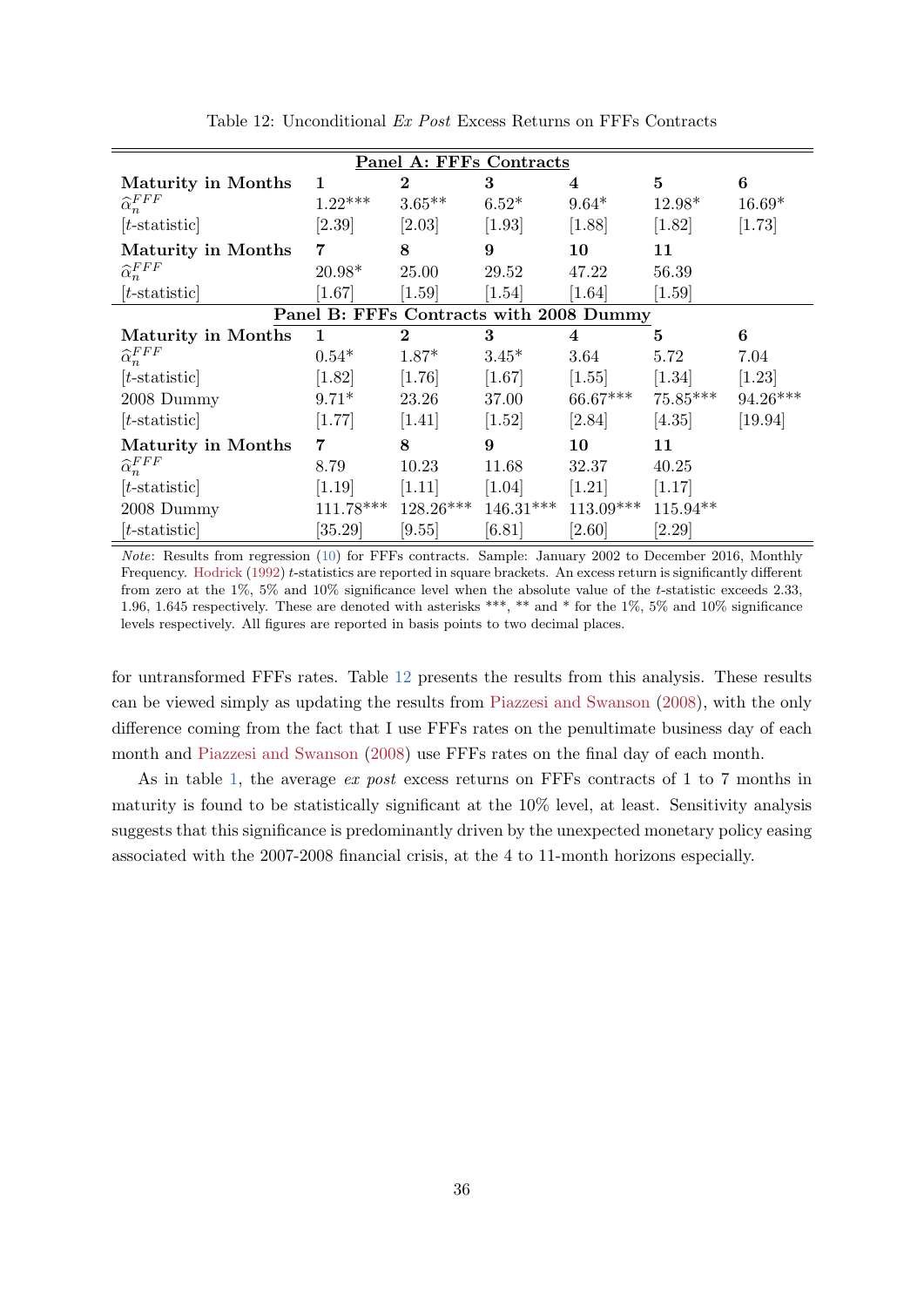## References

- <span id="page-37-13"></span>Baba, N., T. Nagano, and E. Ooka (2006): "Recent Development of the OIS (Overnight Index Swap) Market in Japan," Bank of Japan Review, September, 1–6.
- <span id="page-37-11"></span>BANK OF ENGLAND (2004): "Reform of the Bank of England's Operations in the Sterling Money Markets," Consultative paper, Bank of England.
- <span id="page-37-3"></span>Cesa-Bianchi, A., G. Thwaites, and A. Vicondoa (2016): "Monetary Policy Transmission in an Open Economy: New Data and Evidence from the United Kingdom," Discussion Papers 1612, Centre for Macroeconomics (CFM).
- <span id="page-37-6"></span>CHENG, M., S. L. DORJI, AND C. LANTZ (2010): "A Guide to the Front-End and Basis Swap Markets," Basis points, Credit Suisse, Fixed Income Research, [www.acting-man.com/blog/](www.acting-man.com/blog/media/2011/11/55021781-basis-pts.pdf) [media/2011/11/55021781-basis-pts.pdf](www.acting-man.com/blog/media/2011/11/55021781-basis-pts.pdf).
- <span id="page-37-7"></span>CHRISTENSEN, J. H. E. AND G. D. RUDEBUSCH (2012): "The Response of Interest Rates to US and UK Quantitative Easing," Economic Journal, 122, F385–F414.
- <span id="page-37-5"></span>Gagnon, J., M. Raskin, J. Remache, and B. Sack (2011): "The Financial Market Effects of the Federal Reserve's Large-Scale Asset Purchases," International Journal of Central Banking, 7, 3–43.
- <span id="page-37-12"></span>Geraats, P. M. (2011): "Talking Numbers: Central Bank Communication on Monetary Policy and Financial Stability," in Central Bank Statistics - What Did the Financial Crisis Change?, Proceedings of the Fifth ECB Conference on Statistics, 162–179.
- <span id="page-37-2"></span>Gertler, M. and P. Karadi (2015): "Monetary Policy Surprises, Credit Costs, and Economic Activity," American Economic Journal: Macroeconomics, 7, 44–76.
- <span id="page-37-0"></span>GÜRKAYNAK, R. S., B. SACK, AND E. SWANSON (2005a): "Do Actions Speak Louder Than Words? The Response of Asset Prices to Monetary Policy Actions and Statements," International Journal of Central Banking, 1, 55–93.
- <span id="page-37-1"></span>——— (2005b): "The Sensitivity of Long-Term Interest Rates to Economic News: Evidence and Implications for Macroeconomic Models," American Economic Review, 95, 425–436.
- <span id="page-37-4"></span>GÜRKAYNAK, R. S., B. T. SACK, AND E. P. SWANSON (2007): "Market-Based Measures of Monetary Policy Expectations," Journal of Business & Economic Statistics, 25, 201–212.
- <span id="page-37-8"></span>HAMILTON, J. D. (2009): "Daily Changes in Fed Funds Futures Prices," Journal of Money, Credit and Banking, 41, 567–582.
- <span id="page-37-10"></span>Hansen, L. P. and R. J. Hodrick (1980): "Forward Exchange Rates as Optimal Predictors of Future Spot Rates: An Econometric Analysis," Journal of Political Economy, 88, 829–53.
- <span id="page-37-9"></span>Hodrick, R. J. (1992): "Dividend Yields and Expected Stock Returns: Alternative Procedures for Inference and Measurement," Review of Financial Studies, 5, 357–86.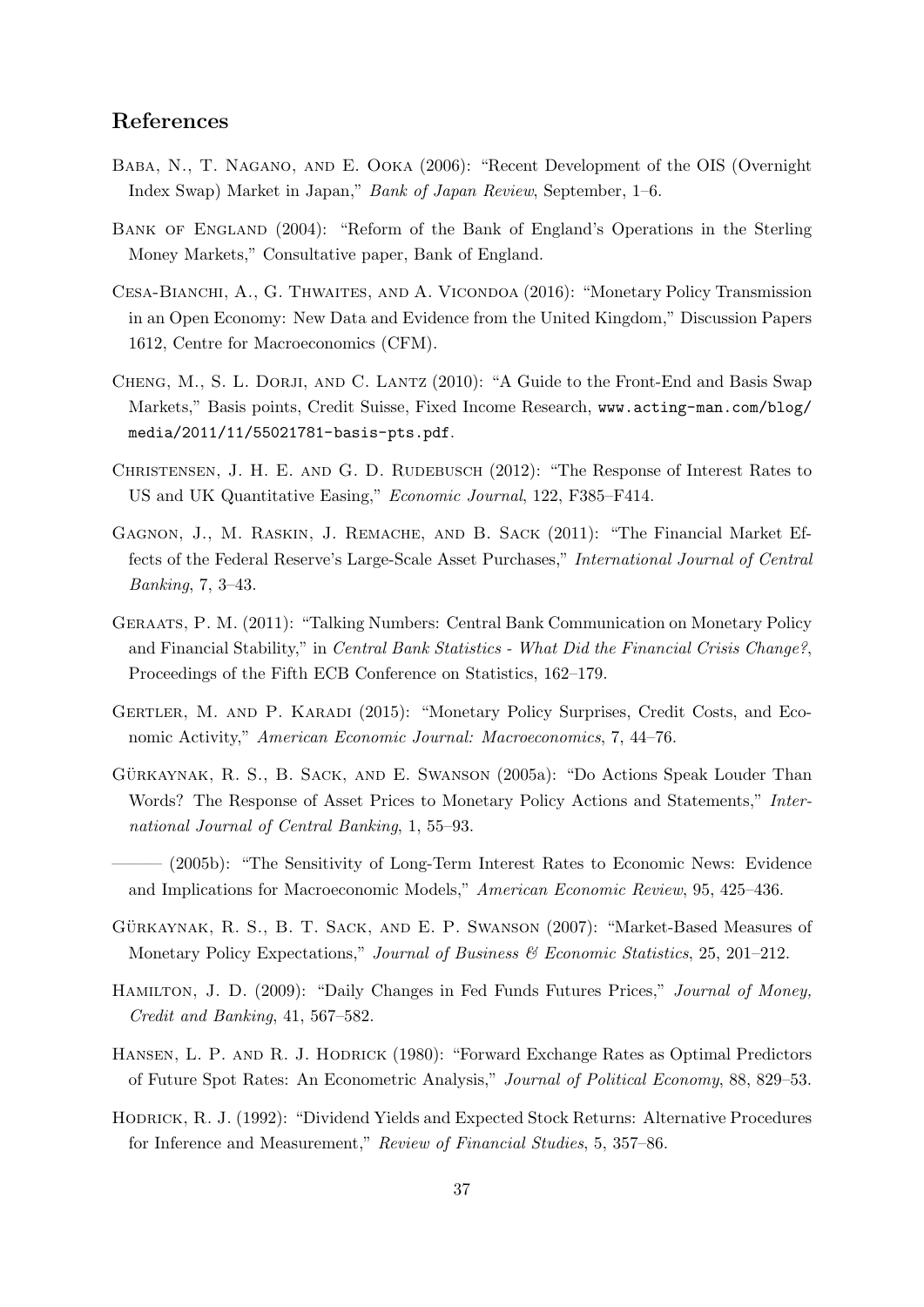- <span id="page-38-12"></span>Jackson, C. and M. Sim (2013): "Recent Developments in the Sterling Overnight Money Market," Bank of England Quarterly Bulletin, 53, 223–232.
- <span id="page-38-3"></span>KIM, D. H. AND A. ORPHANIDES (2012): "Term Structure Estimation with Survey Data on Interest Rate Forecasts," Journal of Financial and Quantitative Analysis, 47, 241–272.
- <span id="page-38-1"></span>KUTTNER, K. N. (2001): "Monetary Policy Surprises and Interest Rates: Evidence from the Fed Funds Futures Market," Journal of Monetary Economics, 47, 523–544.
- <span id="page-38-0"></span>Lao, J. and A. Mirza (2015): "Fed Funds Futures Probability Tree Calculator," FedWatch Probability Methodologies, CME Group, [www.cmegroup.com/trading/interest-rates/](www.cmegroup.com/trading/interest-rates/files/fed-funds-futures-probability-tree-calculator.pdf) [files/fed-funds-futures-probability-tree-calculator.pdf](www.cmegroup.com/trading/interest-rates/files/fed-funds-futures-probability-tree-calculator.pdf).
- <span id="page-38-2"></span>Lloyd, S. P. (2017a): "Estimating Nominal Interest Rate Expectations: Overnight Indexed Swaps and the Term Structure," Cambridge-INET Working Paper Series 1714, University of Cambridge.
- <span id="page-38-4"></span>——— (2017b): "Unconventional Monetary Policy and the Interest Rate Channel: Signalling and Portfolio Rebalancing," Cambridge-INET Working Paper Series 1715, University of Cambridge.
- <span id="page-38-6"></span>Mertens, K. and M. O. Ravn (2013): "The Dynamic Effects of Personal and Corporate Income Tax Changes in the United States," American Economic Review, 103, 1212–47.
- <span id="page-38-10"></span>Michaud, F. L. and C. Upper (2008): "What drives interbank rates? Evidence from the Libor panel," *BIS Quarterly Review*, March, 47–58.
- <span id="page-38-9"></span>OpenGamma (2013): "Interest Rate Instruments and Market Conventions Guide," [www.opengamma.com/sites/default/files/](www.opengamma.com/sites/default/files/interest-rate-instruments-and-market-conventions.pdf) [interest-rate-instruments-and-market-conventions.pdf](www.opengamma.com/sites/default/files/interest-rate-instruments-and-market-conventions.pdf).
- <span id="page-38-13"></span>Osborne, M. (2016): "Monetary Policy and Volatility in the Sterling Money Market," Staff Working Paper 588, Bank of England.
- <span id="page-38-8"></span>PIAZZESI, M. AND E. T. SWANSON (2008): "Futures prices as risk-adjusted forecasts of monetary policy," Journal of Monetary Economics, 55, 677–691.
- <span id="page-38-14"></span>REMOLANA, E. M. AND P. D. WOOLDRIDGE (2003): "The euro interest rate swap market," BIS Quarterly Review, March, 47–56.
- <span id="page-38-7"></span>Rey, H. (2016): "International Channels of Transmission of Monetary Policy and the Mundellian Trilemma," NBER Working Papers 21852, National Bureau of Economic Research, Inc.
- <span id="page-38-11"></span>Shareef, R. (2013): "Developments in New Zealand's Overnight Indexed Swaps Market," Reserve Bank of New Zealand: Bulletin, 76, 25–33.
- <span id="page-38-5"></span>Stock, J. H. and M. W. Watson (2012): "Disentangling the Channels of the 2007-09 Recession," Brookings Papers on Economic Activity, Spring, 81–135.